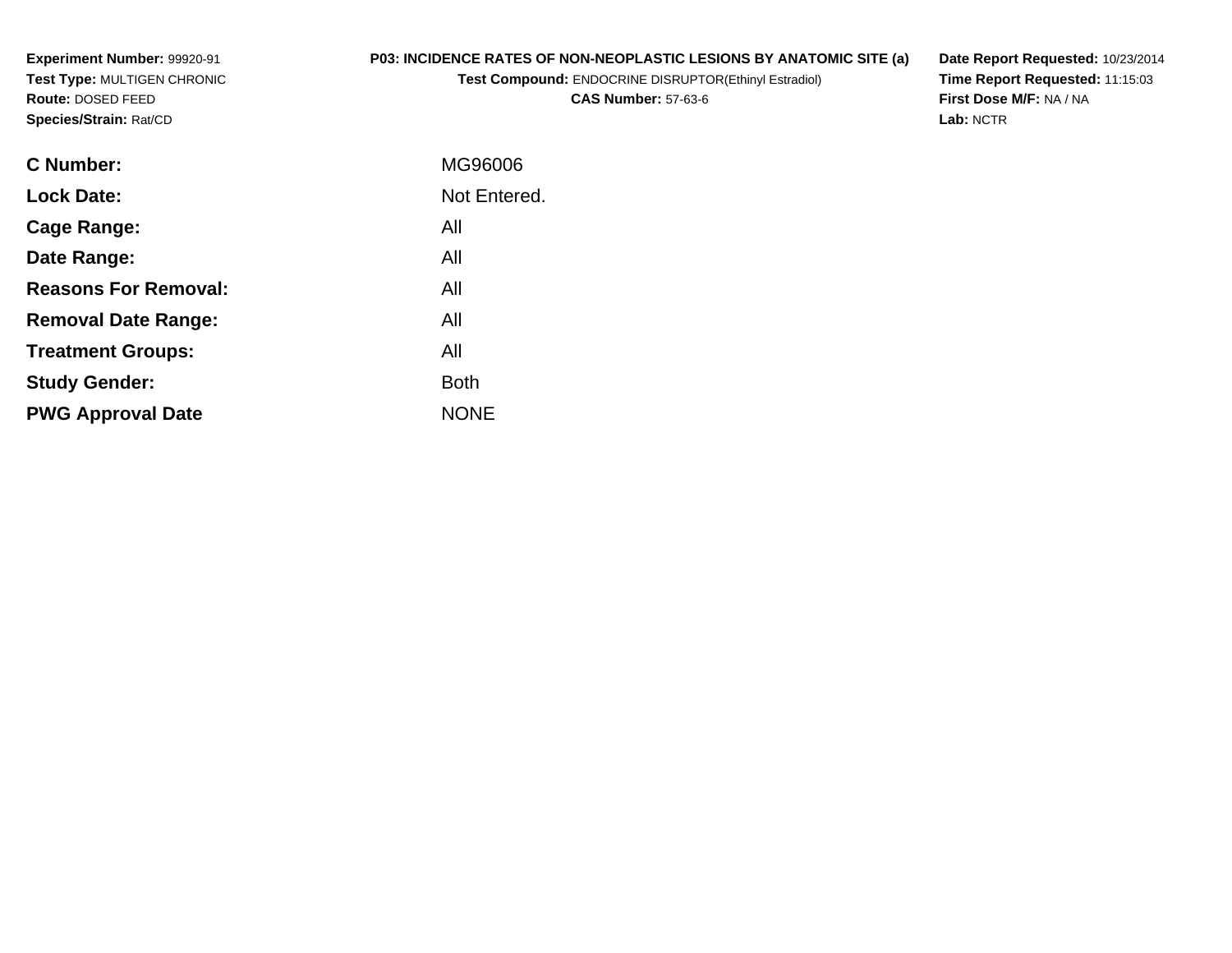**Test Compound:** ENDOCRINE DISRUPTOR(Ethinyl Estradiol)

**CAS Number:** 57-63-6

**Date Report Requested:** 10/23/2014**Time Report Requested:** 11:15:03**First Dose M/F:** NA / NA**Lab:** NCTR

| <b>CD Rat MALE</b>                      | <b>F0 CONTROL</b> | F0 2.0 PPB | <b>F0 10 PPB</b> | <b>F0 50 PPB</b> | <b>F1 CONTROL</b> | F1 2.0 PPB |
|-----------------------------------------|-------------------|------------|------------------|------------------|-------------------|------------|
| <b>Disposition Summary</b>              |                   |            |                  |                  |                   |            |
| <b>Animals Initially In Study</b>       | 25                | 25         | 25               | 26               | 25                | 25         |
| <b>Early Deaths</b>                     |                   |            |                  |                  |                   |            |
| <b>Natural Death</b>                    | 1                 |            |                  | 1                |                   |            |
| <b>Survivors</b>                        |                   |            |                  |                  |                   |            |
| <b>Moribund Sacrifice</b>               |                   |            |                  |                  |                   |            |
| <b>Terminal Sacrifice</b>               | ${\bf 24}$        | 25         | 25               | 25               | 25                | 25         |
| <b>Animals Examined Microscopically</b> | 25                | 25         | 25               | 26               | 25                | 25         |
| ALIMENTARY SYSTEM                       |                   |            |                  |                  |                   |            |
| Esophagus                               | (1)               | (0)        | (0)              | (1)              | (0)               | (0)        |
| Intestine Small, Ileum                  | (0)               | (0)        | (0)              | (0)              | (0)               | (0)        |
| Hyperplasia, Lymphoid                   |                   |            |                  |                  |                   |            |
| Liver                                   | (24)              | (1)        | (2)              | (25)             | (25)              | (1)        |
| <b>Basophilic Focus</b>                 |                   |            |                  | 1(4%)            |                   |            |
| Bile Duct, Hyperplasia                  |                   |            |                  |                  |                   |            |
| Cyst                                    |                   |            |                  |                  |                   |            |
| Developmental Malformation              |                   | 1 (100%)   |                  |                  |                   |            |
| Erythrophagocytosis                     |                   |            |                  |                  |                   |            |
| Hematopoietic Cell Proliferation        |                   |            |                  |                  |                   |            |
| Hepatocyte, Degeneration                |                   |            |                  |                  |                   |            |
| Hepatocyte, Necrosis                    |                   |            |                  |                  |                   |            |
| Hepatocyte, Vacuolization Cytoplasmic   |                   |            |                  |                  |                   |            |
| Hepatodiaphragmatic Nodule              | 1(4%)             |            | 2 (100%)         |                  |                   | 1 (100%)   |
| Infiltration Cellular, Lymphocyte       | 6 (25%)           |            |                  | 8 (32%)          | 5(20%)            |            |
| Inflammation, Chronic Active            | 3(13%)            |            |                  | 4 (16%)          | 6(24%)            |            |
| Vacuolization Cytoplasmic               |                   |            |                  |                  |                   |            |
| Mesentery                               | (0)               | (0)        | (0)              | (0)              | (1)               | (0)        |
| Fat, Necrosis                           |                   |            |                  |                  | 1 (100%)          |            |
| Inflammation, Granulomatous             |                   |            |                  |                  |                   |            |

a - Number of animals examined microscopically at site and number of animals with lesion

**Experiment Number:** 99920-91**Test Type:** MULTIGEN CHRONIC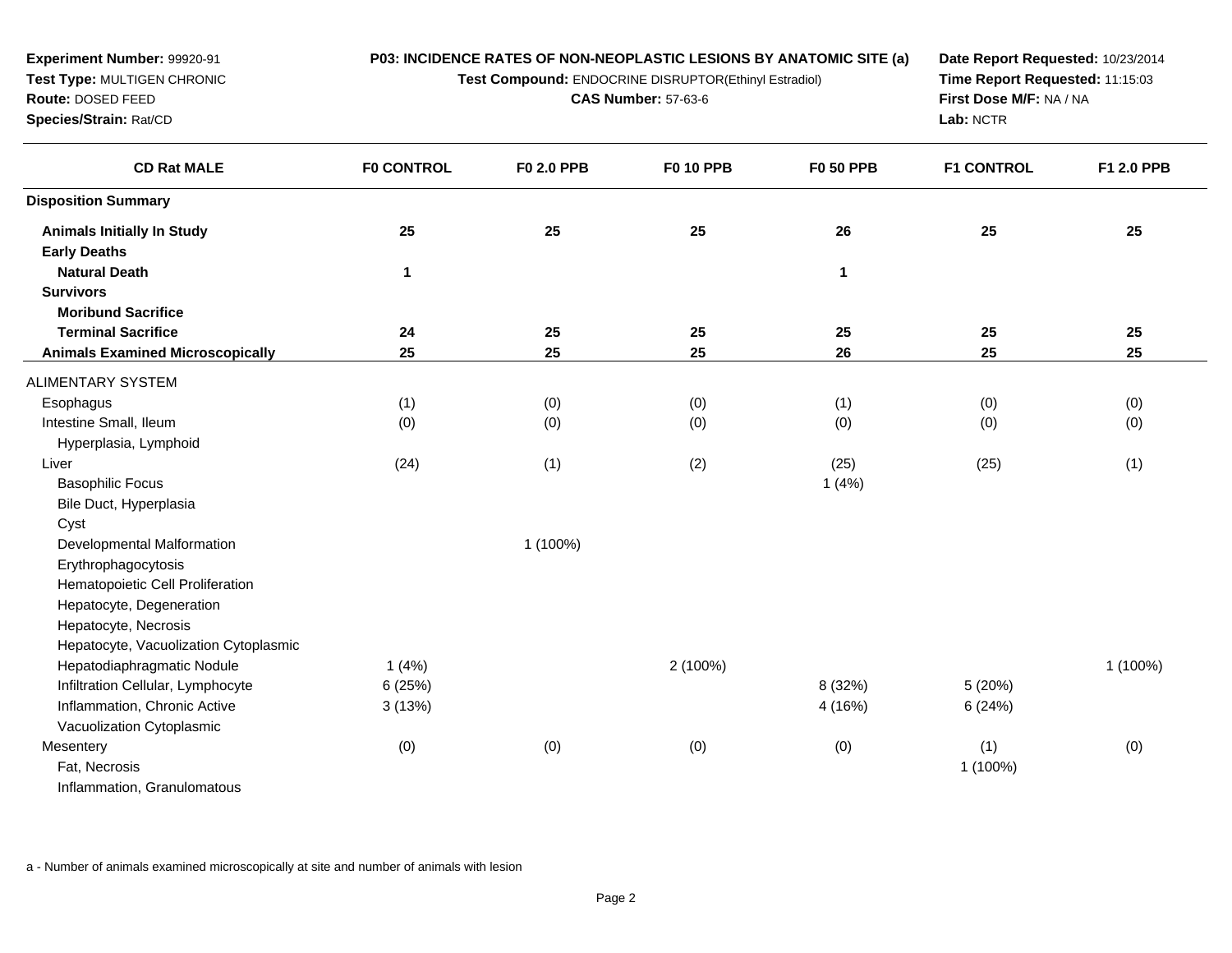**Test Compound:** ENDOCRINE DISRUPTOR(Ethinyl Estradiol)

**CAS Number:** 57-63-6

**Date Report Requested:** 10/23/2014**Time Report Requested:** 11:15:03**First Dose M/F:** NA / NA**Lab:** NCTR

| <b>CD Rat MALE</b>                       | <b>F0 CONTROL</b> | <b>F0 2.0 PPB</b> | <b>F0 10 PPB</b> | <b>F0 50 PPB</b> | <b>F1 CONTROL</b> | F1 2.0 PPB |
|------------------------------------------|-------------------|-------------------|------------------|------------------|-------------------|------------|
| Oral Mucosa                              | (0)               | (0)               | (0)              | (0)              | (0)               | (0)        |
| Abscess                                  |                   |                   |                  |                  |                   |            |
| Pancreas                                 | (1)               | (0)               | (0)              | (0)              | (0)               | (0)        |
| Acinar Cell, Degeneration                |                   |                   |                  |                  |                   |            |
| Acinus, Degeneration                     | 1 (100%)          |                   |                  |                  |                   |            |
| Infiltration Cellular, Lymphocyte        |                   |                   |                  |                  |                   |            |
| CARDIOVASCULAR SYSTEM                    |                   |                   |                  |                  |                   |            |
| <b>Blood Vessel</b>                      | (1)               | (0)               | (0)              | (1)              | (0)               | (0)        |
| Heart                                    | (1)               | (0)               | (0)              | (1)              | (0)               | (0)        |
| Cardiomyopathy                           |                   |                   |                  |                  |                   |            |
| <b>ENDOCRINE SYSTEM</b>                  |                   |                   |                  |                  |                   |            |
| <b>Adrenal Cortex</b>                    | (24)              | (0)               | (0)              | (26)             | (25)              | (0)        |
| <b>Accessory Adrenal Cortical Nodule</b> |                   |                   |                  |                  |                   |            |
| Vacuolization Cytoplasmic                | 1(4%)             |                   |                  |                  | 3(12%)            |            |
| Adrenal Medulla                          | (23)              | (0)               | (0)              | (26)             | (25)              | (0)        |
| <b>Pituitary Gland</b>                   | (24)              | (0)               | (0)              | (25)             | (24)              | (0)        |
| Pars Distalis, Cyst                      |                   |                   |                  | 2(8%)            |                   |            |
| Pars Distalis, Cyst, Multiple            |                   |                   |                  |                  |                   |            |
| Pars Distalis, Hypertrophy               |                   |                   |                  |                  |                   |            |
| <b>Thyroid Gland</b>                     | (24)              | (0)               | (0)              | (25)             | (25)              | (0)        |
| Cyst, Squamous                           | 4 (17%)           |                   |                  | 3(12%)           | 2(8%)             |            |
| Cyst, Squamous, Multiple                 |                   |                   |                  | 1(4%)            | 1(4%)             |            |
| <b>Ectopic Thymus</b>                    |                   |                   |                  |                  |                   |            |
| Infiltration Cellular, Lymphocyte        |                   |                   |                  |                  |                   |            |
| <b>GENERAL BODY SYSTEM</b>               |                   |                   |                  |                  |                   |            |
| None                                     |                   |                   |                  |                  |                   |            |
| <b>GENITAL SYSTEM</b>                    |                   |                   |                  |                  |                   |            |
| <b>Coagulating Gland</b>                 | (24)              | (25)              | (25)             | (24)             | (25)              | (24)       |

a - Number of animals examined microscopically at site and number of animals with lesion

**Experiment Number:** 99920-91**Test Type:** MULTIGEN CHRONIC

**Route:** DOSED FEED**Species/Strain:** Rat/CD

 $\overline{a}$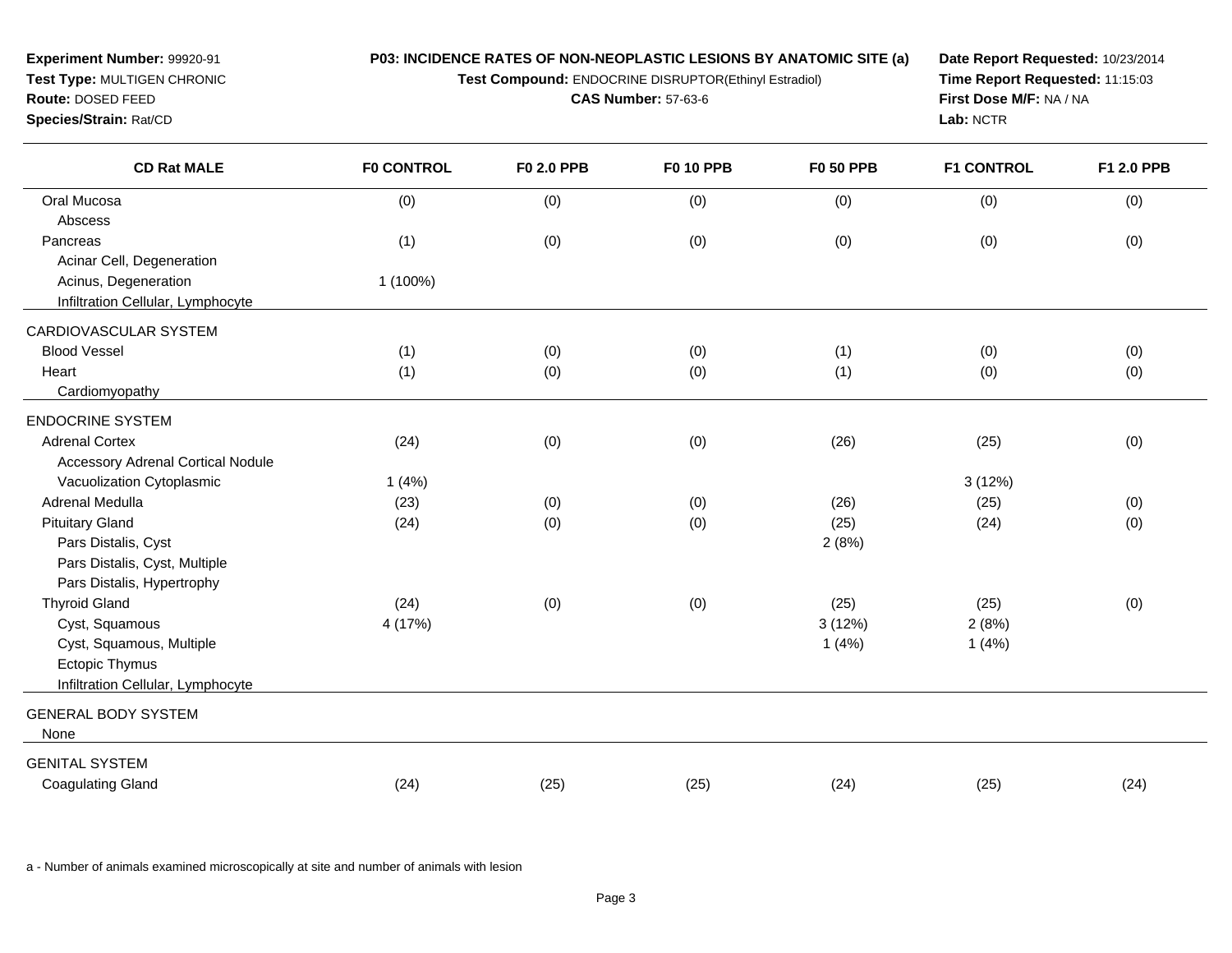**Test Compound:** ENDOCRINE DISRUPTOR(Ethinyl Estradiol)

**CAS Number:** 57-63-6

**Date Report Requested:** 10/23/2014**Time Report Requested:** 11:15:03**First Dose M/F:** NA / NA**Lab:** NCTR

| <b>CD Rat MALE</b>                    | <b>F0 CONTROL</b> | F0 2.0 PPB | <b>F0 10 PPB</b> | <b>F0 50 PPB</b> | <b>F1 CONTROL</b> | F1 2.0 PPB |
|---------------------------------------|-------------------|------------|------------------|------------------|-------------------|------------|
| Bilateral, Developmental Malformation | 3(13%)            | 1(4%)      |                  |                  | 2(8%)             |            |
| Developmental Malformation            | 7 (29%)           | 7 (28%)    | 8 (32%)          | 8 (33%)          | 4 (16%)           | 3(13%)     |
| Hypoplasia                            |                   |            |                  |                  |                   |            |
| Epididymis                            | (25)              | (25)       | (25)             | (26)             | (25)              | (25)       |
| Atrophy                               | 1(4%)             |            |                  |                  |                   | 3(12%)     |
| Epithelium, Degeneration              |                   |            |                  |                  |                   |            |
| Hypoplasia                            |                   |            |                  |                  |                   |            |
| Hypospermia                           | 1(4%)             |            |                  |                  |                   | 3(12%)     |
| Infiltration Cellular, Lymphocyte     | 2(8%)             | 3(12%)     |                  | 1(4%)            | 2(8%)             | 2(8%)      |
| <b>Preputial Gland</b>                | (0)               | (2)        | (3)              | (2)              | (3)               | (2)        |
| Atrophy                               |                   |            |                  |                  | 2(67%)            | 1(50%)     |
| Bilateral, Atrophy                    |                   |            |                  |                  |                   |            |
| Duct, Dilatation                      |                   | 1(50%)     | 2(67%)           | 1(50%)           |                   |            |
| Infiltration Cellular, Lymphocyte     |                   |            | 1(33%)           |                  |                   | 1(50%)     |
| Inflammation, Suppurative             |                   | 2 (100%)   | 2(67%)           | 1(50%)           | 1(33%)            | 1(50%)     |
| Prostate, Dorsal/Lateral Lobe         | (5)               | (5)        | (8)              | (9)              | (9)               | (3)        |
| Hypoplasia                            |                   |            |                  |                  |                   |            |
| Infiltration Cellular, Lymphocyte     | 3(60%)            | 1(20%)     | 4 (50%)          | $1(11\%)$        | 3(33%)            | 1(33%)     |
| Inflammation, Suppurative             | 2(40%)            | 4 (80%)    | 4 (50%)          | 8 (89%)          | 6 (67%)           | 2(67%)     |
| Prostate, Dorsal/lateral Lobe         | (19)              | (20)       | (17)             | (17)             | (16)              | (22)       |
| Prostate, Ventral Lobe                | (24)              | (25)       | (25)             | (26)             | (25)              | (25)       |
| Hypoplasia                            |                   |            |                  |                  |                   |            |
| Infiltration Cellular, Lymphocyte     | 20 (83%)          | 18 (72%)   | 19 (76%)         | 21 (81%)         | 17 (68%)          | 16 (64%)   |
| Inflammation, Suppurative             |                   |            |                  |                  | 2(8%)             | 1(4%)      |
| <b>Rete Testes</b>                    | (25)              | (23)       | (24)             | (25)             | (25)              | (23)       |
| <b>Dilatation</b>                     | 1(4%)             | 1(4%)      | 1(4%)            |                  |                   | 4 (17%)    |
| <b>Seminal Vesicle</b>                | (24)              | (25)       | (25)             | (25)             | (25)              | (25)       |
| <b>Depletion Secretory</b>            | 3(13%)            | 2(8%)      | 1(4%)            | 2(8%)            | 2(8%)             |            |
| Hypoplasia                            |                   |            |                  |                  |                   |            |
| <b>Testes</b>                         | (25)              | (25)       | (25)             | (26)             | (25)              | (25)       |

a - Number of animals examined microscopically at site and number of animals with lesion

**Experiment Number:** 99920-91**Test Type:** MULTIGEN CHRONIC

**Route:** DOSED FEED

**Species/Strain:** Rat/CD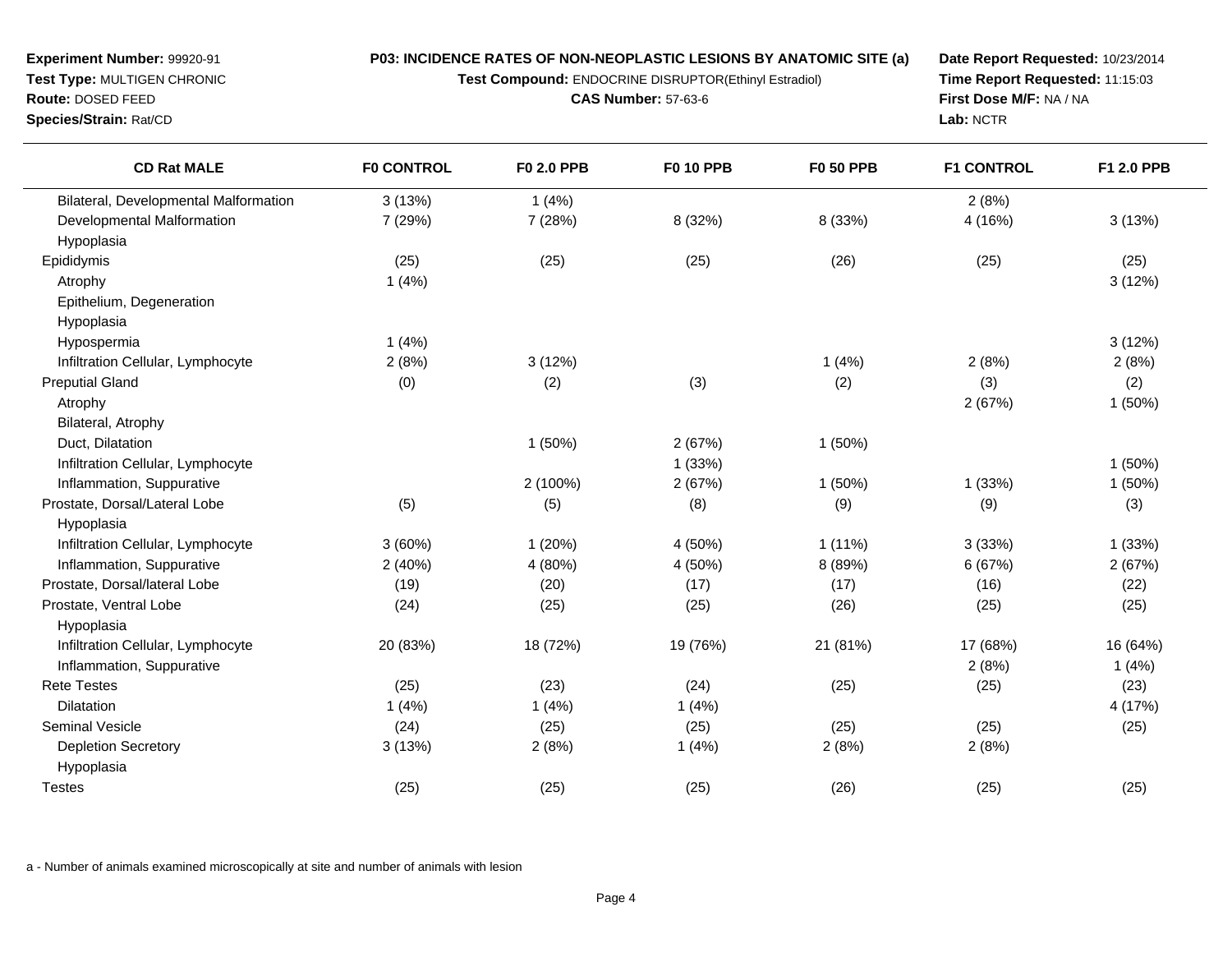**Test Compound:** ENDOCRINE DISRUPTOR(Ethinyl Estradiol)

**CAS Number:** 57-63-6

**Date Report Requested:** 10/23/2014**Time Report Requested:** 11:15:04**First Dose M/F:** NA / NA**Lab:** NCTR

| <b>CD Rat MALE</b>               | <b>F0 CONTROL</b> | <b>F0 2.0 PPB</b> | <b>F0 10 PPB</b> | <b>F0 50 PPB</b> | <b>F1 CONTROL</b> | F1 2.0 PPB |
|----------------------------------|-------------------|-------------------|------------------|------------------|-------------------|------------|
| Hypoplasia                       |                   |                   |                  |                  |                   |            |
| Seminif Tub, Degeneration        | 6(24%)            | 2(8%)             | 6(24%)           | 1(4%)            | 2(8%)             | 5(20%)     |
| <b>HEMATOPOIETIC SYSTEM</b>      |                   |                   |                  |                  |                   |            |
| <b>Bone Marrow</b>               | (24)              | (0)               | (0)              | (25)             | (25)              | (0)        |
| Erythroid Cell, Hyperplasia      |                   |                   |                  |                  |                   |            |
| Myeloid Cell, Hyperplasia        |                   |                   |                  |                  |                   |            |
| Spleen                           | (24)              | (0)               | (0)              | (25)             | (25)              | (0)        |
| Congestion                       |                   |                   |                  |                  |                   |            |
| Hematopoietic Cell Proliferation |                   |                   |                  |                  | 1(4%)             |            |
| Hyperplasia, Lymphoid            | 1(4%)             |                   |                  | 1(4%)            |                   |            |
| Pigmentation                     | 2(8%)             |                   |                  | 7 (28%)          | 1(4%)             |            |
| Thymus                           | (24)              | (0)               | (0)              | (25)             | (25)              | (0)        |
| Atrophy                          |                   |                   |                  |                  |                   |            |
| Congestion                       |                   |                   |                  |                  |                   |            |
| Hemorrhage                       |                   |                   |                  |                  |                   |            |
| <b>INTEGUMENTARY SYSTEM</b>      |                   |                   |                  |                  |                   |            |
| Mammary Gland                    | (24)              | (24)              | (25)             | (25)             | (25)              | (24)       |
| Alveolus, Dilatation             |                   |                   | 1(4%)            |                  |                   |            |
| Alveolus, Hyperplasia            | 1(4%)             | 2(8%)             | 5 (20%)          | 10 (40%)         | 1(4%)             | 7 (29%)    |
| Duct, Hyperplasia                | 2(8%)             | 1(4%)             | 2(8%)            | 2(8%)            |                   | 1(4%)      |
| Skin                             | (1)               | (1)               | (0)              | (1)              | (0)               | (0)        |
| Epidermis, Hyperplasia           |                   | 1 (100%)          |                  |                  |                   |            |
| Hyperkeratosis                   |                   | 1 (100%)          |                  |                  |                   |            |
| MUSCULOSKELETAL SYSTEM           |                   |                   |                  |                  |                   |            |
| <b>Bone</b>                      | (25)              | (0)               | (0)              | (26)             | (25)              | (0)        |
| NERVOUS SYSTEM                   |                   |                   |                  |                  |                   |            |
| <b>Brain</b>                     | (1)               | (0)               | (0)              | (1)              | (0)               | (0)        |
| Spinal Cord                      | (1)               | (0)               | (0)              | (0)              | (0)               | (0)        |
|                                  |                   |                   |                  |                  |                   |            |

a - Number of animals examined microscopically at site and number of animals with lesion

**Experiment Number:** 99920-91**Test Type:** MULTIGEN CHRONIC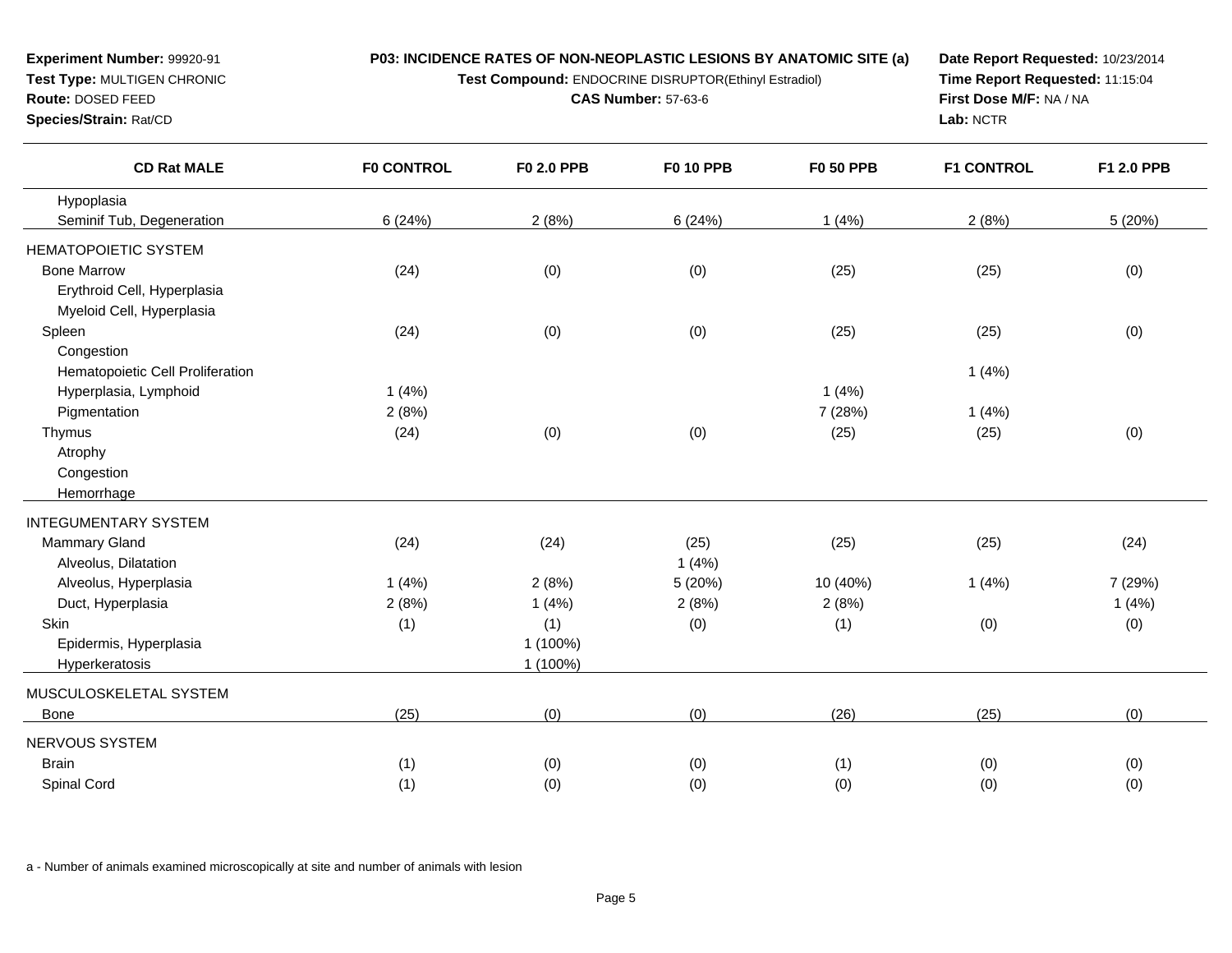**Test Compound:** ENDOCRINE DISRUPTOR(Ethinyl Estradiol)

**CAS Number:** 57-63-6

**Date Report Requested:** 10/23/2014**Time Report Requested:** 11:15:04**First Dose M/F:** NA / NA**Lab:** NCTR

| <b>CD Rat MALE</b>                                   | <b>F0 CONTROL</b> | F0 2.0 PPB | <b>F0 10 PPB</b> | <b>F0 50 PPB</b> | <b>F1 CONTROL</b> | F1 2.0 PPB |
|------------------------------------------------------|-------------------|------------|------------------|------------------|-------------------|------------|
| <b>RESPIRATORY SYSTEM</b>                            |                   |            |                  |                  |                   |            |
| Lung                                                 | (1)               | (0)        | (0)              | (1)              | (0)               | (0)        |
| Infiltration Cellular, Histiocyte                    |                   |            |                  |                  |                   |            |
| Peribronchiolr, Infiltration Cellular,<br>Lymphocyte |                   |            |                  |                  |                   |            |
| Trachea                                              | (0)               | (0)        | (0)              | (1)              | (0)               | (0)        |
| SPECIAL SENSES SYSTEM                                |                   |            |                  |                  |                   |            |
| Eye                                                  | (1)               | (0)        | (0)              | (0)              | (0)               | (0)        |
| Autolysis                                            | 1 (100%)          |            |                  |                  |                   |            |
| <b>URINARY SYSTEM</b>                                |                   |            |                  |                  |                   |            |
| Kidney                                               | (24)              | (4)        | (0)              | (25)             | (25)              | (2)        |
| Bilateral, Pelvis, Dilatation                        |                   |            |                  |                  |                   |            |
| <b>Casts Protein</b>                                 |                   |            |                  |                  |                   |            |
| Congestion                                           |                   |            |                  |                  | 2(8%)             | 1(50%)     |
| Cortex, Cyst                                         | 4 (17%)           | 1(25%)     |                  | 4 (16%)          | 4 (16%)           | $1(50\%)$  |
| Cortex, Cyst, Multiple                               |                   |            |                  |                  |                   |            |
| Developmental Malformation                           |                   |            |                  |                  |                   | 1(50%)     |
| Epithelium, Pelvis, Hyperplasia                      |                   |            |                  |                  |                   |            |
| <b>Hyaline Droplet</b>                               | 2(8%)             |            |                  | 6(24%)           | 4 (16%)           |            |
| Infiltration Cellular, Lymphocyte                    | 17 (71%)          | 2(50%)     |                  | 19 (76%)         | 18 (72%)          | 1(50%)     |
| Inflammation, Chronic                                |                   |            |                  |                  | 1(4%)             |            |
| Interstitium, Fibrosis                               | 2(8%)             | 1(25%)     |                  | 1(4%)            | 4 (16%)           |            |
| Pelvis, Dilatation                                   |                   |            |                  | 1(4%)            |                   |            |
| Renal Tubule, Degeneration                           | 2(8%)             | 2(50%)     |                  | 3(12%)           |                   |            |
| Renal Tubule, Dilatation                             | 6(25%)            | 1(25%)     |                  | 9(36%)           | 9(36%)            |            |
| Renal Tubule, Hyperplasia                            |                   |            |                  |                  |                   |            |
| Renal Tubule, Mineralization                         | 1(4%)             |            |                  | 1(4%)            |                   |            |
| Renal Tubule, Regeneration                           | 10 (42%)          | 2(50%)     |                  | 12 (48%)         | 9(36%)            |            |
| <b>Urinary Bladder</b>                               | (1)               | (0)        | (0)              | (1)              | (0)               | (0)        |

a - Number of animals examined microscopically at site and number of animals with lesion

**Experiment Number:** 99920-91**Test Type:** MULTIGEN CHRONIC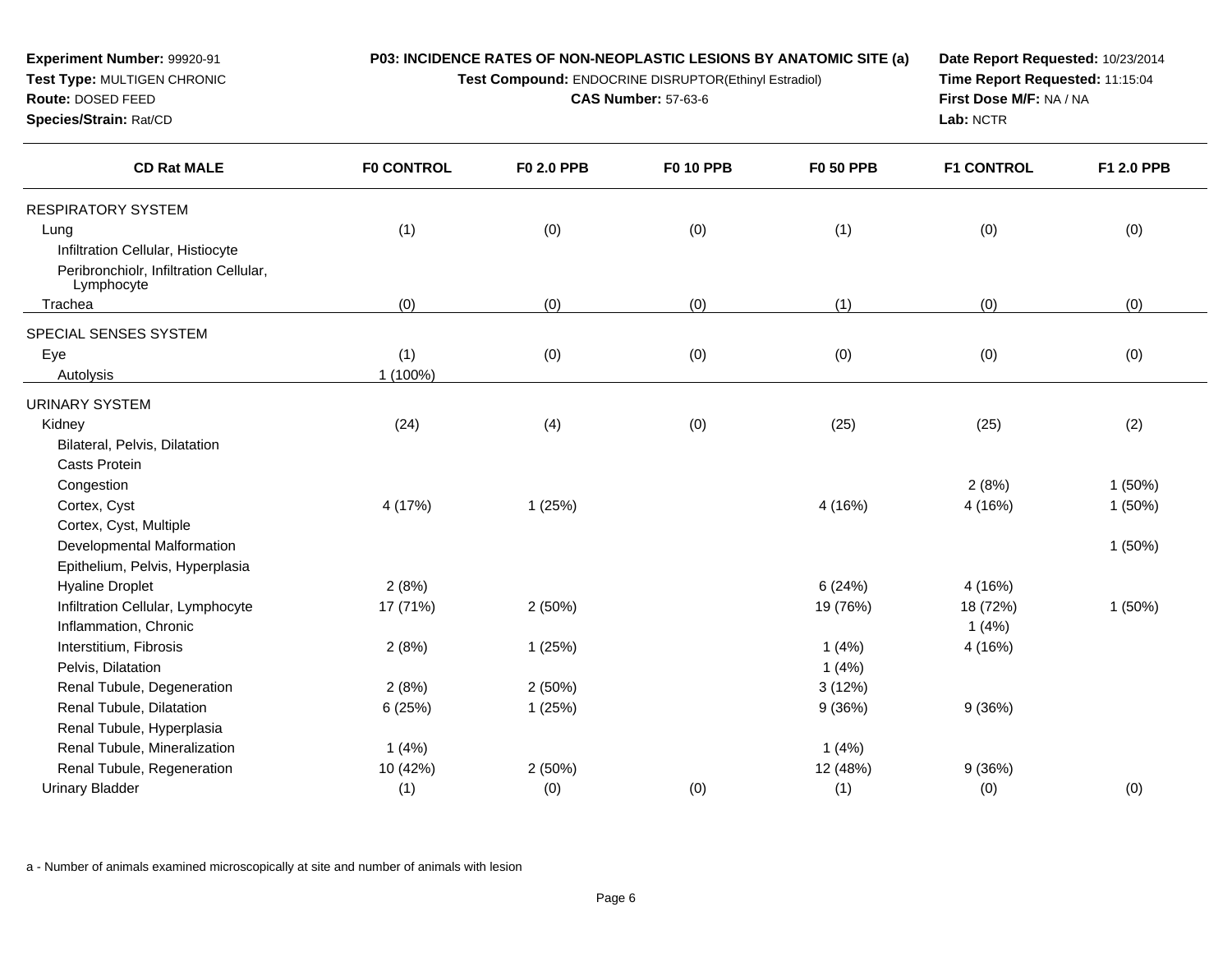| <b>Experiment Number: 99920-91</b><br>Test Type: MULTIGEN CHRONIC<br><b>Route: DOSED FEED</b><br><b>Species/Strain: Rat/CD</b> |                   | <b>P03: INCIDENCE RATES OF NON-NEOPLASTIC LESIONS BY ANATOMIC SITE (a)</b><br>Test Compound: ENDOCRINE DISRUPTOR(Ethinyl Estradiol)<br><b>CAS Number: 57-63-6</b> |                  |                  | Date Report Requested: 10/23/2014<br>Time Report Requested: 11:15:04<br><b>First Dose M/F: NA / NA</b><br>Lab: NCTR |                   |
|--------------------------------------------------------------------------------------------------------------------------------|-------------------|-------------------------------------------------------------------------------------------------------------------------------------------------------------------|------------------|------------------|---------------------------------------------------------------------------------------------------------------------|-------------------|
| <b>CD Rat MALE</b>                                                                                                             | <b>FO CONTROL</b> | <b>F0 2.0 PPB</b>                                                                                                                                                 | <b>F0 10 PPB</b> | <b>F0 50 PPB</b> | <b>F1 CONTROL</b>                                                                                                   | <b>F1 2.0 PPB</b> |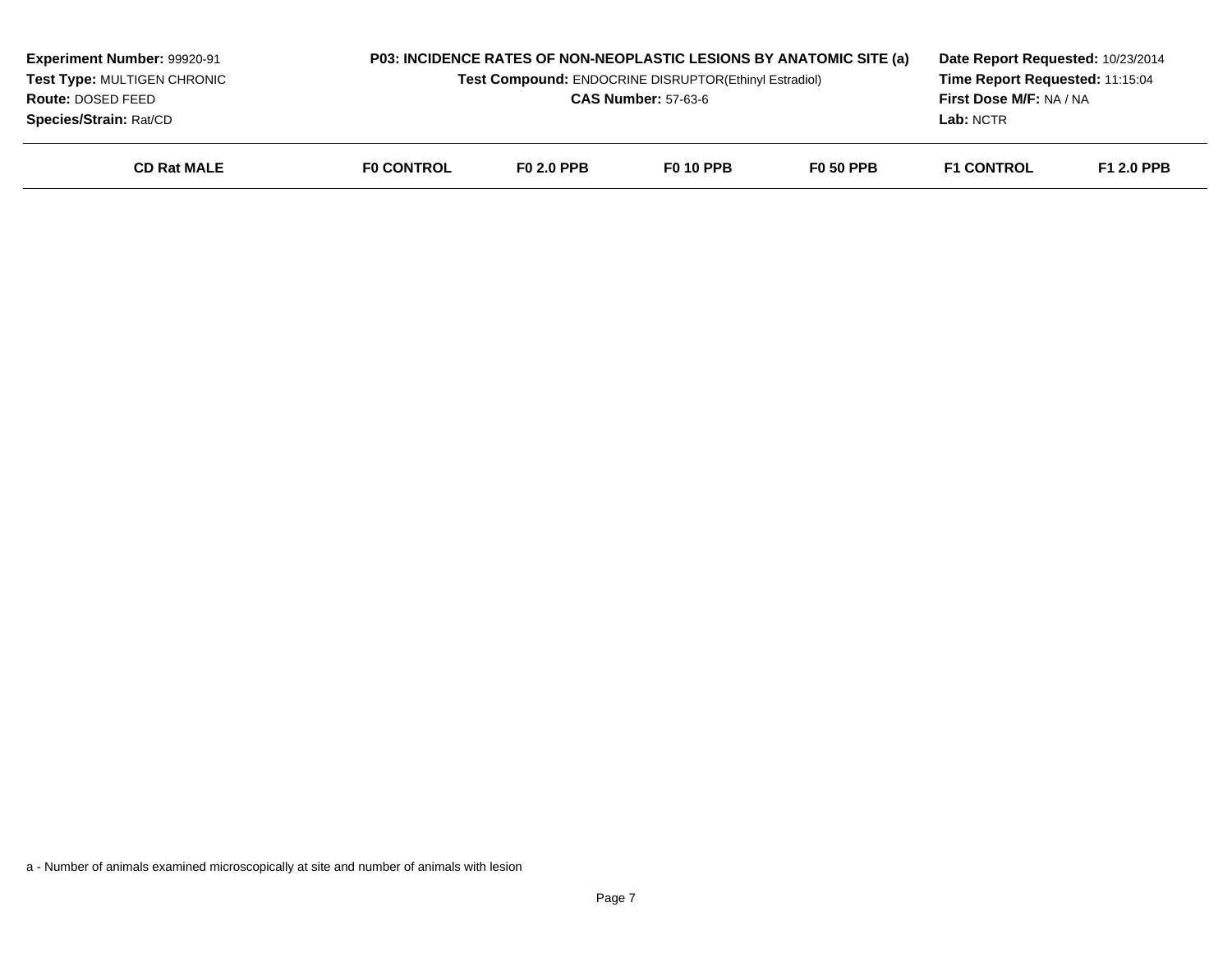| Experiment Number: 99920-91<br>Test Type: MULTIGEN CHRONIC<br>Route: DOSED FEED<br>Species/Strain: Rat/CD |           | P03: INCIDENCE RATES OF NON-NEOPLASTIC LESIONS BY ANATOMIC SITE (a)<br>Test Compound: ENDOCRINE DISRUPTOR(Ethinyl Estradiol)<br><b>CAS Number: 57-63-6</b> | Date Report Requested: 10/23/2014<br>Time Report Requested: 11:15:04<br>First Dose M/F: NA / NA<br>Lab: NCTR |            |                  |           |
|-----------------------------------------------------------------------------------------------------------|-----------|------------------------------------------------------------------------------------------------------------------------------------------------------------|--------------------------------------------------------------------------------------------------------------|------------|------------------|-----------|
| <b>CD Rat MALE</b>                                                                                        | F1 10 PPB | F1 50 PPB                                                                                                                                                  | <b>F2 CONTROL</b>                                                                                            | F2 2.0 PPB | <b>F2 10 PPB</b> | F2 50 PPB |
| <b>Disposition Summary</b>                                                                                |           |                                                                                                                                                            |                                                                                                              |            |                  |           |
| <b>Animals Initially In Study</b>                                                                         | 25        | 26                                                                                                                                                         | 25                                                                                                           | 25         | 25               | 25        |
| <b>Early Deaths</b>                                                                                       |           |                                                                                                                                                            |                                                                                                              |            |                  |           |
| <b>Natural Death</b>                                                                                      |           |                                                                                                                                                            |                                                                                                              |            |                  |           |
| <b>Survivors</b>                                                                                          |           |                                                                                                                                                            |                                                                                                              |            |                  |           |
| <b>Moribund Sacrifice</b>                                                                                 |           | $\mathbf{1}$                                                                                                                                               |                                                                                                              |            |                  |           |
| <b>Terminal Sacrifice</b>                                                                                 | 25        | 25                                                                                                                                                         | 25                                                                                                           | 25         | 25               | 25        |
| <b>Animals Examined Microscopically</b>                                                                   | 25        | 26                                                                                                                                                         | 25                                                                                                           | 25         | 25               | 25        |
| <b>ALIMENTARY SYSTEM</b>                                                                                  |           |                                                                                                                                                            |                                                                                                              |            |                  |           |
| Esophagus                                                                                                 | (0)       | (1)                                                                                                                                                        | (0)                                                                                                          | (0)        | (0)              | (0)       |
| Intestine Small, Ileum                                                                                    | (0)       | (0)                                                                                                                                                        | (0)                                                                                                          | (1)        | (0)              | (0)       |
| Hyperplasia, Lymphoid                                                                                     |           |                                                                                                                                                            |                                                                                                              | 1 (100%)   |                  |           |
| Liver                                                                                                     | (1)       | (26)                                                                                                                                                       | (25)                                                                                                         | (1)        | (1)              | (25)      |
| <b>Basophilic Focus</b>                                                                                   |           |                                                                                                                                                            |                                                                                                              |            |                  |           |
| Bile Duct, Hyperplasia                                                                                    |           |                                                                                                                                                            |                                                                                                              |            |                  |           |
| Cyst                                                                                                      |           |                                                                                                                                                            |                                                                                                              |            |                  |           |
| Developmental Malformation                                                                                |           |                                                                                                                                                            |                                                                                                              |            |                  |           |
| Erythrophagocytosis                                                                                       |           |                                                                                                                                                            |                                                                                                              |            |                  | 1(4%)     |
| Hematopoietic Cell Proliferation                                                                          |           |                                                                                                                                                            |                                                                                                              |            |                  | 1(4%)     |
| Hepatocyte, Degeneration                                                                                  |           |                                                                                                                                                            |                                                                                                              |            |                  |           |
| Hepatocyte, Necrosis                                                                                      |           |                                                                                                                                                            |                                                                                                              |            |                  |           |
| Hepatocyte, Vacuolization Cytoplasmic                                                                     |           |                                                                                                                                                            |                                                                                                              |            |                  |           |
| Hepatodiaphragmatic Nodule                                                                                | 1 (100%)  | 3(12%)                                                                                                                                                     |                                                                                                              | 1 (100%)   | 1 (100%)         | 1(4%)     |
| Infiltration Cellular, Lymphocyte                                                                         |           |                                                                                                                                                            | 3(12%)                                                                                                       |            |                  | 1(4%)     |
| Inflammation, Chronic Active                                                                              |           | 10 (38%)                                                                                                                                                   | 10 (40%)                                                                                                     |            |                  | 12 (48%)  |
| Vacuolization Cytoplasmic                                                                                 |           | 1(4%)                                                                                                                                                      |                                                                                                              |            |                  |           |
| Mesentery                                                                                                 | (1)       | (0)                                                                                                                                                        | (0)                                                                                                          | (0)        | (0)              | (0)       |
| Fat, Necrosis                                                                                             | 1 (100%)  |                                                                                                                                                            |                                                                                                              |            |                  |           |
| Inflammation, Granulomatous                                                                               |           |                                                                                                                                                            |                                                                                                              |            |                  |           |
|                                                                                                           |           |                                                                                                                                                            |                                                                                                              |            |                  |           |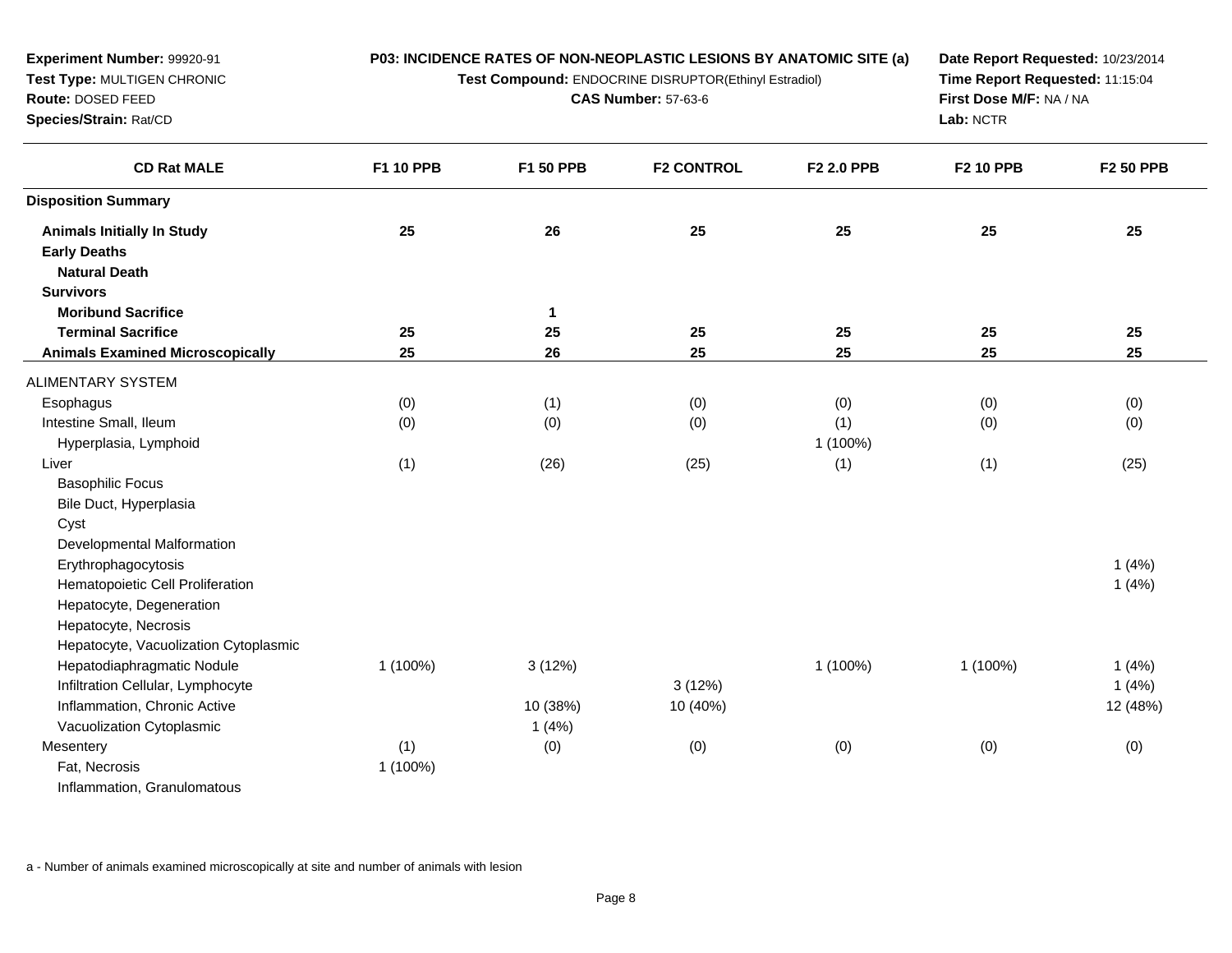| <b>Experiment Number: 99920-91</b><br>Test Type: MULTIGEN CHRONIC<br>Route: DOSED FEED<br>Species/Strain: Rat/CD | P03: INCIDENCE RATES OF NON-NEOPLASTIC LESIONS BY ANATOMIC SITE (a)<br>Test Compound: ENDOCRINE DISRUPTOR(Ethinyl Estradiol) | Date Report Requested: 10/23/2014<br>Time Report Requested: 11:15:04<br>First Dose M/F: NA / NA<br>Lab: NCTR |                   |            |                  |                  |
|------------------------------------------------------------------------------------------------------------------|------------------------------------------------------------------------------------------------------------------------------|--------------------------------------------------------------------------------------------------------------|-------------------|------------|------------------|------------------|
| <b>CD Rat MALE</b>                                                                                               | <b>F1 10 PPB</b>                                                                                                             | F1 50 PPB                                                                                                    | <b>F2 CONTROL</b> | F2 2.0 PPB | <b>F2 10 PPB</b> | <b>F2 50 PPB</b> |
| Oral Mucosa                                                                                                      | (0)                                                                                                                          | (1)                                                                                                          | (0)               | (0)        | (0)              | (0)              |
| Abscess                                                                                                          |                                                                                                                              | 1 (100%)                                                                                                     |                   |            |                  |                  |
| Pancreas                                                                                                         | (0)                                                                                                                          | (1)                                                                                                          | (0)               | (0)        | (0)              | (0)              |
| Acinar Cell, Degeneration                                                                                        |                                                                                                                              |                                                                                                              |                   |            |                  |                  |
| Acinus, Degeneration                                                                                             |                                                                                                                              |                                                                                                              |                   |            |                  |                  |
| Infiltration Cellular, Lymphocyte                                                                                |                                                                                                                              |                                                                                                              |                   |            |                  |                  |
| CARDIOVASCULAR SYSTEM                                                                                            |                                                                                                                              |                                                                                                              |                   |            |                  |                  |
| <b>Blood Vessel</b>                                                                                              | (0)                                                                                                                          | (1)                                                                                                          | (0)               | (0)        | (0)              | (0)              |
| Heart                                                                                                            | (0)                                                                                                                          | (1)                                                                                                          | (0)               | (0)        | (0)              | (0)              |
| Cardiomyopathy                                                                                                   |                                                                                                                              | 1 (100%)                                                                                                     |                   |            |                  |                  |
| <b>ENDOCRINE SYSTEM</b>                                                                                          |                                                                                                                              |                                                                                                              |                   |            |                  |                  |
| <b>Adrenal Cortex</b>                                                                                            | (0)                                                                                                                          | (26)                                                                                                         | (25)              | (0)        | (0)              | (25)             |
| <b>Accessory Adrenal Cortical Nodule</b>                                                                         |                                                                                                                              |                                                                                                              |                   |            |                  |                  |
| Vacuolization Cytoplasmic                                                                                        |                                                                                                                              | 1(4%)                                                                                                        | 1(4%)             |            |                  |                  |
| Adrenal Medulla                                                                                                  | (0)                                                                                                                          | (26)                                                                                                         | (24)              | (0)        | (0)              | (25)             |
| <b>Pituitary Gland</b>                                                                                           | (0)                                                                                                                          | (26)                                                                                                         | (23)              | (0)        | (0)              | (25)             |
| Pars Distalis, Cyst                                                                                              |                                                                                                                              | 1(4%)                                                                                                        |                   |            |                  |                  |
| Pars Distalis, Cyst, Multiple                                                                                    |                                                                                                                              | 2(8%)                                                                                                        | 1(4%)             |            |                  |                  |
| Pars Distalis, Hypertrophy                                                                                       |                                                                                                                              |                                                                                                              |                   |            |                  | 1(4%)            |
| <b>Thyroid Gland</b>                                                                                             | (0)                                                                                                                          | (26)                                                                                                         | (24)              | (0)        | (0)              | (25)             |
| Cyst, Squamous                                                                                                   |                                                                                                                              |                                                                                                              | 4 (17%)           |            |                  | 3(12%)           |
| Cyst, Squamous, Multiple                                                                                         |                                                                                                                              | 1(4%)                                                                                                        |                   |            |                  | 2(8%)            |
| Ectopic Thymus                                                                                                   |                                                                                                                              |                                                                                                              | 1(4%)             |            |                  |                  |
| Infiltration Cellular, Lymphocyte                                                                                |                                                                                                                              |                                                                                                              |                   |            |                  |                  |
| <b>GENERAL BODY SYSTEM</b>                                                                                       |                                                                                                                              |                                                                                                              |                   |            |                  |                  |
| None                                                                                                             |                                                                                                                              |                                                                                                              |                   |            |                  |                  |
| <b>GENITAL SYSTEM</b>                                                                                            |                                                                                                                              |                                                                                                              |                   |            |                  |                  |
| <b>Coagulating Gland</b>                                                                                         | (25)                                                                                                                         | (26)                                                                                                         | (25)              | (23)       | (25)             | (25)             |
|                                                                                                                  |                                                                                                                              |                                                                                                              |                   |            |                  |                  |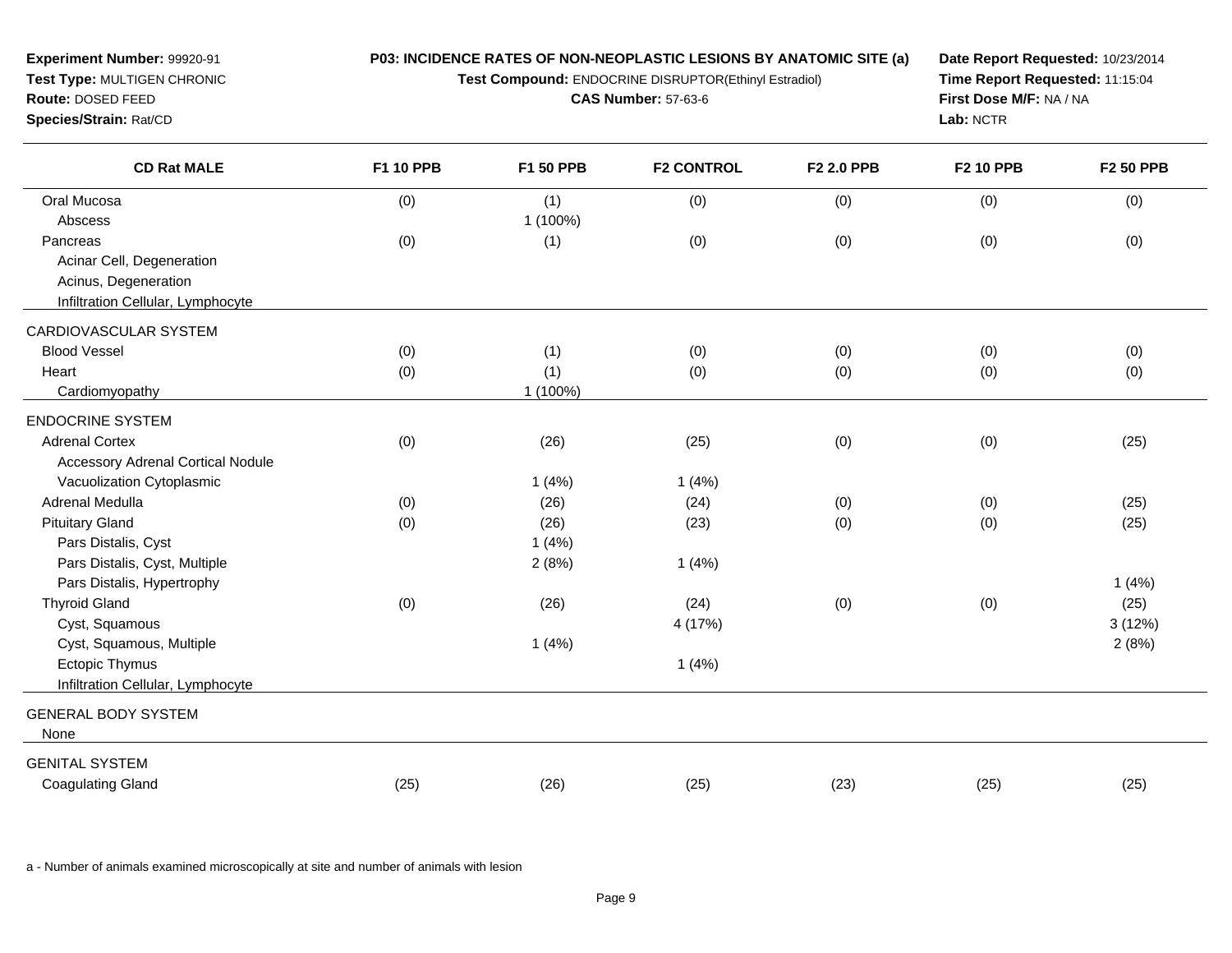**Test Compound:** ENDOCRINE DISRUPTOR(Ethinyl Estradiol)

**CAS Number:** 57-63-6

**Date Report Requested:** 10/23/2014**Time Report Requested:** 11:15:04**First Dose M/F:** NA / NA**Lab:** NCTR

| <b>CD Rat MALE</b>                    | <b>F1 10 PPB</b> | F1 50 PPB | <b>F2 CONTROL</b> | <b>F2 2.0 PPB</b> | <b>F2 10 PPB</b> | <b>F2 50 PPB</b> |
|---------------------------------------|------------------|-----------|-------------------|-------------------|------------------|------------------|
| Bilateral, Developmental Malformation |                  | 1(4%)     |                   |                   |                  |                  |
| Developmental Malformation            | 2(8%)            | 4 (15%)   | 8 (32%)           | 5 (22%)           | 8 (32%)          | 8 (32%)          |
| Hypoplasia                            |                  |           |                   |                   |                  |                  |
| Epididymis                            | (25)             | (26)      | (25)              | (25)              | (25)             | (25)             |
| Atrophy                               | 1(4%)            |           | 2(8%)             | 2(8%)             | 1(4%)            | 1(4%)            |
| Epithelium, Degeneration              | 1(4%)            |           |                   |                   |                  |                  |
| Hypoplasia                            |                  |           |                   |                   |                  |                  |
| Hypospermia                           | 1(4%)            | 1(4%)     | 3(12%)            | 2(8%)             | 1(4%)            | 1(4%)            |
| Infiltration Cellular, Lymphocyte     | 5 (20%)          |           | 1(4%)             | 1(4%)             |                  | 1(4%)            |
| <b>Preputial Gland</b>                | (3)              | (1)       | (0)               | (2)               | (0)              | (0)              |
| Atrophy                               | 1(33%)           |           |                   |                   |                  |                  |
| Bilateral, Atrophy                    | 1(33%)           |           |                   |                   |                  |                  |
| Duct, Dilatation                      |                  |           |                   | 1(50%)            |                  |                  |
| Infiltration Cellular, Lymphocyte     |                  |           |                   |                   |                  |                  |
| Inflammation, Suppurative             |                  |           |                   | 2 (100%)          |                  |                  |
| Prostate, Dorsal/Lateral Lobe         | (10)             | (4)       | (12)              | (11)              | (17)             | (13)             |
| Hypoplasia                            |                  |           |                   |                   |                  |                  |
| Infiltration Cellular, Lymphocyte     | 5 (50%)          |           | 8 (67%)           | 10 (91%)          | 15 (88%)         | 10 (77%)         |
| Inflammation, Suppurative             | 5 (50%)          | 4 (100%)  | 4 (33%)           | 1(9%)             | 2(12%)           | 3(23%)           |
| Prostate, Dorsal/lateral Lobe         | (15)             | (22)      | (13)              | (14)              | (8)              | (12)             |
| Prostate, Ventral Lobe                | (25)             | (26)      | (25)              | (25)              | (25)             | (25)             |
| Hypoplasia                            |                  |           |                   |                   |                  |                  |
| Infiltration Cellular, Lymphocyte     | 19 (76%)         | 17 (65%)  | 9(36%)            | 8 (32%)           | 8 (32%)          | 11 (44%)         |
| Inflammation, Suppurative             |                  |           |                   | 4 (16%)           | 1(4%)            | 4(16%)           |
| <b>Rete Testes</b>                    | (24)             | (25)      | (24)              | (24)              | (23)             | (25)             |
| Dilatation                            | 2(8%)            |           | 2(8%)             |                   | 1(4%)            | 1(4%)            |
| <b>Seminal Vesicle</b>                | (25)             | (26)      | (25)              | (25)              | (25)             | (25)             |
| <b>Depletion Secretory</b>            | 1(4%)            |           | 1(4%)             | 1(4%)             |                  | 1(4%)            |
| Hypoplasia                            |                  |           |                   |                   |                  |                  |
| <b>Testes</b>                         | (25)             | (26)      | (25)              | (25)              | (25)             | (25)             |
|                                       |                  |           |                   |                   |                  |                  |

a - Number of animals examined microscopically at site and number of animals with lesion

**Experiment Number:** 99920-91**Test Type:** MULTIGEN CHRONIC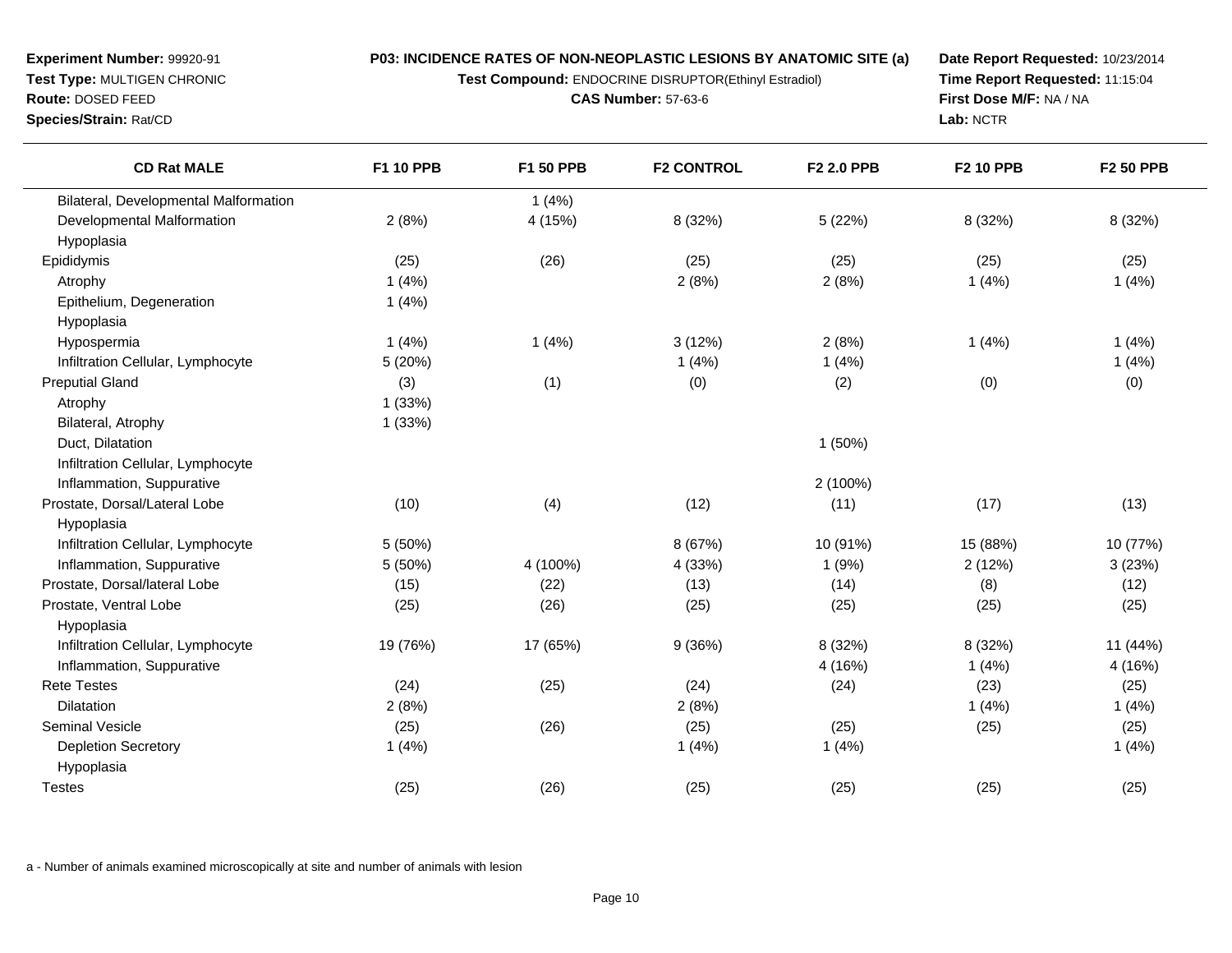**Test Compound:** ENDOCRINE DISRUPTOR(Ethinyl Estradiol)

**CAS Number:** 57-63-6

**Date Report Requested:** 10/23/2014**Time Report Requested:** 11:15:04**First Dose M/F:** NA / NA**Lab:** NCTR

| <b>CD Rat MALE</b>               | <b>F1 10 PPB</b> | F1 50 PPB | <b>F2 CONTROL</b> | F2 2.0 PPB | <b>F2 10 PPB</b> | <b>F2 50 PPB</b> |
|----------------------------------|------------------|-----------|-------------------|------------|------------------|------------------|
| Hypoplasia                       |                  |           |                   |            |                  |                  |
| Seminif Tub, Degeneration        | 3(12%)           | 2(8%)     | 4 (16%)           | 3(12%)     | 2(8%)            | 1(4%)            |
| <b>HEMATOPOIETIC SYSTEM</b>      |                  |           |                   |            |                  |                  |
| <b>Bone Marrow</b>               | (0)              | (26)      | (25)              | (0)        | (0)              | (25)             |
| Erythroid Cell, Hyperplasia      |                  |           |                   |            |                  | 1(4%)            |
| Myeloid Cell, Hyperplasia        |                  |           | 2(8%)             |            |                  |                  |
| Spleen                           | (0)              | (26)      | (25)              | (0)        | (0)              | (25)             |
| Congestion                       |                  |           |                   |            |                  |                  |
| Hematopoietic Cell Proliferation |                  |           | 1(4%)             |            |                  | 1(4%)            |
| Hyperplasia, Lymphoid            |                  | 1(4%)     |                   |            |                  |                  |
| Pigmentation                     |                  | 4 (15%)   | 1(4%)             |            |                  | 4 (16%)          |
| Thymus                           | (0)              | (26)      | (25)              | (1)        | (0)              | (25)             |
| Atrophy                          |                  |           |                   |            |                  |                  |
| Congestion                       |                  |           |                   |            |                  |                  |
| Hemorrhage                       |                  |           | 1(4%)             | 1 (100%)   |                  |                  |
| <b>INTEGUMENTARY SYSTEM</b>      |                  |           |                   |            |                  |                  |
| <b>Mammary Gland</b>             | (25)             | (26)      | (25)              | (25)       | (25)             | (25)             |
| Alveolus, Dilatation             |                  |           |                   |            |                  |                  |
| Alveolus, Hyperplasia            | 11 (44%)         | 10 (38%)  | 3(12%)            | 3(12%)     | 7 (28%)          | 13 (52%)         |
| Duct, Hyperplasia                | 5(20%)           | 10 (38%)  |                   | 5 (20%)    | 8 (32%)          | 12 (48%)         |
| Skin                             | (0)              | (1)       | (0)               | (0)        | (0)              | (0)              |
| Epidermis, Hyperplasia           |                  |           |                   |            |                  |                  |
| Hyperkeratosis                   |                  |           |                   |            |                  |                  |
| MUSCULOSKELETAL SYSTEM           |                  |           |                   |            |                  |                  |
| Bone                             | (0)              | (26)      | (25)              | (0)        | (0)              | (25)             |
| NERVOUS SYSTEM                   |                  |           |                   |            |                  |                  |
| <b>Brain</b>                     | (0)              | (1)       | (0)               | (0)        | (0)              | (0)              |
| Spinal Cord                      | (0)              | (1)       | (0)               | (0)        | (0)              | (0)              |
|                                  |                  |           |                   |            |                  |                  |

a - Number of animals examined microscopically at site and number of animals with lesion

**Experiment Number:** 99920-91**Test Type:** MULTIGEN CHRONIC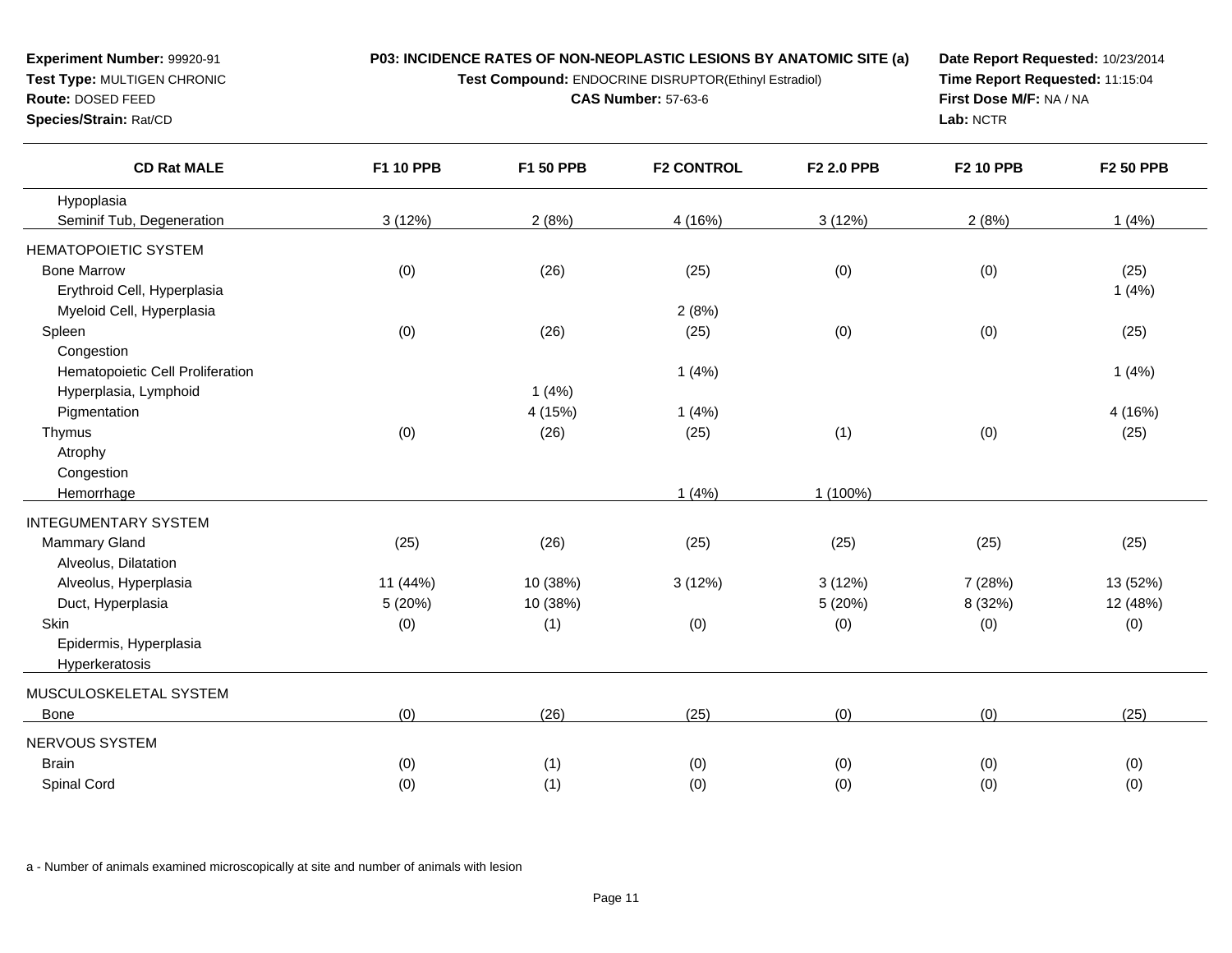**Test Compound:** ENDOCRINE DISRUPTOR(Ethinyl Estradiol)

**CAS Number:** 57-63-6

**Date Report Requested:** 10/23/2014**Time Report Requested:** 11:15:04**First Dose M/F:** NA / NA**Lab:** NCTR

| <b>CD Rat MALE</b>                                   | F1 10 PPB | F1 50 PPB | <b>F2 CONTROL</b> | F2 2.0 PPB | <b>F2 10 PPB</b> | <b>F2 50 PPB</b> |
|------------------------------------------------------|-----------|-----------|-------------------|------------|------------------|------------------|
| <b>RESPIRATORY SYSTEM</b>                            |           |           |                   |            |                  |                  |
| Lung                                                 | (0)       | (1)       | (0)               | (0)        | (0)              | (0)              |
| Infiltration Cellular, Histiocyte                    |           |           |                   |            |                  |                  |
| Peribronchiolr, Infiltration Cellular,<br>Lymphocyte |           |           |                   |            |                  |                  |
| Trachea                                              | (0)       | (1)       | (0)               | (0)        | (0)              | (0)              |
| SPECIAL SENSES SYSTEM                                |           |           |                   |            |                  |                  |
| Eye                                                  | (0)       | (0)       | (0)               | (0)        | (0)              | (0)              |
| Autolysis                                            |           |           |                   |            |                  |                  |
| <b>URINARY SYSTEM</b>                                |           |           |                   |            |                  |                  |
| Kidney                                               | (25)      | (26)      | (25)              | (0)        | (25)             | (25)             |
| Bilateral, Pelvis, Dilatation                        |           |           |                   |            |                  |                  |
| <b>Casts Protein</b>                                 |           |           | 1(4%)             |            |                  |                  |
| Congestion                                           |           | 2(8%)     |                   |            |                  |                  |
| Cortex, Cyst                                         | 3(12%)    | 1(4%)     | 4 (16%)           |            | 2(8%)            | 4(16%)           |
| Cortex, Cyst, Multiple                               |           | 1(4%)     |                   |            |                  |                  |
| Developmental Malformation                           |           |           |                   |            |                  |                  |
| Epithelium, Pelvis, Hyperplasia                      |           |           |                   |            |                  |                  |
| <b>Hyaline Droplet</b>                               | 1(4%)     | 5 (19%)   | 7 (28%)           |            | 1(4%)            | 8 (32%)          |
| Infiltration Cellular, Lymphocyte                    | 12 (48%)  | 17 (65%)  | 21 (84%)          |            | 7 (28%)          | 21 (84%)         |
| Inflammation, Chronic                                | 1(4%)     | 1(4%)     | 1(4%)             |            | 1(4%)            |                  |
| Interstitium, Fibrosis                               |           | 1(4%)     |                   |            |                  | 1(4%)            |
| Pelvis, Dilatation                                   |           |           |                   |            | 2(8%)            |                  |
| Renal Tubule, Degeneration                           |           | 1(4%)     |                   |            | 1(4%)            | 1(4%)            |
| Renal Tubule, Dilatation                             | 6(24%)    | 11 (42%)  | 5(20%)            |            | 2(8%)            | 8 (32%)          |
| Renal Tubule, Hyperplasia                            | 1(4%)     | 1(4%)     |                   |            |                  |                  |
| Renal Tubule, Mineralization                         |           | 9(35%)    | 1(4%)             |            |                  | 10 (40%)         |
| Renal Tubule, Regeneration                           | 4 (16%)   | 13 (50%)  | 12 (48%)          |            | 6(24%)           | 10 (40%)         |
| <b>Urinary Bladder</b>                               | (0)       | (1)       | (0)               | (0)        | (0)              | (0)              |

a - Number of animals examined microscopically at site and number of animals with lesion

**Experiment Number:** 99920-91**Test Type:** MULTIGEN CHRONIC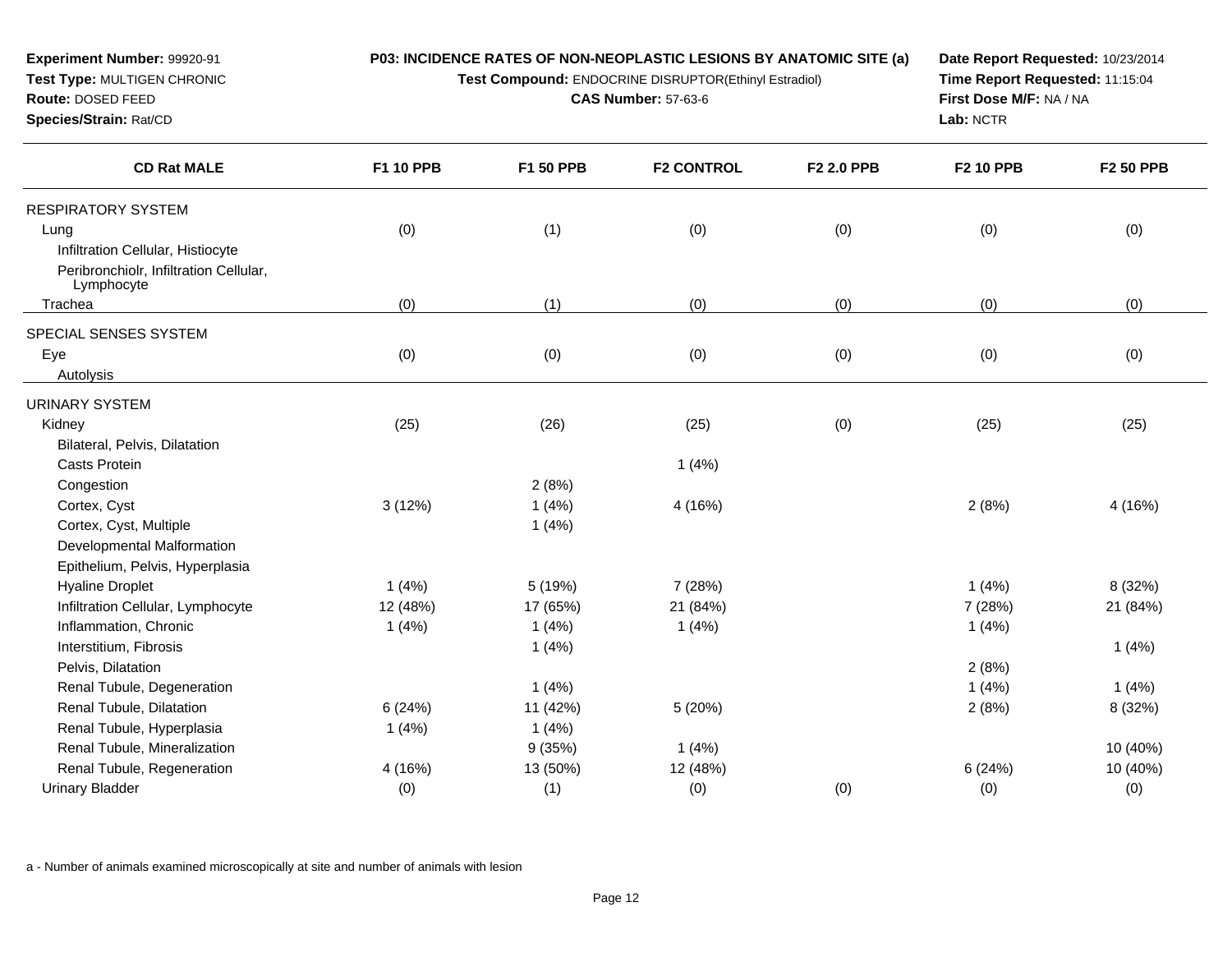| <b>Experiment Number: 99920-91</b><br>Test Type: MULTIGEN CHRONIC<br>Route: DOSED FEED<br><b>Species/Strain: Rat/CD</b> |                  |                  | P03: INCIDENCE RATES OF NON-NEOPLASTIC LESIONS BY ANATOMIC SITE (a)<br><b>Test Compound: ENDOCRINE DISRUPTOR(Ethinyl Estradiol)</b><br><b>CAS Number: 57-63-6</b> |                   | Date Report Requested: 10/23/2014<br>Time Report Requested: 11:15:04<br><b>First Dose M/F: NA / NA</b><br>Lab: NCTR |                  |
|-------------------------------------------------------------------------------------------------------------------------|------------------|------------------|-------------------------------------------------------------------------------------------------------------------------------------------------------------------|-------------------|---------------------------------------------------------------------------------------------------------------------|------------------|
| <b>CD Rat MALE</b>                                                                                                      | <b>F1 10 PPB</b> | <b>F1 50 PPB</b> | <b>F2 CONTROL</b>                                                                                                                                                 | <b>F2 2.0 PPB</b> | <b>F2 10 PPB</b>                                                                                                    | <b>F2 50 PPB</b> |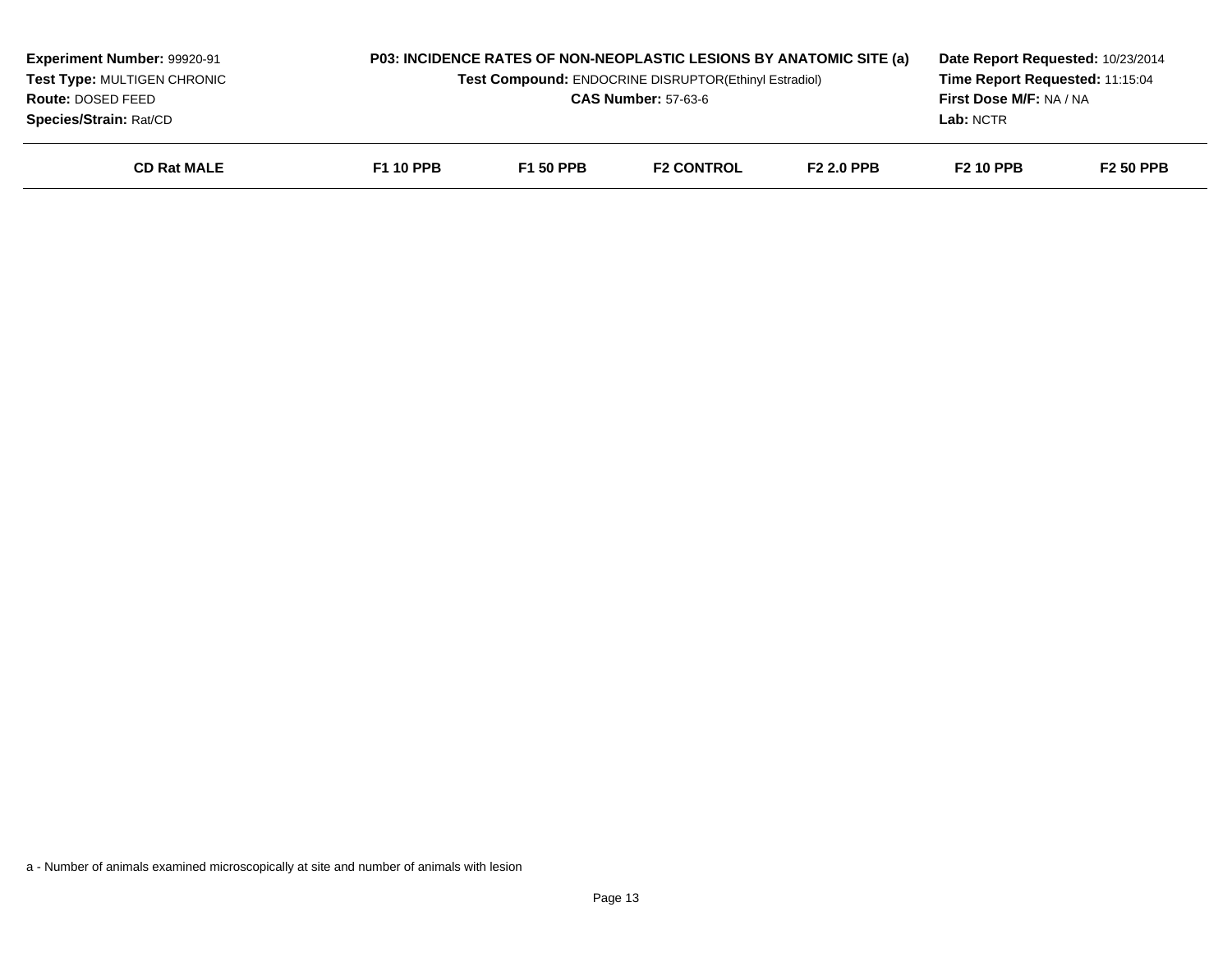| <b>Experiment Number: 99920-91</b><br>Test Type: MULTIGEN CHRONIC<br>Route: DOSED FEED<br>Species/Strain: Rat/CD |                   | P03: INCIDENCE RATES OF NON-NEOPLASTIC LESIONS BY ANATOMIC SITE (a)<br>Test Compound: ENDOCRINE DISRUPTOR(Ethinyl Estradiol)<br><b>CAS Number: 57-63-6</b> |                         |                         |                   | Date Report Requested: 10/23/2014<br>Time Report Requested: 11:15:04<br>First Dose M/F: NA / NA<br>Lab: NCTR |  |
|------------------------------------------------------------------------------------------------------------------|-------------------|------------------------------------------------------------------------------------------------------------------------------------------------------------|-------------------------|-------------------------|-------------------|--------------------------------------------------------------------------------------------------------------|--|
| <b>CD Rat MALE</b>                                                                                               | <b>F3 CONTROL</b> | <b>F3/2PPB TO CTRL</b>                                                                                                                                     | <b>F3/10PPB TO CTRL</b> | <b>F3/50PPB TO CTRL</b> | <b>F4 CONTROL</b> | <b>F4/2PPB TO CTRL</b>                                                                                       |  |
| <b>Disposition Summary</b>                                                                                       |                   |                                                                                                                                                            |                         |                         |                   |                                                                                                              |  |
| <b>Animals Initially In Study</b>                                                                                | 25                | 25                                                                                                                                                         | 25                      | 25                      | 25                | 25                                                                                                           |  |
| <b>Early Deaths</b>                                                                                              |                   |                                                                                                                                                            |                         |                         |                   |                                                                                                              |  |
| <b>Natural Death</b>                                                                                             |                   |                                                                                                                                                            |                         |                         |                   |                                                                                                              |  |
| <b>Survivors</b>                                                                                                 |                   |                                                                                                                                                            |                         |                         |                   |                                                                                                              |  |
| <b>Moribund Sacrifice</b>                                                                                        |                   |                                                                                                                                                            |                         |                         |                   |                                                                                                              |  |
| <b>Terminal Sacrifice</b>                                                                                        | 25                | 25                                                                                                                                                         | 25                      | 25                      | 25                | 25                                                                                                           |  |
| <b>Animals Examined Microscopically</b>                                                                          | 25                | 25                                                                                                                                                         | 25                      | 25                      | 25                | 25                                                                                                           |  |
| ALIMENTARY SYSTEM                                                                                                |                   |                                                                                                                                                            |                         |                         |                   |                                                                                                              |  |
| Esophagus                                                                                                        | (0)               | (0)                                                                                                                                                        | (0)                     | (0)                     | (0)               | (0)                                                                                                          |  |
| Intestine Small, Ileum                                                                                           | (0)               | (0)                                                                                                                                                        | (0)                     | (0)                     | (0)               | (0)                                                                                                          |  |
| Hyperplasia, Lymphoid                                                                                            |                   |                                                                                                                                                            |                         |                         |                   |                                                                                                              |  |
| Liver                                                                                                            | (25)              | (0)                                                                                                                                                        | (1)                     | (25)                    | (25)              | (1)                                                                                                          |  |
| <b>Basophilic Focus</b>                                                                                          |                   |                                                                                                                                                            |                         |                         |                   |                                                                                                              |  |

| Hepatocyte, Degeneration              |         |     |          |           |          |     |
|---------------------------------------|---------|-----|----------|-----------|----------|-----|
| Hepatocyte, Necrosis                  |         |     |          |           |          |     |
| Hepatocyte, Vacuolization Cytoplasmic |         |     |          | 1(4%)     |          |     |
| Hepatodiaphragmatic Nodule            |         |     | 1 (100%) |           |          |     |
| Infiltration Cellular, Lymphocyte     | 4 (16%) |     |          | 3(12%)    | 1(4%)    |     |
| Inflammation, Chronic Active          | 9 (36%) |     |          | 5(20%)    | 13 (52%) |     |
| Vacuolization Cytoplasmic             |         |     |          |           |          |     |
| Mesentery                             | (0)     | (0) | (0)      | (1)       | (0)      | (0) |
| Fat, Necrosis                         |         |     |          | 1 (100%)  |          |     |
| Inflammation, Granulomatous           |         |     |          | $(100\%)$ |          |     |

t the contract of the contract of the contract of the contract of the contract of the contract of the contract of the contract of the contract of the contract of the contract of the contract of the contract of the contrac

a - Number of animals examined microscopically at site and number of animals with lesion

Bile Duct, Hyperplasia

Erythrophagocytosis

Developmental Malformation

Hematopoietic Cell Proliferation

Cyst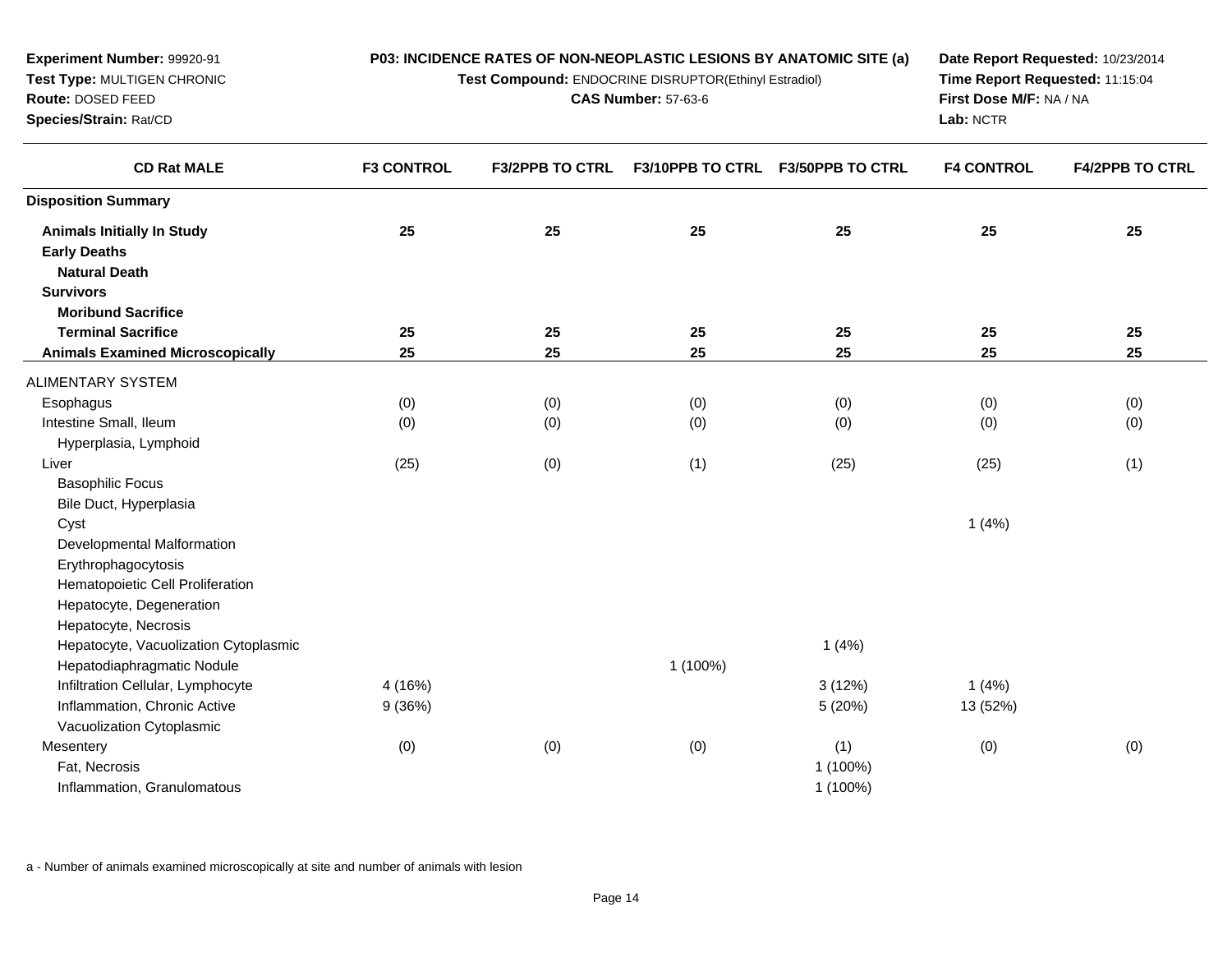**Test Compound:** ENDOCRINE DISRUPTOR(Ethinyl Estradiol)

**CAS Number:** 57-63-6

**Date Report Requested:** 10/23/2014**Time Report Requested:** 11:15:04**First Dose M/F:** NA / NA**Lab:** NCTR

| <b>CD Rat MALE</b>                       | <b>F3 CONTROL</b> | <b>F3/2PPB TO CTRL</b> | <b>F3/10PPB TO CTRL</b> | <b>F3/50PPB TO CTRL</b> | <b>F4 CONTROL</b> | <b>F4/2PPB TO CTRL</b> |
|------------------------------------------|-------------------|------------------------|-------------------------|-------------------------|-------------------|------------------------|
| Oral Mucosa                              | (0)               | (0)                    | (0)                     | (0)                     | (0)               | (0)                    |
| Abscess                                  |                   |                        |                         |                         |                   |                        |
| Pancreas                                 | (0)               | (0)                    | (0)                     | (0)                     | (0)               | (0)                    |
| Acinar Cell, Degeneration                |                   |                        |                         |                         |                   |                        |
| Acinus, Degeneration                     |                   |                        |                         |                         |                   |                        |
| Infiltration Cellular, Lymphocyte        |                   |                        |                         |                         |                   |                        |
| CARDIOVASCULAR SYSTEM                    |                   |                        |                         |                         |                   |                        |
| <b>Blood Vessel</b>                      | (0)               | (0)                    | (0)                     | (0)                     | (0)               | (0)                    |
| Heart                                    | (0)               | (0)                    | (0)                     | (0)                     | (0)               | (0)                    |
| Cardiomyopathy                           |                   |                        |                         |                         |                   |                        |
| <b>ENDOCRINE SYSTEM</b>                  |                   |                        |                         |                         |                   |                        |
| <b>Adrenal Cortex</b>                    | (25)              | (0)                    | (0)                     | (25)                    | (25)              | (0)                    |
| <b>Accessory Adrenal Cortical Nodule</b> |                   |                        |                         |                         | 1(4%)             |                        |
| Vacuolization Cytoplasmic                | 2(8%)             |                        |                         | 2(8%)                   | 4 (16%)           |                        |
| Adrenal Medulla                          | (24)              | (0)                    | (0)                     | (25)                    | (25)              | (0)                    |
| <b>Pituitary Gland</b>                   | (25)              | (0)                    | (0)                     | (25)                    | (25)              | (0)                    |
| Pars Distalis, Cyst                      | 1(4%)             |                        |                         | 1(4%)                   |                   |                        |
| Pars Distalis, Cyst, Multiple            |                   |                        |                         |                         |                   |                        |
| Pars Distalis, Hypertrophy               |                   |                        |                         |                         |                   |                        |
| <b>Thyroid Gland</b>                     | (25)              | (0)                    | (0)                     | (25)                    | (25)              | (0)                    |
| Cyst, Squamous                           | 4 (16%)           |                        |                         | 4 (16%)                 | 6(24%)            |                        |
| Cyst, Squamous, Multiple                 |                   |                        |                         | 1(4%)                   |                   |                        |
| Ectopic Thymus                           |                   |                        |                         |                         |                   |                        |
| Infiltration Cellular, Lymphocyte        | 1(4%)             |                        |                         | 1(4%)                   |                   |                        |
| <b>GENERAL BODY SYSTEM</b>               |                   |                        |                         |                         |                   |                        |
| None                                     |                   |                        |                         |                         |                   |                        |
| <b>GENITAL SYSTEM</b>                    |                   |                        |                         |                         |                   |                        |
| <b>Coagulating Gland</b>                 | (25)              | (25)                   | (25)                    | (25)                    | (25)              | (25)                   |

a - Number of animals examined microscopically at site and number of animals with lesion

**Experiment Number:** 99920-91**Test Type:** MULTIGEN CHRONIC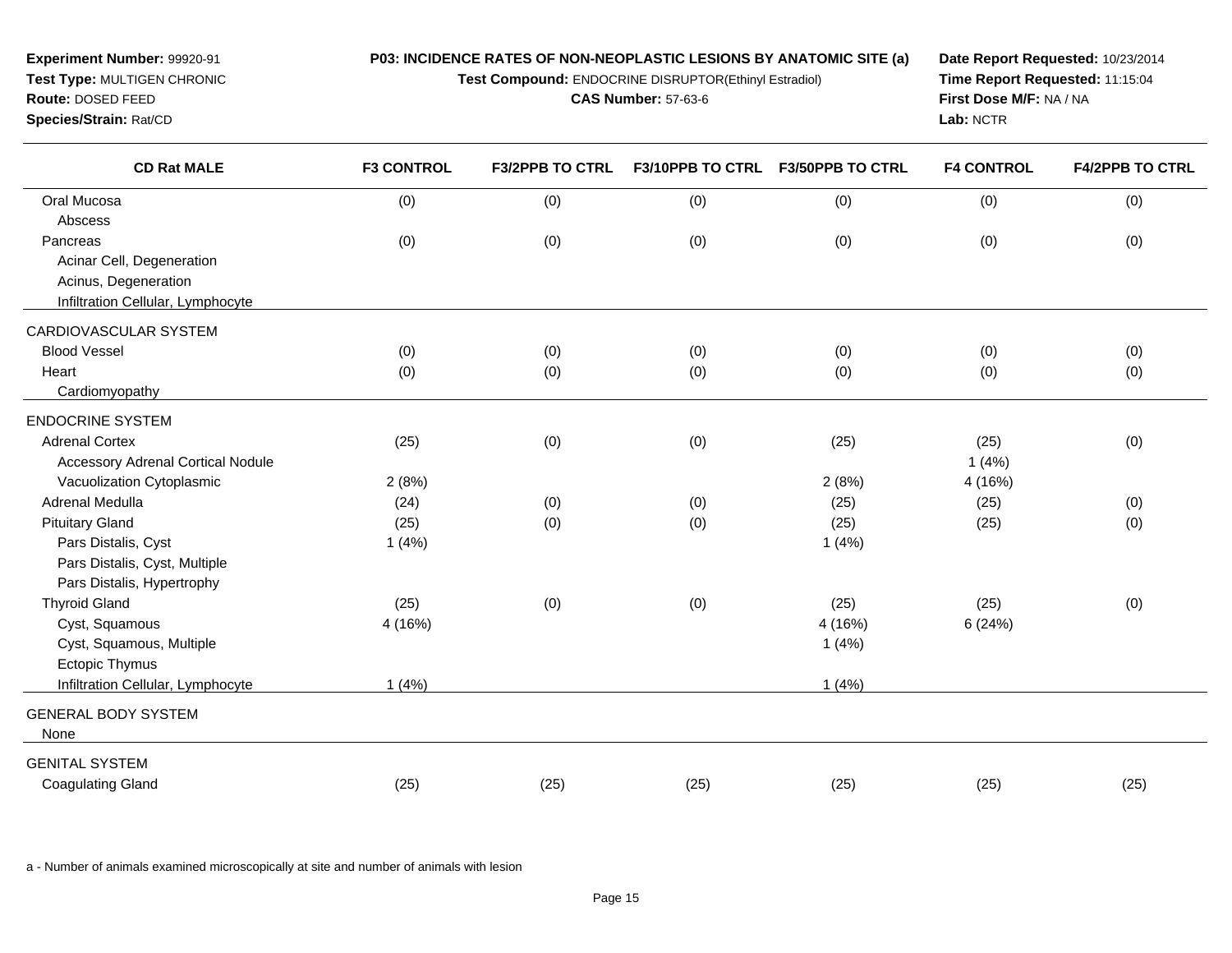**Test Compound:** ENDOCRINE DISRUPTOR(Ethinyl Estradiol)

**CAS Number:** 57-63-6

**Date Report Requested:** 10/23/2014**Time Report Requested:** 11:15:04**First Dose M/F:** NA / NA**Lab:** NCTR

| <b>CD Rat MALE</b>                    | <b>F3 CONTROL</b> | <b>F3/2PPB TO CTRL</b> | F3/10PPB TO CTRL | <b>F3/50PPB TO CTRL</b> | <b>F4 CONTROL</b> | <b>F4/2PPB TO CTRL</b> |
|---------------------------------------|-------------------|------------------------|------------------|-------------------------|-------------------|------------------------|
| Bilateral, Developmental Malformation |                   | 1(4%)                  | 1(4%)            | 1(4%)                   | 1(4%)             |                        |
| Developmental Malformation            | 2(8%)             | 7 (28%)                | 5 (20%)          | 8 (32%)                 | 9(36%)            | 9(36%)                 |
| Hypoplasia                            |                   |                        |                  |                         |                   |                        |
| Epididymis                            | (25)              | (25)                   | (25)             | (25)                    | (25)              | (25)                   |
| Atrophy                               |                   | 3(12%)                 | 1(4%)            | 1(4%)                   |                   |                        |
| Epithelium, Degeneration              |                   |                        |                  |                         |                   |                        |
| Hypoplasia                            |                   |                        |                  |                         |                   |                        |
| Hypospermia                           |                   | 3(12%)                 | 1(4%)            | 1(4%)                   |                   |                        |
| Infiltration Cellular, Lymphocyte     | 1(4%)             | 2(8%)                  | 1(4%)            |                         |                   |                        |
| <b>Preputial Gland</b>                | (0)               | (0)                    | (2)              | (1)                     | (0)               | (2)                    |
| Atrophy                               |                   |                        |                  |                         |                   |                        |
| Bilateral, Atrophy                    |                   |                        |                  |                         |                   |                        |
| Duct, Dilatation                      |                   |                        | 1(50%)           | 1 (100%)                |                   | 2 (100%)               |
| Infiltration Cellular, Lymphocyte     |                   |                        |                  |                         |                   |                        |
| Inflammation, Suppurative             |                   |                        | 1(50%)           | 1 (100%)                |                   | 2 (100%)               |
| Prostate, Dorsal/Lateral Lobe         | (9)               | (12)                   | (8)              | (9)                     | (6)               | (7)                    |
| Hypoplasia                            |                   |                        |                  |                         |                   |                        |
| Infiltration Cellular, Lymphocyte     | 2(22%)            | 3(25%)                 |                  | $1(11\%)$               |                   |                        |
| Inflammation, Suppurative             | 7 (78%)           | 9(75%)                 | 8 (100%)         | 8 (89%)                 | 6 (100%)          | 7 (100%)               |
| Prostate, Dorsal/lateral Lobe         | (16)              | (13)                   | (17)             | (16)                    | (19)              | (18)                   |
| Prostate, Ventral Lobe                | (25)              | (25)                   | (25)             | (25)                    | (25)              | (25)                   |
| Hypoplasia                            |                   |                        |                  |                         |                   |                        |
| Infiltration Cellular, Lymphocyte     | 17 (68%)          | 17 (68%)               | 14 (56%)         | 16 (64%)                | 14 (56%)          | 9(36%)                 |
| Inflammation, Suppurative             | 1(4%)             |                        |                  | 1(4%)                   | 1(4%)             | 1(4%)                  |
| <b>Rete Testes</b>                    | (25)              | (24)                   | (25)             | (25)                    | (25)              | (24)                   |
| Dilatation                            |                   | 3(13%)                 |                  | 2(8%)                   |                   |                        |
| <b>Seminal Vesicle</b>                | (25)              | (25)                   | (25)             | (25)                    | (25)              | (25)                   |
| <b>Depletion Secretory</b>            |                   |                        | 1(4%)            | 1(4%)                   |                   |                        |
| Hypoplasia                            |                   |                        |                  |                         |                   |                        |
| <b>Testes</b>                         | (25)              | (25)                   | (25)             | (25)                    | (25)              | (25)                   |

a - Number of animals examined microscopically at site and number of animals with lesion

**Experiment Number:** 99920-91**Test Type:** MULTIGEN CHRONIC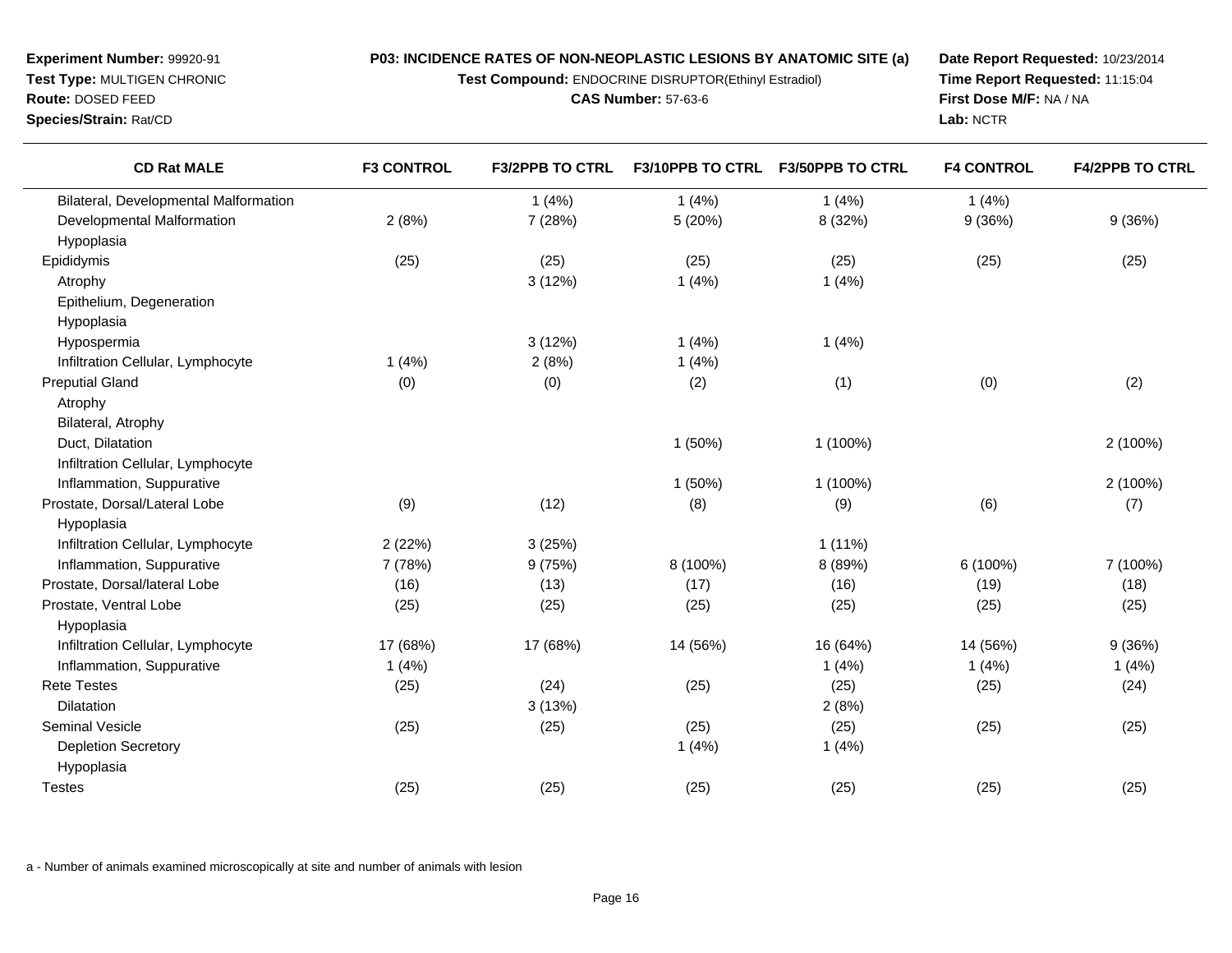| Experiment Number: 99920-91<br>Test Type: MULTIGEN CHRONIC<br>Route: DOSED FEED<br>Species/Strain: Rat/CD | P03: INCIDENCE RATES OF NON-NEOPLASTIC LESIONS BY ANATOMIC SITE (a)<br>Test Compound: ENDOCRINE DISRUPTOR(Ethinyl Estradiol)<br><b>CAS Number: 57-63-6</b> |                        |                         |                         | Date Report Requested: 10/23/2014<br>Time Report Requested: 11:15:04<br>First Dose M/F: NA / NA<br>Lab: NCTR |                        |
|-----------------------------------------------------------------------------------------------------------|------------------------------------------------------------------------------------------------------------------------------------------------------------|------------------------|-------------------------|-------------------------|--------------------------------------------------------------------------------------------------------------|------------------------|
| <b>CD Rat MALE</b>                                                                                        | <b>F3 CONTROL</b>                                                                                                                                          | <b>F3/2PPB TO CTRL</b> | <b>F3/10PPB TO CTRL</b> | <b>F3/50PPB TO CTRL</b> | <b>F4 CONTROL</b>                                                                                            | <b>F4/2PPB TO CTRL</b> |
| Hypoplasia                                                                                                |                                                                                                                                                            |                        |                         |                         |                                                                                                              |                        |
| Seminif Tub, Degeneration                                                                                 | 2(8%)                                                                                                                                                      | 5(20%)                 | 2(8%)                   | 1(4%)                   | 1(4%)                                                                                                        | 3(12%)                 |
| <b>HEMATOPOIETIC SYSTEM</b>                                                                               |                                                                                                                                                            |                        |                         |                         |                                                                                                              |                        |
| <b>Bone Marrow</b>                                                                                        | (25)                                                                                                                                                       | (0)                    | (0)                     | (25)                    | (25)                                                                                                         | (0)                    |
| Erythroid Cell, Hyperplasia                                                                               |                                                                                                                                                            |                        |                         |                         |                                                                                                              |                        |
| Myeloid Cell, Hyperplasia                                                                                 | 1(4%)                                                                                                                                                      |                        |                         | 2(8%)                   |                                                                                                              |                        |
| Spleen                                                                                                    | (25)                                                                                                                                                       | (0)                    | (0)                     | (25)                    | (25)                                                                                                         | (0)                    |
| Congestion                                                                                                |                                                                                                                                                            |                        |                         |                         |                                                                                                              |                        |
| Hematopoietic Cell Proliferation                                                                          |                                                                                                                                                            |                        |                         |                         |                                                                                                              |                        |
| Hyperplasia, Lymphoid                                                                                     | 1(4%)                                                                                                                                                      |                        |                         | 2(8%)                   |                                                                                                              |                        |
| Pigmentation                                                                                              | 1(4%)                                                                                                                                                      |                        |                         | 3(12%)                  |                                                                                                              |                        |
| Thymus                                                                                                    | (24)                                                                                                                                                       | (0)                    | (0)                     | (25)                    | (25)                                                                                                         | (0)                    |
| Atrophy                                                                                                   |                                                                                                                                                            |                        |                         |                         |                                                                                                              |                        |
| Congestion                                                                                                | 1(4%)                                                                                                                                                      |                        |                         |                         |                                                                                                              |                        |
| Hemorrhage                                                                                                |                                                                                                                                                            |                        |                         |                         |                                                                                                              |                        |
| <b>INTEGUMENTARY SYSTEM</b>                                                                               |                                                                                                                                                            |                        |                         |                         |                                                                                                              |                        |
| Mammary Gland                                                                                             | (25)                                                                                                                                                       | (25)                   | (24)                    | (24)                    | (25)                                                                                                         | (25)                   |
| Alveolus, Dilatation                                                                                      |                                                                                                                                                            |                        |                         |                         |                                                                                                              |                        |
| Alveolus, Hyperplasia                                                                                     | 2(8%)                                                                                                                                                      | 5(20%)                 | 4 (17%)                 | 7 (29%)                 | 3(12%)                                                                                                       | 5(20%)                 |
| Duct, Hyperplasia                                                                                         | 1(4%)                                                                                                                                                      | 1(4%)                  | 3(13%)                  | 1(4%)                   | 1(4%)                                                                                                        |                        |
| Skin                                                                                                      | (0)                                                                                                                                                        | (0)                    | (0)                     | (0)                     | (0)                                                                                                          | (0)                    |
| Epidermis, Hyperplasia                                                                                    |                                                                                                                                                            |                        |                         |                         |                                                                                                              |                        |

MUSCULOSKELETAL SYSTEM

Hyperkeratosis

Bonee (25) (0) (0) (25) (25) (0) (25) (25) (25) NERVOUS SYSTEMBrain (0) (0) (0) (0) (0) (0) Spinal Cord(0) (0) (0) (0) (0) (0)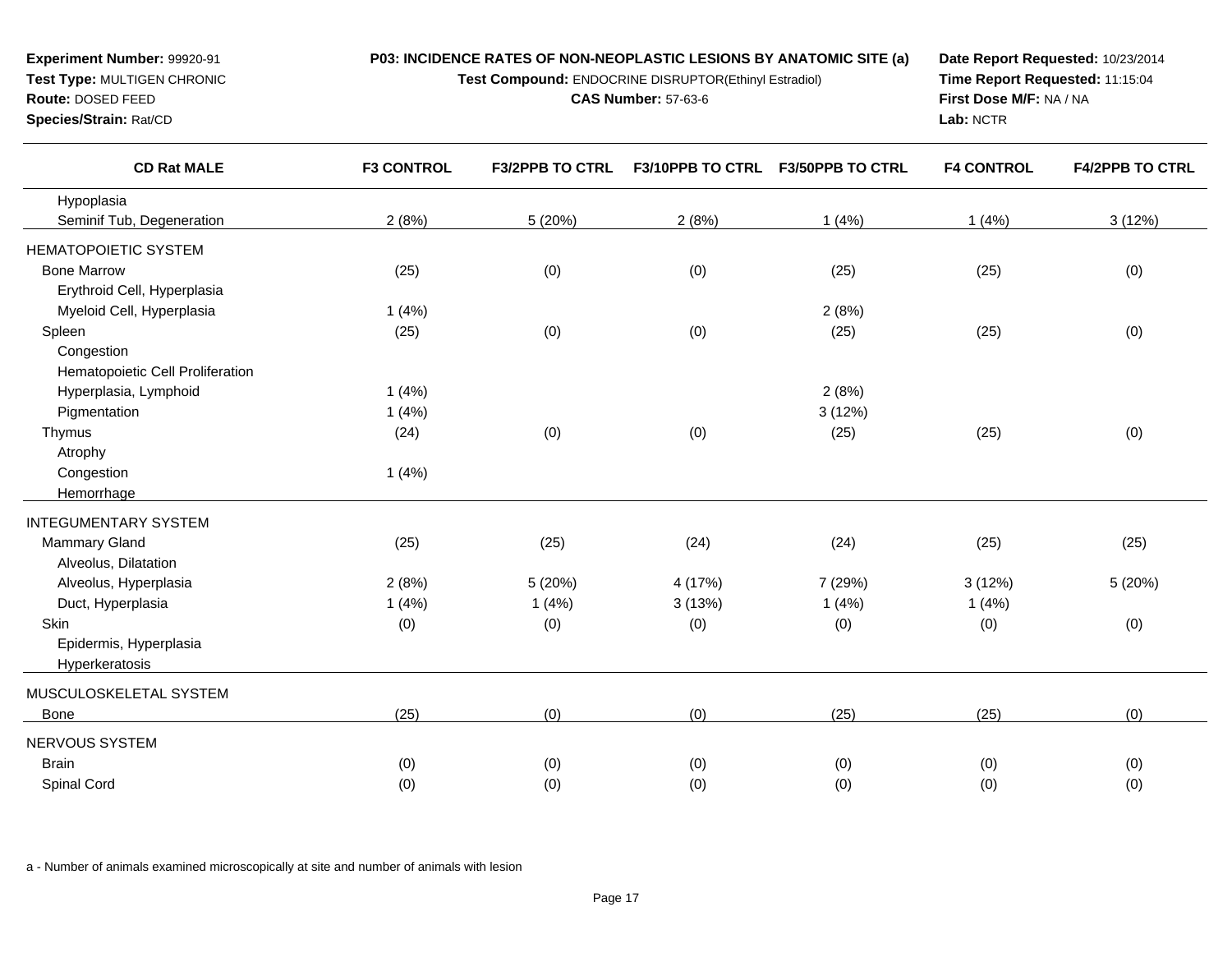**Experiment Number:** 99920-91**P03: INCIDENCE RATES OF NON-NEOPLASTIC LESIONS BY ANATOMIC SITE (a)**

**Test Compound:** ENDOCRINE DISRUPTOR(Ethinyl Estradiol)

**CAS Number:** 57-63-6

**Date Report Requested:** 10/23/2014**Time Report Requested:** 11:15:04**First Dose M/F:** NA / NA**Lab:** NCTR

| <b>CD Rat MALE</b>                     | <b>F3 CONTROL</b> | <b>F3/2PPB TO CTRL</b> | <b>F3/10PPB TO CTRL</b> | <b>F3/50PPB TO CTRL</b> | <b>F4 CONTROL</b> | <b>F4/2PPB TO CTRL</b> |
|----------------------------------------|-------------------|------------------------|-------------------------|-------------------------|-------------------|------------------------|
| <b>RESPIRATORY SYSTEM</b>              |                   |                        |                         |                         |                   |                        |
| Lung                                   | (0)               | (0)                    | (0)                     | (0)                     | (0)               | (0)                    |
| Infiltration Cellular, Histiocyte      |                   |                        |                         |                         |                   |                        |
| Peribronchiolr, Infiltration Cellular, |                   |                        |                         |                         |                   |                        |
| Lymphocyte                             |                   |                        |                         |                         |                   |                        |
| Trachea                                | (0)               | (0)                    | (0)                     | (0)                     | (0)               | (0)                    |
| SPECIAL SENSES SYSTEM                  |                   |                        |                         |                         |                   |                        |
| Eye                                    | (0)               | (0)                    | (0)                     | (0)                     | (0)               | (0)                    |
| Autolysis                              |                   |                        |                         |                         |                   |                        |
| <b>URINARY SYSTEM</b>                  |                   |                        |                         |                         |                   |                        |
| Kidney                                 | (25)              | (0)                    | (2)                     | (25)                    | (25)              | (0)                    |
| Bilateral, Pelvis, Dilatation          | 1(4%)             |                        |                         |                         |                   |                        |
| Casts Protein                          |                   |                        |                         | 1(4%)                   |                   |                        |
| Congestion                             | 2(8%)             |                        | 2 (100%)                |                         |                   |                        |
| Cortex, Cyst                           |                   |                        |                         |                         | 1(4%)             |                        |
| Cortex, Cyst, Multiple                 |                   |                        |                         |                         |                   |                        |
| Developmental Malformation             |                   |                        |                         |                         |                   |                        |
| Epithelium, Pelvis, Hyperplasia        |                   |                        |                         |                         |                   |                        |
| <b>Hyaline Droplet</b>                 | 2(8%)             |                        |                         | 2(8%)                   |                   |                        |
| Infiltration Cellular, Lymphocyte      | 21 (84%)          |                        |                         | 19 (76%)                | 14 (56%)          |                        |
| Inflammation, Chronic                  |                   |                        |                         |                         | 1(4%)             |                        |
| Interstitium, Fibrosis                 |                   |                        |                         | 2(8%)                   |                   |                        |
| Pelvis, Dilatation                     |                   |                        |                         |                         |                   |                        |
| Renal Tubule, Degeneration             |                   |                        |                         |                         |                   |                        |
| Renal Tubule, Dilatation               | 3(12%)            |                        |                         | 6(24%)                  | 2(8%)             |                        |
| Renal Tubule, Hyperplasia              |                   |                        |                         |                         |                   |                        |
| Renal Tubule, Mineralization           |                   |                        |                         |                         |                   |                        |
| Renal Tubule, Regeneration             | 10 (40%)          |                        |                         | 9(36%)                  | 8 (32%)           |                        |
| <b>Urinary Bladder</b>                 | (0)               | (0)                    | (0)                     | (0)                     | (0)               | (0)                    |

a - Number of animals examined microscopically at site and number of animals with lesion

**Test Type:** MULTIGEN CHRONIC

**Route:** DOSED FEED**Species/Strain:** Rat/CD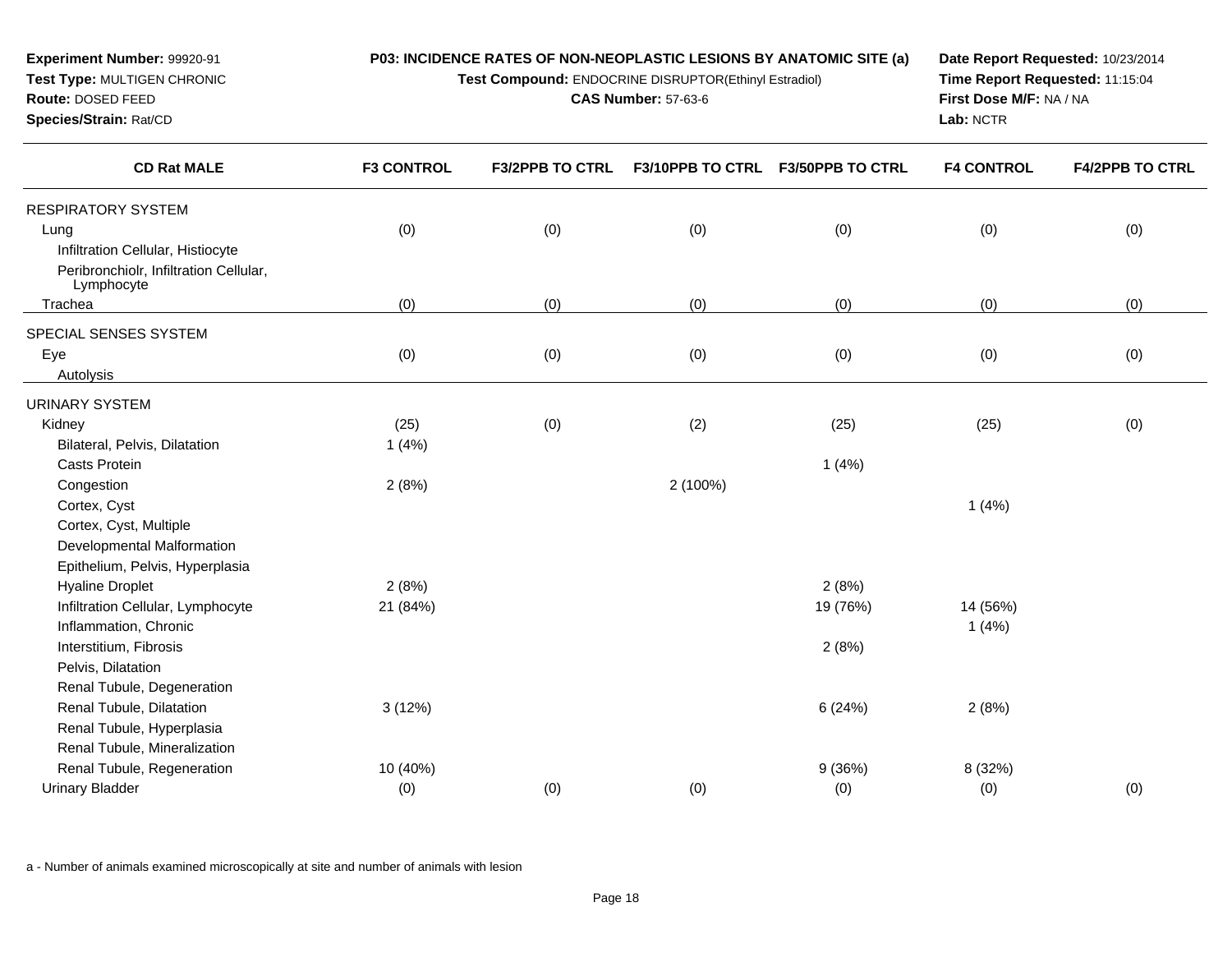| <b>Experiment Number: 99920-91</b><br>Test Type: MULTIGEN CHRONIC<br>Route: DOSED FEED<br>Species/Strain: Rat/CD |                   | P03: INCIDENCE RATES OF NON-NEOPLASTIC LESIONS BY ANATOMIC SITE (a)<br>Test Compound: ENDOCRINE DISRUPTOR(Ethinyl Estradiol)<br><b>CAS Number: 57-63-6</b> |                         |                         | Date Report Requested: 10/23/2014<br>Time Report Requested: 11:15:04<br><b>First Dose M/F: NA / NA</b><br>Lab: NCTR |                        |
|------------------------------------------------------------------------------------------------------------------|-------------------|------------------------------------------------------------------------------------------------------------------------------------------------------------|-------------------------|-------------------------|---------------------------------------------------------------------------------------------------------------------|------------------------|
| <b>CD Rat MALE</b>                                                                                               | <b>F3 CONTROL</b> | <b>F3/2PPB TO CTRL</b>                                                                                                                                     | <b>F3/10PPB TO CTRL</b> | <b>F3/50PPB TO CTRL</b> | <b>F4 CONTROL</b>                                                                                                   | <b>F4/2PPB TO CTRL</b> |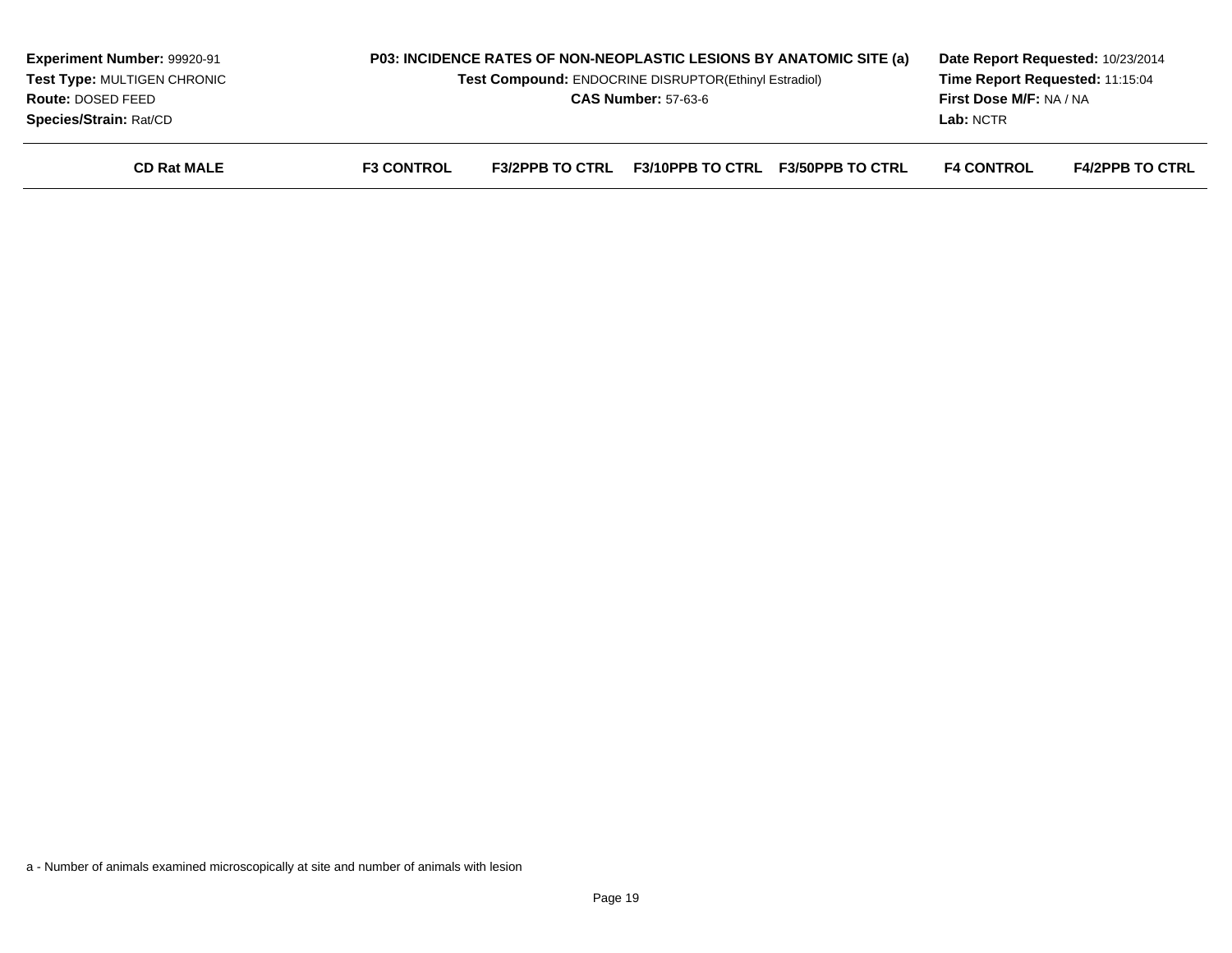**Experiment Number:** 99920-91 **Test Type:** MULTIGEN CHRONIC**Route:** DOSED FEED

#### **Species/Strain:** Rat/CD

## **P03: INCIDENCE RATES OF NON-NEOPLASTIC LESIONS BY ANATOMIC SITE (a)**

**Test Compound:** ENDOCRINE DISRUPTOR(Ethinyl Estradiol)

**CAS Number:** 57-63-6

**Date Report Requested:** 10/23/2014**Time Report Requested:** 11:15:04**First Dose M/F:** NA / NA**Lab:** NCTR

| <b>CD Rat MALE</b>                      |           | F4/10PPB TO CTRL F4/50PPB TO CTRL |
|-----------------------------------------|-----------|-----------------------------------|
| <b>Disposition Summary</b>              |           |                                   |
| <b>Animals Initially In Study</b>       | 26        | 25                                |
| <b>Early Deaths</b>                     |           |                                   |
| <b>Natural Death</b>                    |           |                                   |
| <b>Survivors</b>                        |           |                                   |
| <b>Moribund Sacrifice</b>               | 1         |                                   |
| <b>Terminal Sacrifice</b>               | 25        | 25                                |
| <b>Animals Examined Microscopically</b> | 26        | 25                                |
| <b>ALIMENTARY SYSTEM</b>                |           |                                   |
| Esophagus                               | (1)       | (0)                               |
| Intestine Small, Ileum                  | (0)       | (0)                               |
| Hyperplasia, Lymphoid                   |           |                                   |
| Liver                                   | (2)       | (25)                              |
| <b>Basophilic Focus</b>                 |           |                                   |
| Bile Duct, Hyperplasia                  | 1(50%)    | 1(4%)                             |
| Cyst                                    |           |                                   |
| Developmental Malformation              |           |                                   |
| Erythrophagocytosis                     |           |                                   |
| Hematopoietic Cell Proliferation        |           |                                   |
| Hepatocyte, Degeneration                | $1(50\%)$ |                                   |
| Hepatocyte, Necrosis                    | 1(50%)    |                                   |
| Hepatocyte, Vacuolization Cytoplasmic   |           |                                   |
| Hepatodiaphragmatic Nodule              | $1(50\%)$ |                                   |
| Infiltration Cellular, Lymphocyte       | 1(50%)    | 1(4%)                             |
| Inflammation, Chronic Active            |           | 10 (40%)                          |
| Vacuolization Cytoplasmic               |           | 1(4%)                             |
| Mesentery                               | (0)       | (0)                               |
| Fat, Necrosis                           |           |                                   |
| Inflammation, Granulomatous             |           |                                   |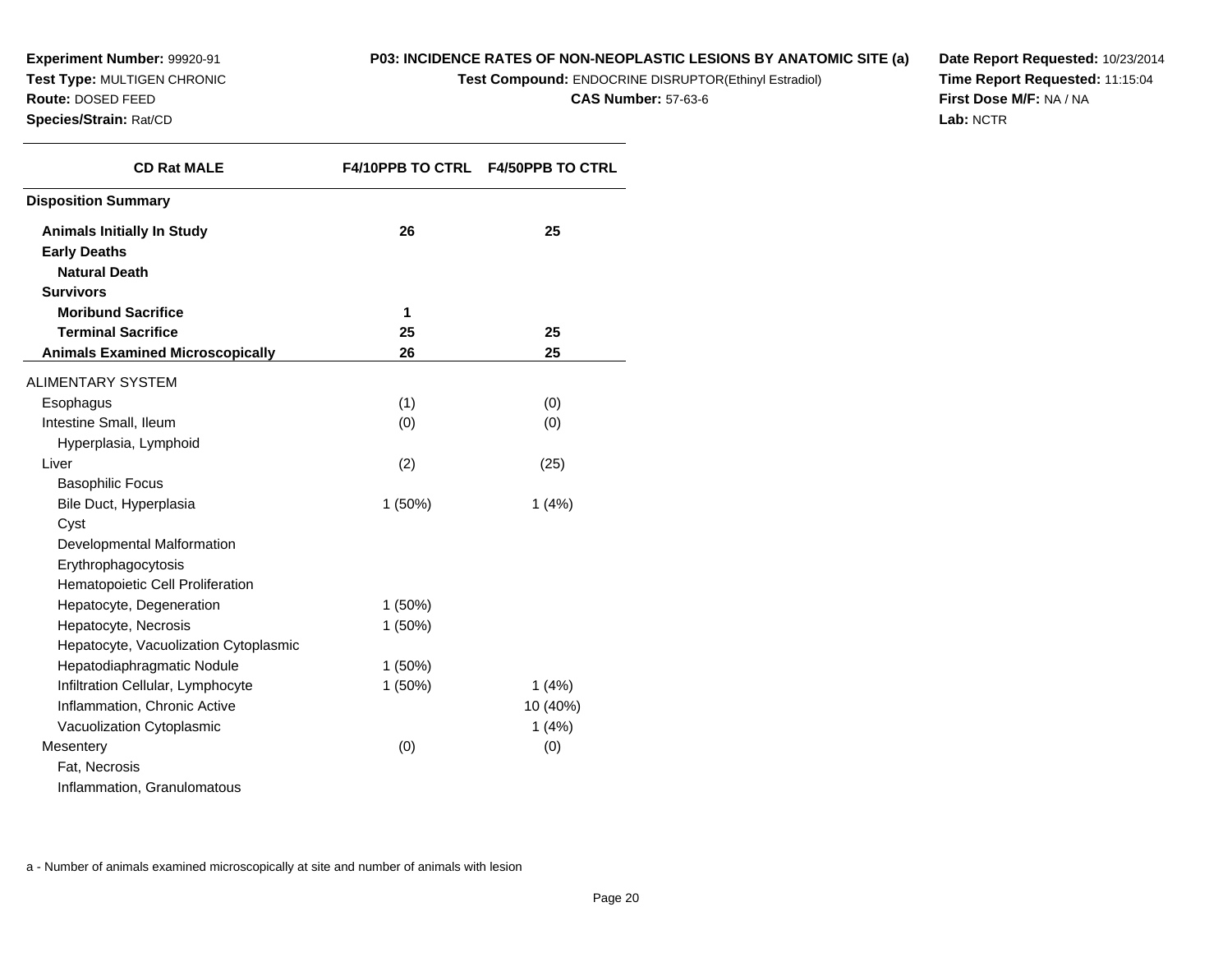**Experiment Number:** 99920-91 **Test Type:** MULTIGEN CHRONIC**Route:** DOSED FEED

**Species/Strain:** Rat/CD

# **P03: INCIDENCE RATES OF NON-NEOPLASTIC LESIONS BY ANATOMIC SITE (a)**

**Test Compound:** ENDOCRINE DISRUPTOR(Ethinyl Estradiol)

**CAS Number:** 57-63-6

**Date Report Requested:** 10/23/2014**Time Report Requested:** 11:15:04**First Dose M/F:** NA / NA**Lab:** NCTR

| <b>CD Rat MALE</b>                       |          | F4/10PPB TO CTRL F4/50PPB TO CTRL |
|------------------------------------------|----------|-----------------------------------|
| Oral Mucosa                              | (0)      | (0)                               |
| Abscess                                  |          |                                   |
| Pancreas                                 | (1)      | (0)                               |
| Acinar Cell, Degeneration                | 1 (100%) |                                   |
| Acinus, Degeneration                     |          |                                   |
| Infiltration Cellular, Lymphocyte        | 1 (100%) |                                   |
| CARDIOVASCULAR SYSTEM                    |          |                                   |
| <b>Blood Vessel</b>                      | (1)      | (0)                               |
| Heart                                    | (1)      | (0)                               |
| Cardiomyopathy                           |          |                                   |
| <b>ENDOCRINE SYSTEM</b>                  |          |                                   |
| <b>Adrenal Cortex</b>                    | (1)      | (25)                              |
| <b>Accessory Adrenal Cortical Nodule</b> |          |                                   |
| Vacuolization Cytoplasmic                |          | 2(8%)                             |
| Adrenal Medulla                          | (1)      | (25)                              |
| <b>Pituitary Gland</b>                   | (2)      | (25)                              |
| Pars Distalis, Cyst                      | 1 (50%)  | 2(8%)                             |
| Pars Distalis, Cyst, Multiple            |          |                                   |
| Pars Distalis, Hypertrophy               |          |                                   |
| <b>Thyroid Gland</b>                     | (0)      | (25)                              |
| Cyst, Squamous                           |          | 4 (16%)                           |
| Cyst, Squamous, Multiple                 |          |                                   |
| Ectopic Thymus                           |          |                                   |
| Infiltration Cellular, Lymphocyte        |          |                                   |
| <b>GENERAL BODY SYSTEM</b>               |          |                                   |
| None                                     |          |                                   |
| <b>GENITAL SYSTEM</b>                    |          |                                   |
| <b>Coagulating Gland</b>                 | (26)     | (24)                              |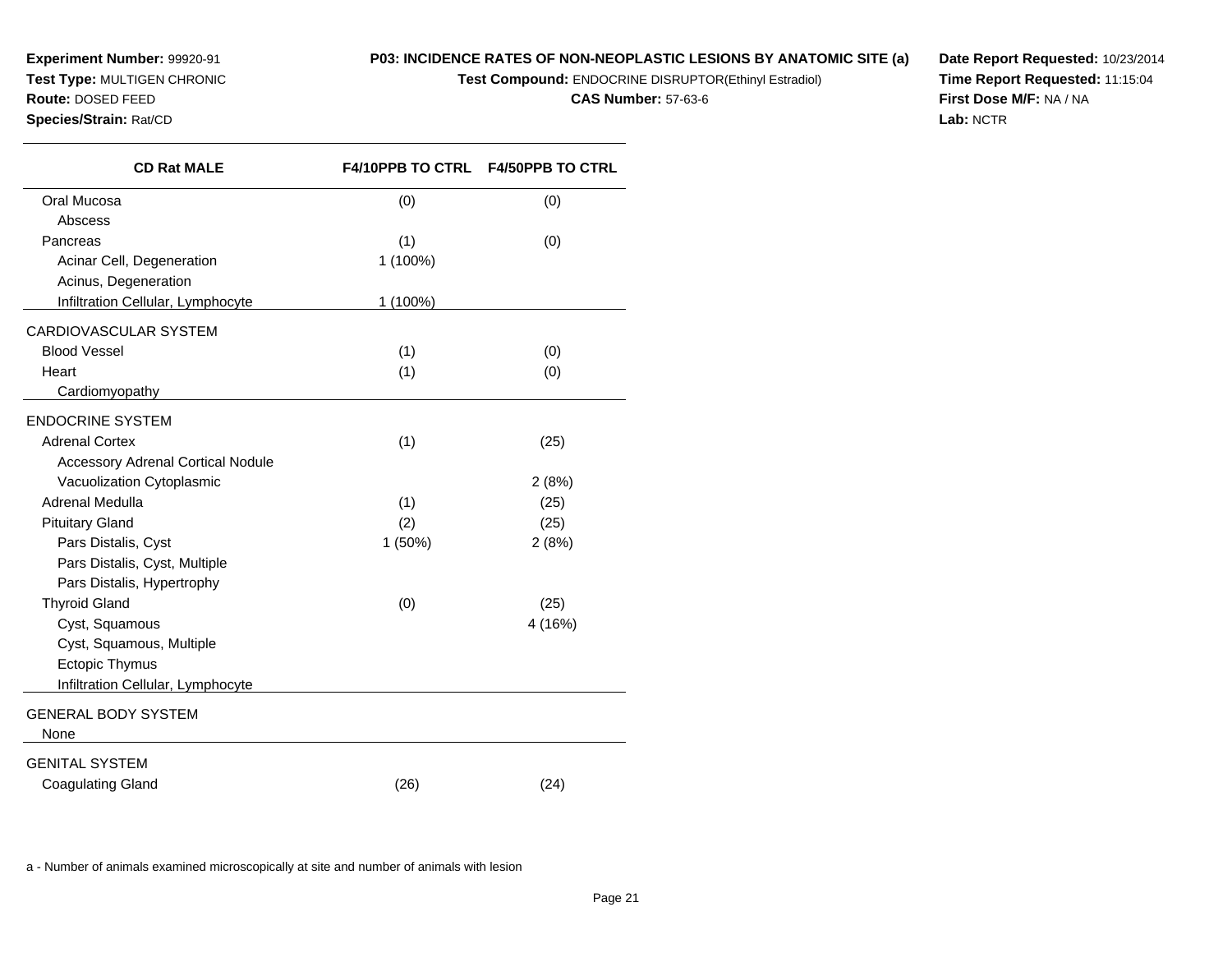## **P03: INCIDENCE RATES OF NON-NEOPLASTIC LESIONS BY ANATOMIC SITE (a)**

**Test Compound:** ENDOCRINE DISRUPTOR(Ethinyl Estradiol)

**CAS Number:** 57-63-6

**Date Report Requested:** 10/23/2014**Time Report Requested:** 11:15:04**First Dose M/F:** NA / NA**Lab:** NCTR

| <b>CD Rat MALE</b>                    |           | F4/10PPB TO CTRL F4/50PPB TO CTRL |
|---------------------------------------|-----------|-----------------------------------|
| Bilateral, Developmental Malformation |           | 1(4%)                             |
| Developmental Malformation            | 6(23%)    | 10 (42%)                          |
| Hypoplasia                            | 1(4%)     |                                   |
| Epididymis                            | (26)      | (25)                              |
| Atrophy                               |           | 1(4%)                             |
| Epithelium, Degeneration              |           |                                   |
| Hypoplasia                            | 1(4%)     |                                   |
| Hypospermia                           |           | 1(4%)                             |
| Infiltration Cellular, Lymphocyte     |           |                                   |
| <b>Preputial Gland</b>                | (1)       | (0)                               |
| Atrophy                               |           |                                   |
| Bilateral, Atrophy                    |           |                                   |
| Duct, Dilatation                      |           |                                   |
| Infiltration Cellular, Lymphocyte     |           |                                   |
| Inflammation, Suppurative             | 1 (100%)  |                                   |
| Prostate, Dorsal/Lateral Lobe         | (10)      | (6)                               |
| Hypoplasia                            | $1(10\%)$ |                                   |
| Infiltration Cellular, Lymphocyte     |           |                                   |
| Inflammation, Suppurative             | $9(90\%)$ | 6 (100%)                          |
| Prostate, Dorsal/lateral Lobe         | (16)      | (19)                              |
| Prostate, Ventral Lobe                | (26)      | (25)                              |
| Hypoplasia                            | 1(4%)     |                                   |
| Infiltration Cellular, Lymphocyte     | 13 (50%)  | 16 (64%)                          |
| Inflammation, Suppurative             |           |                                   |
| <b>Rete Testes</b>                    | (26)      | (25)                              |
| Dilatation                            |           | 1(4%)                             |
| <b>Seminal Vesicle</b>                | (26)      | (25)                              |
| <b>Depletion Secretory</b>            |           |                                   |
| Hypoplasia                            | 1(4%)     |                                   |
| <b>Testes</b>                         | (26)      | (25)                              |
|                                       |           |                                   |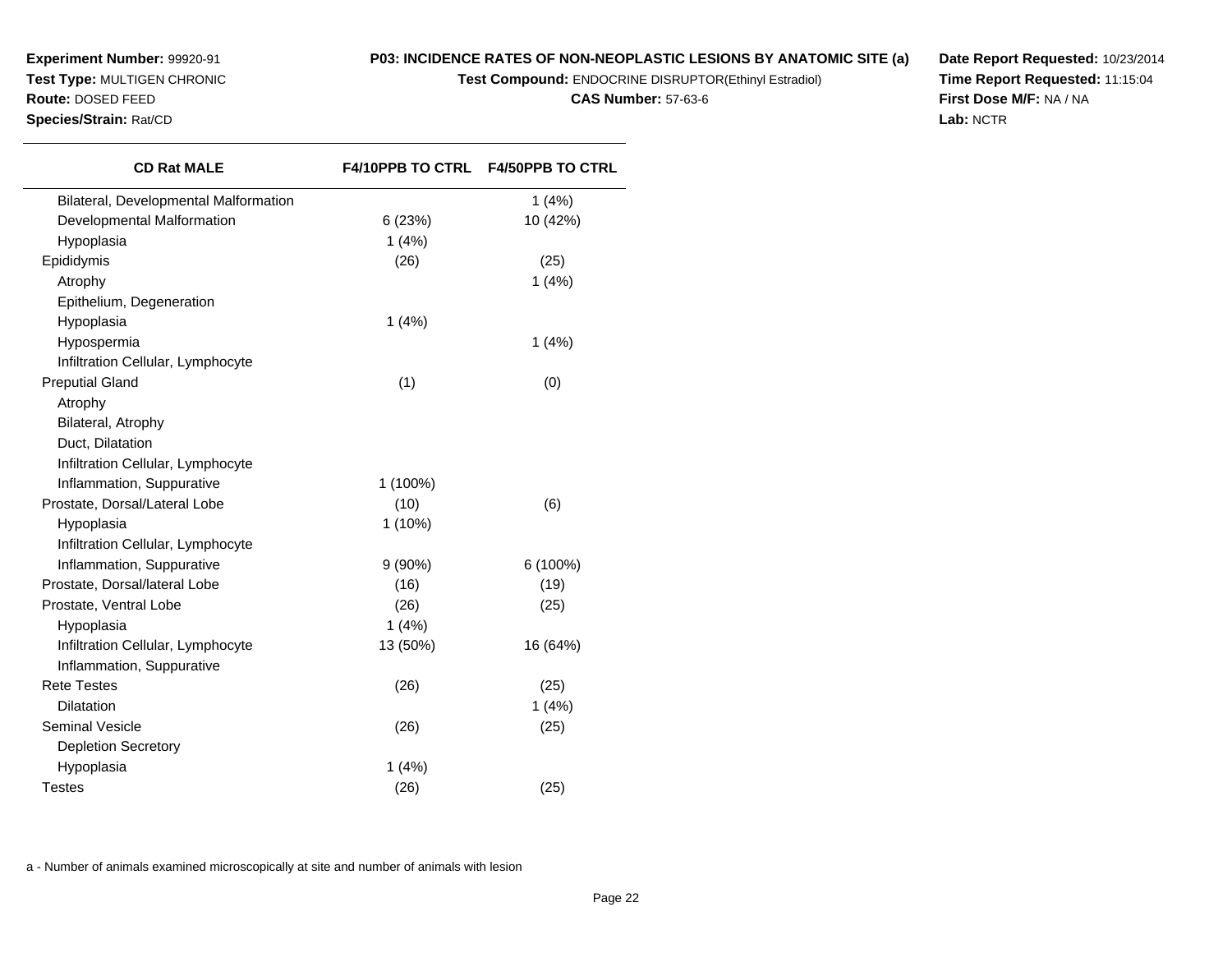## **P03: INCIDENCE RATES OF NON-NEOPLASTIC LESIONS BY ANATOMIC SITE (a)**

**Test Compound:** ENDOCRINE DISRUPTOR(Ethinyl Estradiol)

**CAS Number:** 57-63-6

**Date Report Requested:** 10/23/2014**Time Report Requested:** 11:15:05**First Dose M/F:** NA / NA**Lab:** NCTR

| <b>CD Rat MALE</b>               |            | F4/10PPB TO CTRL F4/50PPB TO CTRL |
|----------------------------------|------------|-----------------------------------|
| Hypoplasia                       | 1(4%)      |                                   |
| Seminif Tub, Degeneration        |            | 1(4%)                             |
| <b>HEMATOPOIETIC SYSTEM</b>      |            |                                   |
| <b>Bone Marrow</b>               | (1)        | (25)                              |
| Erythroid Cell, Hyperplasia      |            |                                   |
| Myeloid Cell, Hyperplasia        |            |                                   |
| Spleen                           | (1)        | (25)                              |
| Congestion                       | 1 (100%)   |                                   |
| Hematopoietic Cell Proliferation |            |                                   |
| Hyperplasia, Lymphoid            | $1(100\%)$ | 1(4%)                             |
| Pigmentation                     |            |                                   |
| Thymus                           | (1)        | (25)                              |
| Atrophy                          | 1 (100%)   |                                   |
| Congestion                       |            |                                   |
| Hemorrhage                       |            |                                   |
| <b>INTEGUMENTARY SYSTEM</b>      |            |                                   |
| <b>Mammary Gland</b>             | (25)       | (25)                              |
| Alveolus, Dilatation             |            |                                   |
| Alveolus, Hyperplasia            | 5 (20%)    | 7 (28%)                           |
| Duct, Hyperplasia                | 2(8%)      |                                   |
| Skin                             | (1)        | (0)                               |
| Epidermis, Hyperplasia           |            |                                   |
| Hyperkeratosis                   |            |                                   |
| MUSCULOSKELETAL SYSTEM           |            |                                   |
| Bone                             | (1)        | (25)                              |
| <b>NERVOUS SYSTEM</b>            |            |                                   |
| <b>Brain</b>                     | (1)        | (0)                               |
| Spinal Cord                      | (1)        | (0)                               |
|                                  |            |                                   |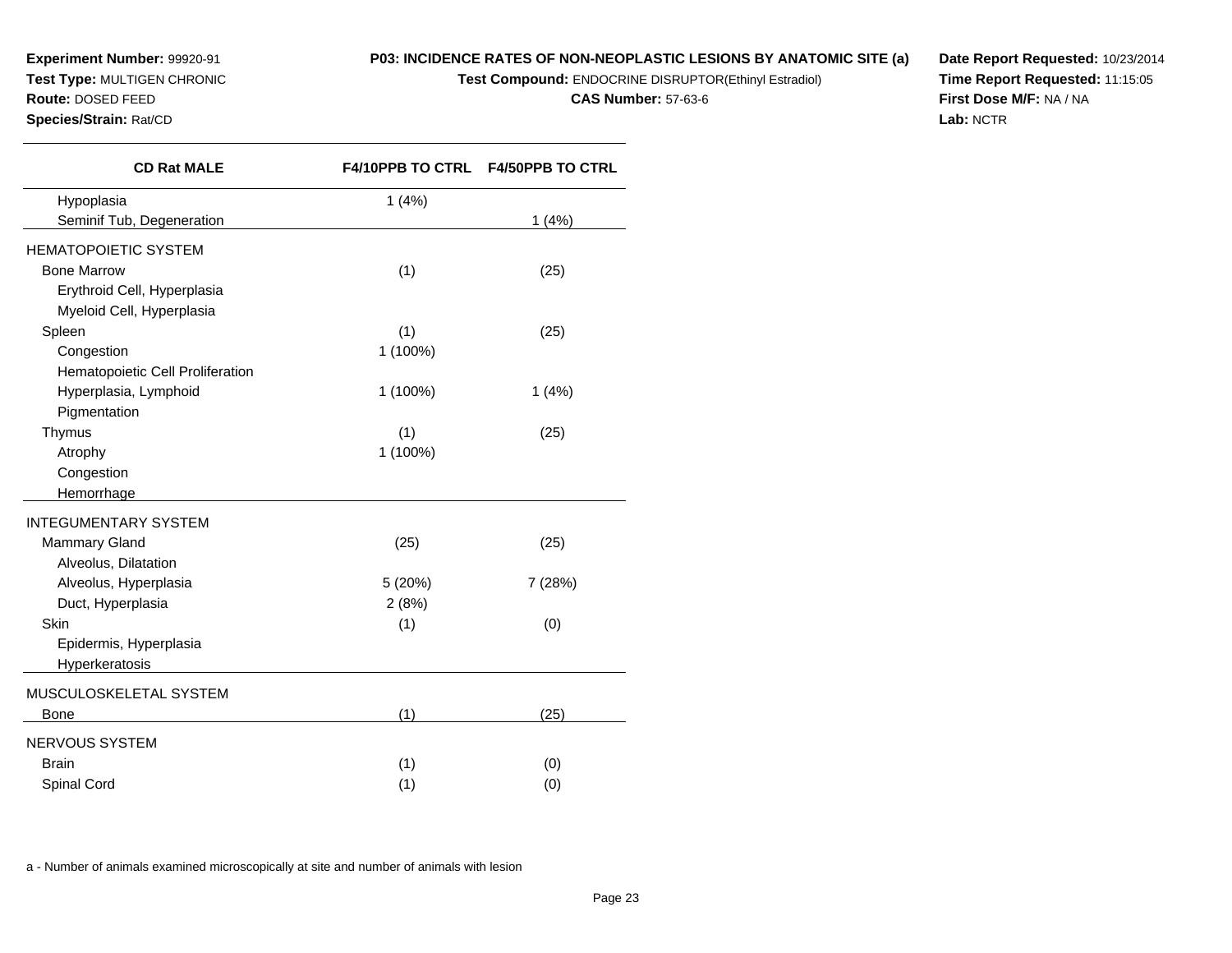# **P03: INCIDENCE RATES OF NON-NEOPLASTIC LESIONS BY ANATOMIC SITE (a)**

**Test Compound:** ENDOCRINE DISRUPTOR(Ethinyl Estradiol)

**CAS Number:** 57-63-6

**Date Report Requested:** 10/23/2014**Time Report Requested:** 11:15:05**First Dose M/F:** NA / NA**Lab:** NCTR

| <b>CD Rat MALE</b>                                   |          | F4/10PPB TO CTRL F4/50PPB TO CTRL |
|------------------------------------------------------|----------|-----------------------------------|
| <b>RESPIRATORY SYSTEM</b>                            |          |                                   |
| Lung                                                 | (1)      | (0)                               |
| Infiltration Cellular, Histiocyte                    | 1 (100%) |                                   |
| Peribronchiolr, Infiltration Cellular,<br>Lymphocyte | 1 (100%) |                                   |
| Trachea                                              | (1)      | (0)                               |
| SPECIAL SENSES SYSTEM                                |          |                                   |
| Eye                                                  | (0)      | (0)                               |
| Autolysis                                            |          |                                   |
| <b>URINARY SYSTEM</b>                                |          |                                   |
| Kidney                                               | (1)      | (25)                              |
| Bilateral, Pelvis, Dilatation                        |          |                                   |
| Casts Protein                                        |          |                                   |
| Congestion                                           |          |                                   |
| Cortex, Cyst                                         |          | 4 (16%)                           |
| Cortex, Cyst, Multiple                               |          |                                   |
| Developmental Malformation                           |          |                                   |
| Epithelium, Pelvis, Hyperplasia                      |          | 1(4%)                             |
| <b>Hyaline Droplet</b>                               |          | 4 (16%)                           |
| Infiltration Cellular, Lymphocyte                    | 1 (100%) | 13 (52%)                          |
| Inflammation, Chronic                                |          |                                   |
| Interstitium, Fibrosis                               | 1 (100%) | 2(8%)                             |
| Pelvis, Dilatation                                   |          |                                   |
| Renal Tubule, Degeneration                           |          |                                   |
| Renal Tubule, Dilatation                             |          | 5(20%)                            |
| Renal Tubule, Hyperplasia                            |          |                                   |
| Renal Tubule, Mineralization                         |          | 1(4%)                             |
| Renal Tubule, Regeneration                           |          | 11 (44%)                          |
| <b>Urinary Bladder</b>                               | (1)      | (0)                               |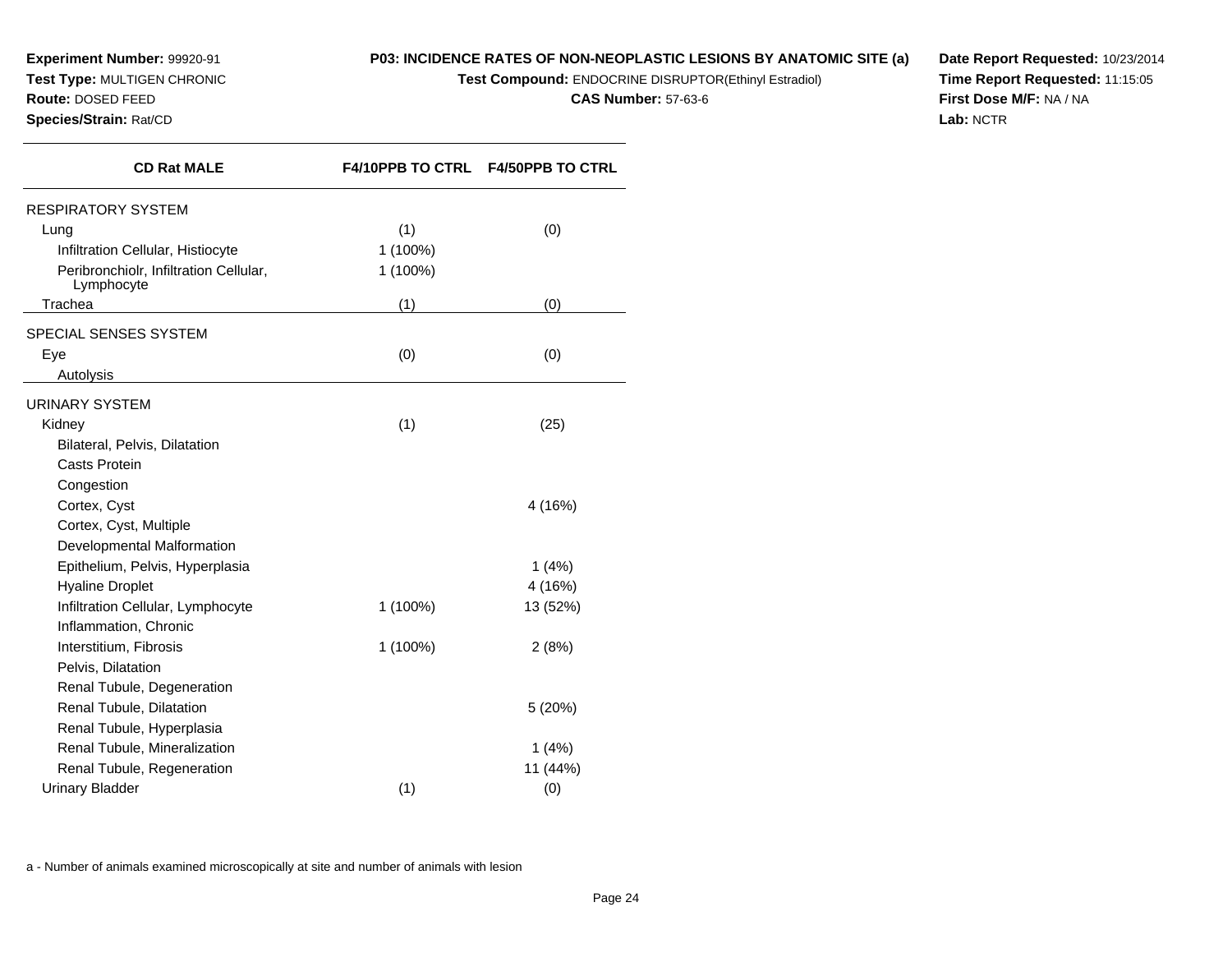## **P03: INCIDENCE RATES OF NON-NEOPLASTIC LESIONS BY ANATOMIC SITE (a)**

**Test Compound:** ENDOCRINE DISRUPTOR(Ethinyl Estradiol)

**CAS Number:** 57-63-6

**Date Report Requested:** 10/23/2014**Time Report Requested:** 11:15:05**First Dose M/F:** NA / NA**Lab:** NCTR

**CD Rat MALE**

**F4/10PPB TO CTRL F4/50PPB TO CTRL**

\*\*\*END OF MALE DATA\*\*\*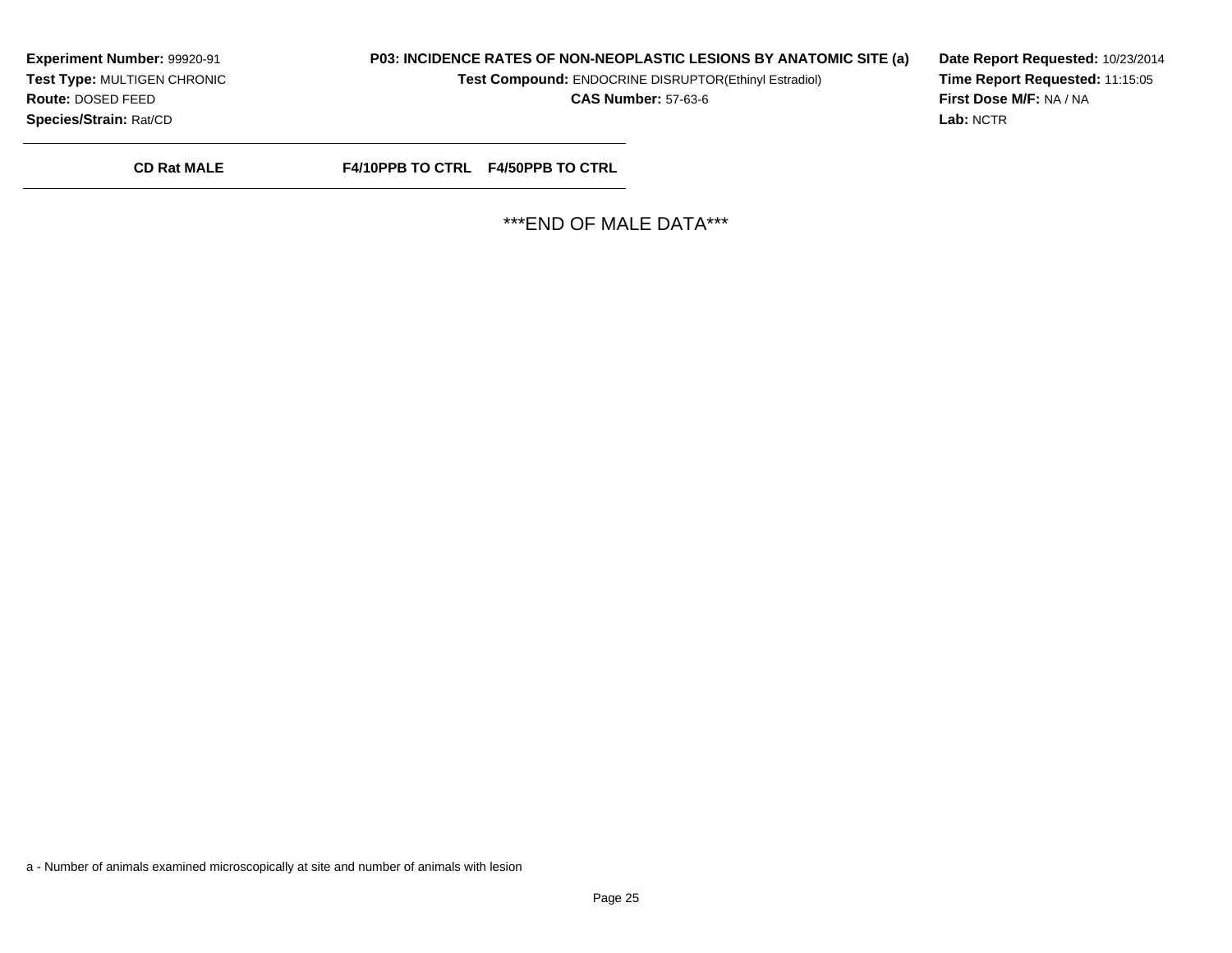**Test Compound:** ENDOCRINE DISRUPTOR(Ethinyl Estradiol)

**CAS Number:** 57-63-6

**Date Report Requested:** 10/23/2014**Time Report Requested:** 11:15:05**First Dose M/F:** NA / NA**Lab:** NCTR

| <b>CD Rat FEMALE</b>                    | <b>F0 CONTROL</b> | F0 2.0 PPB | <b>F0 10 PPB</b> | <b>F0 50 PPB</b> | <b>F1 Control</b> | F1 2.0 PPB |
|-----------------------------------------|-------------------|------------|------------------|------------------|-------------------|------------|
| <b>Disposition Summary</b>              |                   |            |                  |                  |                   |            |
| <b>Animals Initially In Study</b>       | 25                | 25         | 25               | 25               | 25                | 25         |
| <b>Early Deaths</b>                     |                   |            |                  |                  |                   |            |
| <b>Survivors</b>                        |                   |            |                  |                  |                   |            |
| <b>Natural Death</b>                    |                   |            |                  |                  |                   |            |
| <b>Terminal Sacrifice</b>               | 25                | 25         | 25               | 25               | 25                | 25         |
| <b>Animals Examined Microscopically</b> | 25                | 25         | 25               | 25               | 25                | 25         |
| ALIMENTARY SYSTEM                       |                   |            |                  |                  |                   |            |
| Esophagus                               | (0)               | (0)        | (0)              | (0)              | (0)               | (0)        |
| Intestine Small, Ileum                  | (0)               | (0)        | (0)              | (0)              | (0)               | (0)        |
| Peyers Patch, Hyperplasia, Lymphoid     |                   |            |                  |                  |                   |            |
| Intestine Small, Jejunum                | (0)               | (0)        | (0)              | (0)              | (0)               | (0)        |
| Peyers Patch, Hyperplasia               |                   |            |                  |                  |                   |            |
| Liver                                   | (25)              | (2)        | (2)              | (25)             | (25)              | (0)        |
| Basophilic Focus, Multiple              |                   |            |                  |                  |                   |            |
| <b>Clear Cell Focus</b>                 |                   |            |                  |                  |                   |            |
| Developmental Malformation              | 3(12%)            | 1(50%)     | 2 (100%)         |                  | 1(4%)             |            |
| Fatty Change, Focal                     | 1(4%)             |            |                  |                  |                   |            |
| Hepatodiaphragmatic Nodule              |                   | 1(50%)     |                  |                  |                   |            |
| Infiltration Cellular, Mast Cell, Focal |                   |            |                  |                  |                   |            |
| Inflammation, Chronic                   |                   |            |                  |                  |                   |            |
| Inflammation, Chronic Active            | 4 (16%)           |            |                  | 3(12%)           | 5 (20%)           |            |
| Proliferation Connective Tissue, Focal  |                   |            |                  |                  |                   |            |
| Pancreas                                | (0)               | (0)        | (0)              | (0)              | (0)               | (0)        |
| CARDIOVASCULAR SYSTEM                   |                   |            |                  |                  |                   |            |
| <b>Blood Vessel</b>                     | (0)               | (0)        | (0)              | (0)              | (0)               | (0)        |
| Heart                                   | (0)               | (0)        | (0)              | (0)              | (0)               | (0)        |

ENDOCRINE SYSTEM

**Experiment Number:** 99920-91**Test Type:** MULTIGEN CHRONIC

**Route:** DOSED FEED**Species/Strain:** Rat/CD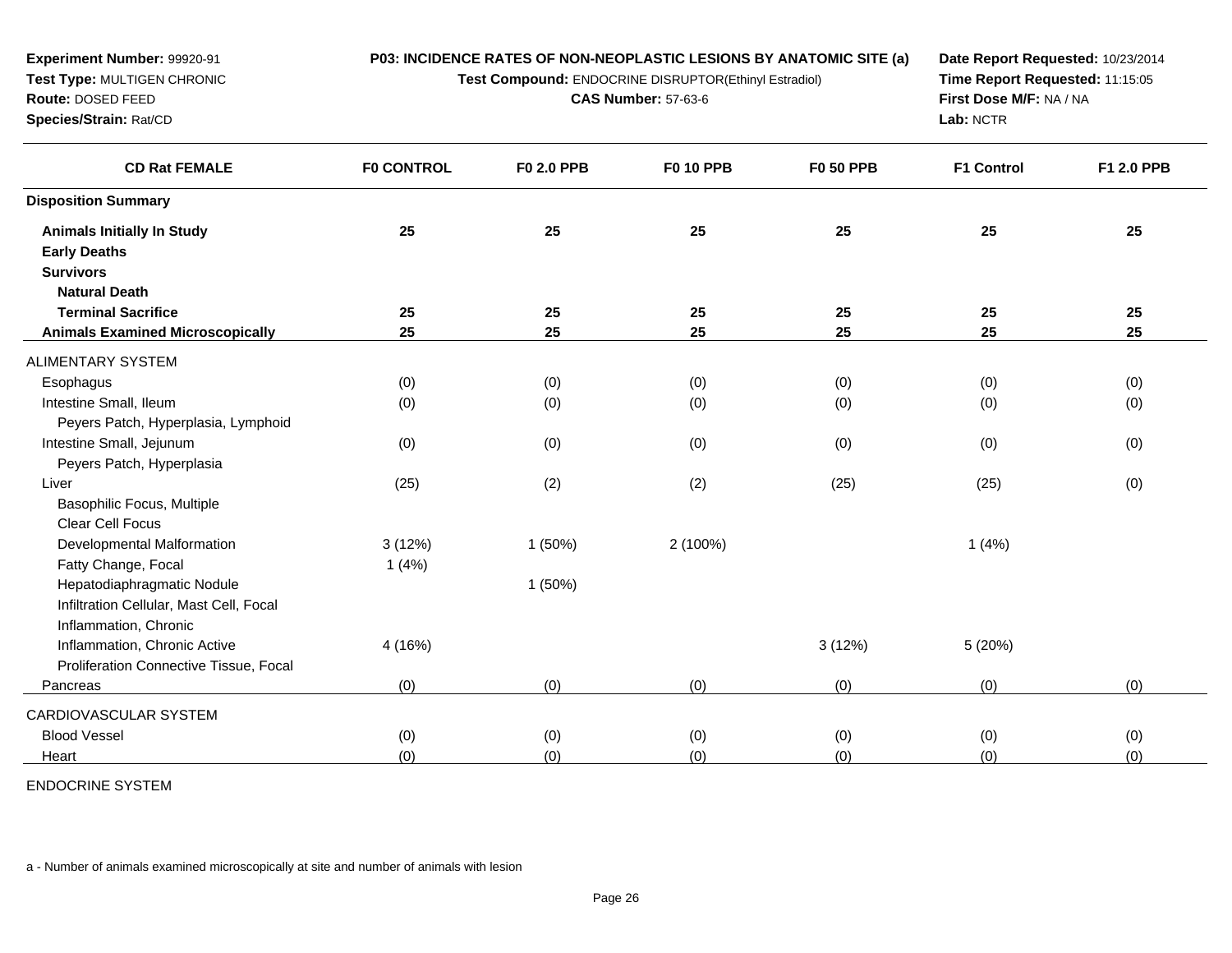**Test Compound:** ENDOCRINE DISRUPTOR(Ethinyl Estradiol)

**CAS Number:** 57-63-6

**Date Report Requested:** 10/23/2014**Time Report Requested:** 11:15:05**First Dose M/F:** NA / NA**Lab:** NCTR

| <b>CD Rat FEMALE</b>                             | <b>F0 CONTROL</b> | F0 2.0 PPB | <b>F0 10 PPB</b> | <b>F0 50 PPB</b> | F1 Control | F1 2.0 PPB |
|--------------------------------------------------|-------------------|------------|------------------|------------------|------------|------------|
| <b>Adrenal Cortex</b>                            | (25)              | (0)        | (0)              | (25)             | (25)       | (0)        |
| <b>Accessory Adrenal Cortical Nodule</b>         | 1(4%)             |            |                  |                  |            |            |
| Hypertrophy, Focal                               |                   |            |                  |                  |            |            |
| Unilateral, Accessory Adrenal Cortical<br>Nodule |                   |            |                  | 1(4%)            |            |            |
| Adrenal Medulla                                  | (25)              | (0)        | (0)              | (25)             | (25)       | (0)        |
| <b>Pituitary Gland</b>                           | (25)              | (0)        | (0)              | (25)             | (25)       | (0)        |
| Cyst                                             | 1(4%)             |            |                  |                  |            |            |
| <b>Thyroid Gland</b>                             | (25)              | (0)        | (0)              | (25)             | (25)       | (1)        |
| Bilateral, Keratin Cyst                          |                   |            |                  |                  |            |            |
| <b>Ectopic Thymus</b>                            |                   |            |                  |                  |            | 1 (100%)   |
| Keratin Cyst                                     |                   |            |                  |                  |            |            |
| <b>Ultimobranchial Cyst</b>                      |                   |            |                  |                  | 2(8%)      |            |
| <b>GENERAL BODY SYSTEM</b>                       |                   |            |                  |                  |            |            |
| None                                             |                   |            |                  |                  |            |            |
| <b>GENITAL SYSTEM</b>                            |                   |            |                  |                  |            |            |
| <b>Clitoral Gland</b>                            | (2)               | (1)        | (2)              | (0)              | (1)        | (2)        |
| Abscess                                          |                   |            |                  |                  |            |            |
| Cyst                                             |                   |            |                  |                  |            |            |
| <b>Distended</b>                                 | 2 (100%)          | 1 (100%)   | 2 (100%)         |                  | 1 (100%)   | 2 (100%)   |
| Inflammation, Chronic                            |                   |            |                  |                  |            |            |
| Inflammation, Chronic Active                     | 2 (100%)          | 1 (100%)   |                  |                  | 1 (100%)   | 2 (100%)   |
| Ovary                                            | (25)              | (25)       | (25)             | (25)             | (25)       | (25)       |
| Asynchrony                                       |                   |            |                  |                  |            |            |
| Corpus Luteum, Cyst                              | 1(4%)             | 1(4%)      |                  |                  | 1(4%)      |            |
| Corpus Luteum, Depletion                         |                   |            |                  | 1(4%)            |            |            |
| Cyst                                             |                   | 1(4%)      | 1(4%)            |                  |            |            |
| <b>Diestrus</b>                                  | 7 (28%)           | 6(24%)     | 8 (32%)          | 6(24%)           | 9(36%)     | 6(24%)     |
| <b>Estrus</b>                                    | 8 (32%)           | 8 (32%)    | 6(24%)           | 11 (44%)         | 4 (16%)    | 2(8%)      |
| Follicle, Cyst                                   |                   |            | 1(4%)            |                  | 1(4%)      |            |

a - Number of animals examined microscopically at site and number of animals with lesion

**Experiment Number:** 99920-91**Test Type:** MULTIGEN CHRONIC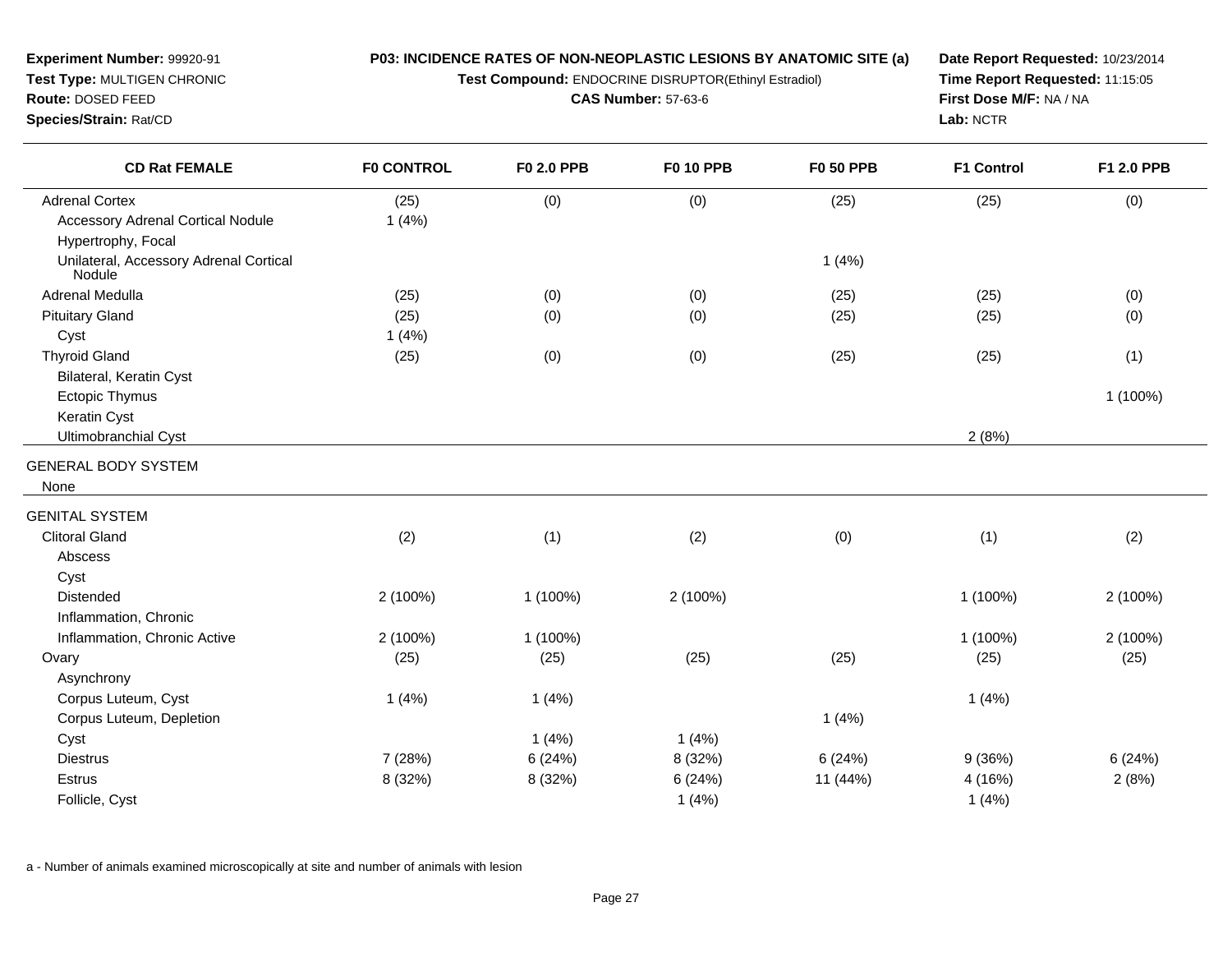**Test Compound:** ENDOCRINE DISRUPTOR(Ethinyl Estradiol)

**CAS Number:** 57-63-6

**Date Report Requested:** 10/23/2014**Time Report Requested:** 11:15:05**First Dose M/F:** NA / NA**Lab:** NCTR

| <b>CD Rat FEMALE</b>        | <b>F0 CONTROL</b> | <b>F0 2.0 PPB</b> | <b>F0 10 PPB</b> | <b>F0 50 PPB</b> | <b>F1 Control</b> | F1 2.0 PPB |
|-----------------------------|-------------------|-------------------|------------------|------------------|-------------------|------------|
| Follicle, Cyst, Multiple    |                   |                   |                  | 1(4%)            |                   |            |
| Hyperplasia, Sertoliform    |                   |                   |                  |                  |                   |            |
| Metestrus                   | 4 (16%)           | 4(16%)            | 3(12%)           | 1(4%)            | 5(20%)            | 7(28%)     |
| Proestrus                   | 6(24%)            | 7 (28%)           | 8 (32%)          | 6(24%)           | 7 (28%)           | 10 (40%)   |
| Rete Ovarii, Dilatation     |                   |                   |                  |                  |                   |            |
| Oviduct                     | (24)              | (25)              | (25)             | (25)             | (25)              | (25)       |
| Mucosa, Hyperplasia         |                   | 1(4%)             |                  |                  |                   |            |
| <b>Uterus</b>               | (25)              | (25)              | (25)             | (25)             | (25)              | (25)       |
| Cyst                        |                   |                   |                  |                  |                   |            |
| <b>Diestrus</b>             | 7 (28%)           | 7 (28%)           | 9(36%)           | 5 (20%)          | 9(36%)            | 6(24%)     |
| Endometrial GI, Dilatation  |                   | 1(4%)             |                  |                  |                   |            |
| Endometrial GI, Hyperplasia |                   |                   | 1(4%)            |                  |                   |            |
| Estrus                      | 7 (28%)           | 7 (28%)           | 6(24%)           | 12 (48%)         | 4 (16%)           | 3(12%)     |
| Metestrus                   | 4 (16%)           | 4 (16%)           | 3(12%)           | 1(4%)            | 5 (20%)           | 6(24%)     |
| Proestrus                   | 7 (28%)           | 7 (28%)           | 7(28%)           | 7 (28%)          | 7 (28%)           | 10 (40%)   |
| Vagina                      | (25)              | (25)              | (25)             | (25)             | (24)              | (25)       |
| <b>Diestrus</b>             | 6(24%)            | 5(20%)            | 6(24%)           | 6(24%)           | 10 (42%)          | 6(24%)     |
| Epithelium, Hyperplasia     |                   |                   |                  | 1(4%)            |                   |            |
| Estrus                      | 6(24%)            | 8 (32%)           | 6(24%)           | 9(36%)           | 4 (17%)           | 4(16%)     |
| Metestrus                   | 7 (28%)           | 5 (20%)           | 3(12%)           | 4 (16%)          | 4 (17%)           | 7 (28%)    |
| Mucocyte, Hyperplasia       |                   |                   |                  |                  |                   |            |
| Proestrus                   | 6(24%)            | 7 (28%)           | 10 (40%)         | 5 (20%)          | 6(25%)            | 8 (32%)    |
| <b>HEMATOPOIETIC SYSTEM</b> |                   |                   |                  |                  |                   |            |
| <b>Bone Marrow</b>          | (25)              | (0)               | (0)              | (25)             | (25)              | (0)        |
| Pigmentation                |                   |                   |                  |                  |                   |            |
| Lymph Node                  | (0)               | (0)               | (0)              | (0)              | (0)               | (0)        |
| Lymph Node, Mandibular      | (0)               | (0)               | (0)              | (0)              | (0)               | (0)        |
| Spleen                      | (25)              | (0)               | (0)              | (25)             | (25)              | (0)        |
| Congestion                  |                   |                   |                  |                  |                   |            |
| Fibrosis, Focal             | 1(4%)             |                   |                  |                  |                   |            |
|                             |                   |                   |                  |                  |                   |            |

a - Number of animals examined microscopically at site and number of animals with lesion

**Experiment Number:** 99920-91**Test Type:** MULTIGEN CHRONIC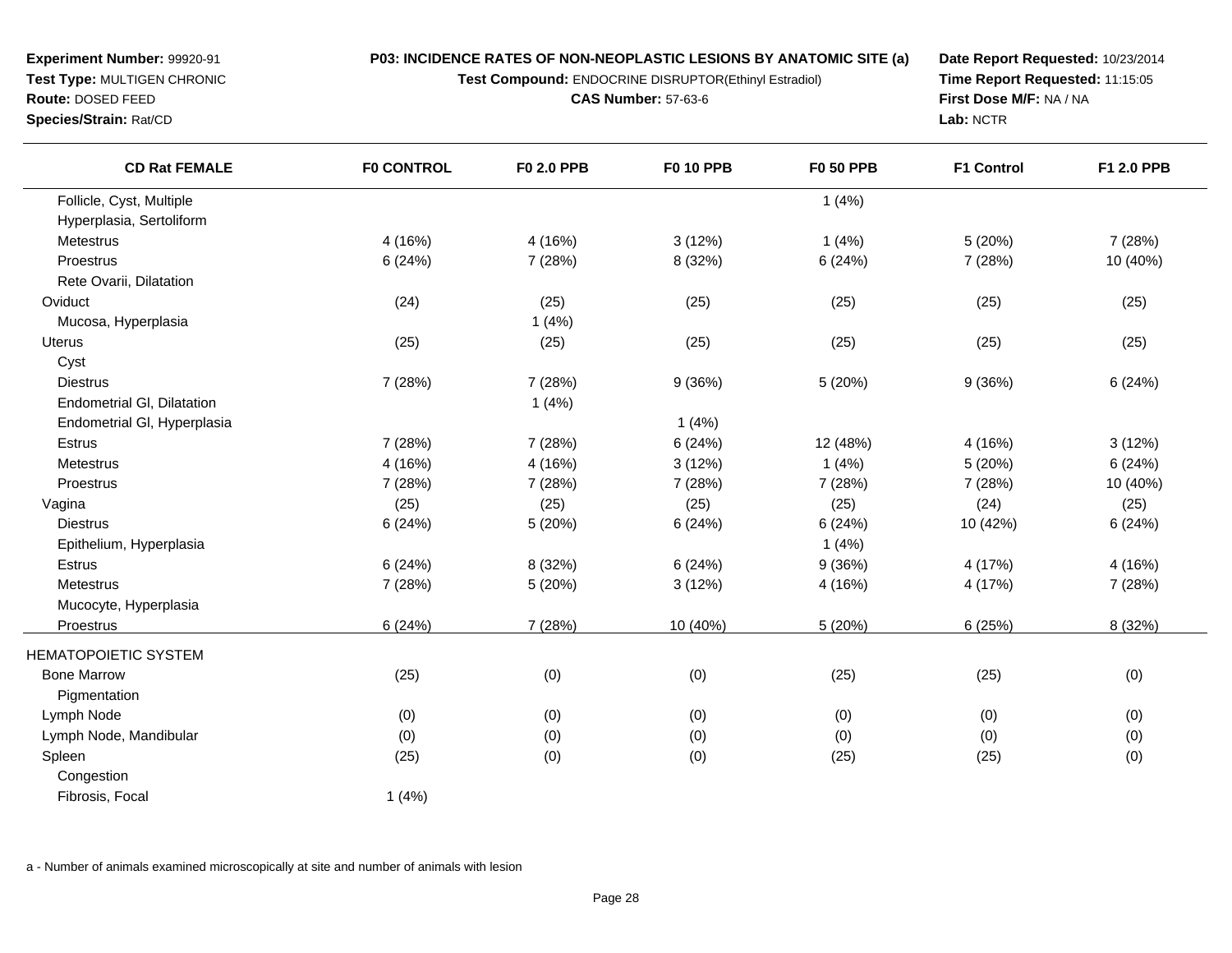**Test Compound:** ENDOCRINE DISRUPTOR(Ethinyl Estradiol)

**CAS Number:** 57-63-6

**Date Report Requested:** 10/23/2014**Time Report Requested:** 11:15:05**First Dose M/F:** NA / NA**Lab:** NCTR

| <b>CD Rat FEMALE</b>          | <b>F0 CONTROL</b> | F0 2.0 PPB | <b>F0 10 PPB</b> | <b>F0 50 PPB</b> | <b>F1 Control</b> | F1 2.0 PPB |
|-------------------------------|-------------------|------------|------------------|------------------|-------------------|------------|
| Pigmentation                  | 3(12%)            |            |                  | 6(24%)           | 2(8%)             |            |
| Thymus                        | (25)              | (0)        | (0)              | (25)             | (25)              | (0)        |
| <b>INTEGUMENTARY SYSTEM</b>   |                   |            |                  |                  |                   |            |
| Mammary Gland                 | (25)              | (25)       | (25)             | (25)             | (25)              | (25)       |
| Alveolus, Hyperplasia         | 1(4%)             | 4 (16%)    | 3(12%)           | 4(16%)           | 5(20%)            | 6(24%)     |
| Lactation                     |                   |            |                  |                  |                   |            |
| Lobules, Hyperplasia          |                   |            |                  |                  |                   |            |
| Skin                          | (2)               | (3)        | (1)              | (0)              | (0)               | (0)        |
| Hyperkeratosis, Focal         |                   | 1(33%)     |                  |                  |                   |            |
| Inflammation, Chronic, Focal  | 1 (50%)           |            |                  |                  |                   |            |
| MUSCULOSKELETAL SYSTEM        |                   |            |                  |                  |                   |            |
| Bone                          | (25)              | (0)        | (0)              | (25)             | (25)              | (0)        |
| NERVOUS SYSTEM                |                   |            |                  |                  |                   |            |
| <b>Brain</b>                  | (0)               | (0)        | (0)              | (0)              | (0)               | (0)        |
| <b>RESPIRATORY SYSTEM</b>     |                   |            |                  |                  |                   |            |
| Lung                          | (0)               | (0)        | (0)              | (0)              | (0)               | (0)        |
| Trachea                       | (0)               | (0)        | (0)              | (0)              | (0)               | (0)        |
|                               |                   |            |                  |                  |                   |            |
| SPECIAL SENSES SYSTEM         |                   |            |                  |                  |                   |            |
| Eye                           | (0)               | (0)        | (0)              | (0)              | (0)               | (0)        |
| Bilateral, Cataract           |                   |            |                  |                  |                   |            |
| Cornea, Edema                 |                   |            |                  |                  |                   |            |
| <b>URINARY SYSTEM</b>         |                   |            |                  |                  |                   |            |
| Kidney                        | (25)              | (25)       | (25)             | (25)             | (25)              | (25)       |
| Arteriole, Nuclear Alteration |                   |            |                  | 1(4%)            |                   |            |
| Cortex, Cyst                  | 3(12%)            | 3(12%)     |                  |                  |                   | 3(12%)     |
| Cyst                          |                   |            |                  |                  |                   |            |
| Hydronephrosis                |                   |            |                  |                  |                   |            |
|                               |                   |            |                  |                  |                   |            |

a - Number of animals examined microscopically at site and number of animals with lesion

**Experiment Number:** 99920-91**Test Type:** MULTIGEN CHRONIC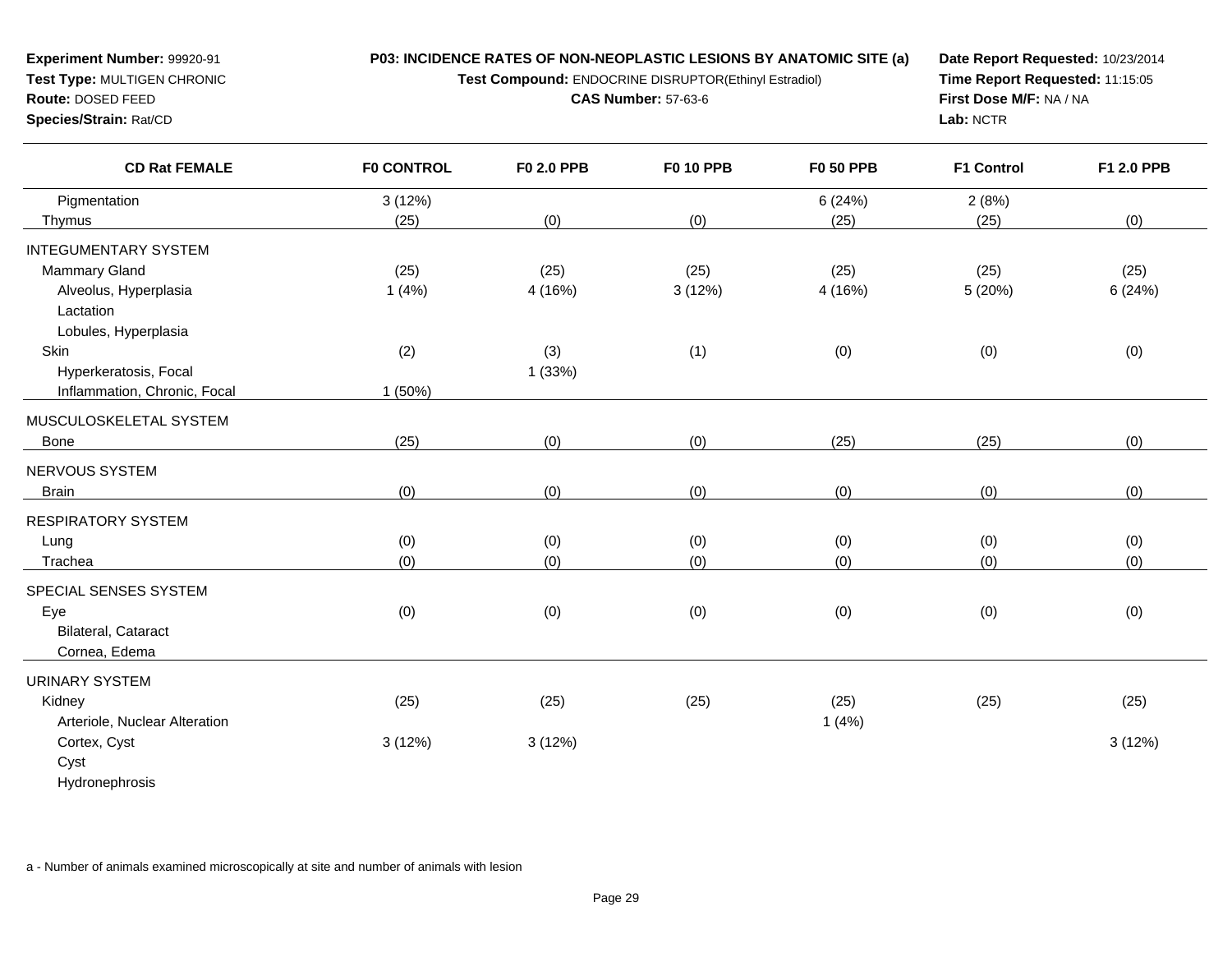| Experiment Number: 99920-91<br>Test Type: MULTIGEN CHRONIC<br><b>Route: DOSED FEED</b><br>Species/Strain: Rat/CD |                   | <b>P03: INCIDENCE RATES OF NON-NEOPLASTIC LESIONS BY ANATOMIC SITE (a)</b><br>Test Compound: ENDOCRINE DISRUPTOR(Ethinyl Estradiol)<br><b>CAS Number: 57-63-6</b> | Date Report Requested: 10/23/2014<br>Time Report Requested: 11:15:05<br>First Dose M/F: NA / NA<br>Lab: NCTR |                  |                   |                   |
|------------------------------------------------------------------------------------------------------------------|-------------------|-------------------------------------------------------------------------------------------------------------------------------------------------------------------|--------------------------------------------------------------------------------------------------------------|------------------|-------------------|-------------------|
| <b>CD Rat FEMALE</b>                                                                                             | <b>FO CONTROL</b> | <b>FO 2.0 PPB</b>                                                                                                                                                 | <b>F0 10 PPB</b>                                                                                             | <b>F0 50 PPB</b> | <b>F1 Control</b> | <b>F1 2.0 PPB</b> |
| Infarct                                                                                                          | 1(4%)             | (4%)                                                                                                                                                              | 1(4%)                                                                                                        |                  |                   | 1(4%)             |
| Inflammation, Chronic Active                                                                                     |                   | 1 (4%)                                                                                                                                                            |                                                                                                              |                  |                   |                   |
| Nephropathy                                                                                                      | 2(8%)             |                                                                                                                                                                   |                                                                                                              | 3(12%)           |                   |                   |
| Nephropathy, Focal                                                                                               |                   |                                                                                                                                                                   |                                                                                                              |                  |                   |                   |
| Pelvis, Dilatation                                                                                               |                   |                                                                                                                                                                   |                                                                                                              |                  | 1 (4%)            | 1(4%)             |
| Renal Tubule, Degeneration, Focal                                                                                |                   | (4%)                                                                                                                                                              |                                                                                                              |                  |                   |                   |
| Renal Tubule, Dilatation, Focal                                                                                  |                   |                                                                                                                                                                   | 2(8%)                                                                                                        |                  |                   |                   |
| Renal Tubule, Mineralization                                                                                     | 20 (80%)          | 22 (88%)                                                                                                                                                          | 24 (96%)                                                                                                     | 17 (68%)         | 21 (84%)          | 18 (72%)          |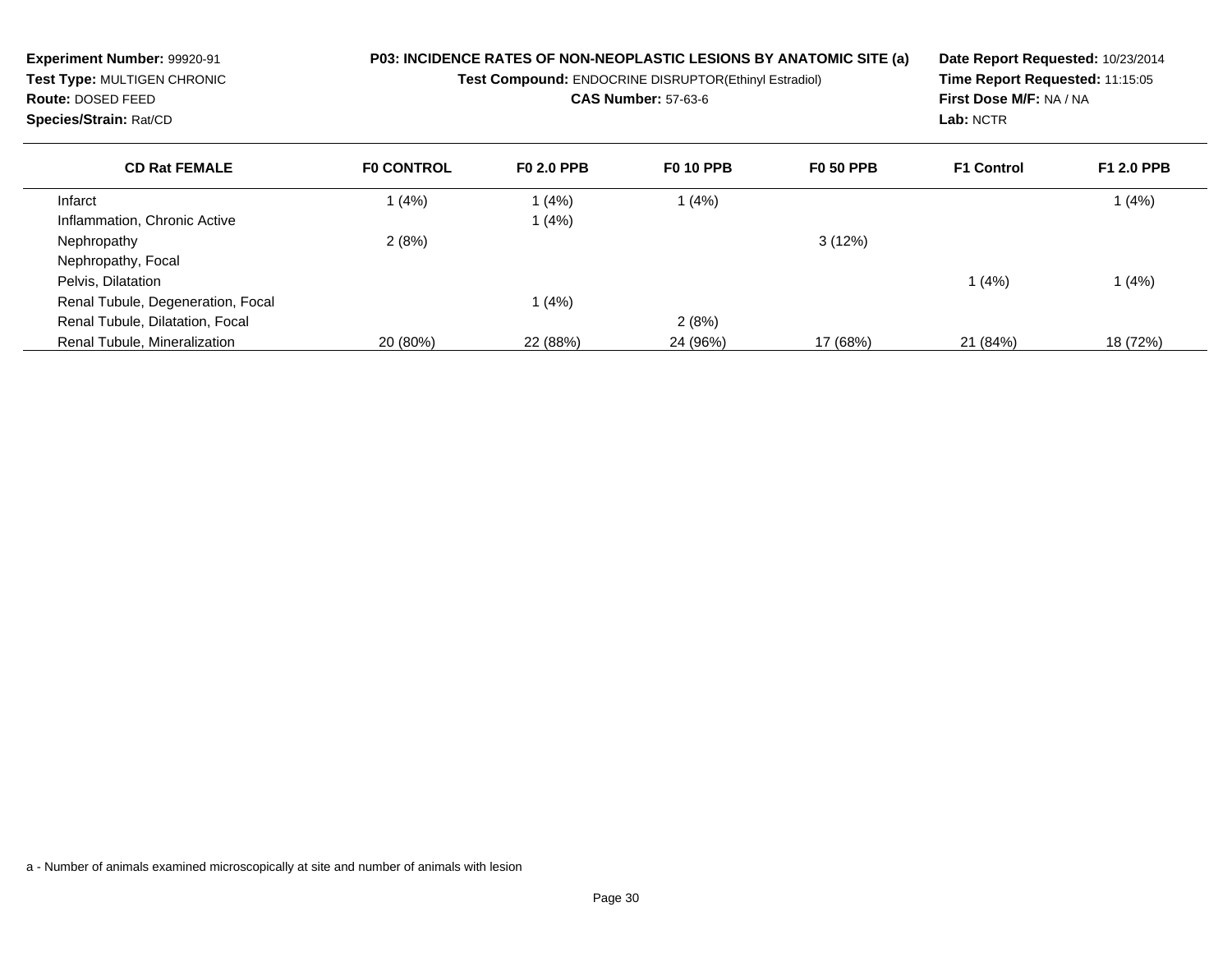| Experiment Number: 99920-91             |           |                                                       | P03: INCIDENCE RATES OF NON-NEOPLASTIC LESIONS BY ANATOMIC SITE (a) | Date Report Requested: 10/23/2014 |                  |                  |
|-----------------------------------------|-----------|-------------------------------------------------------|---------------------------------------------------------------------|-----------------------------------|------------------|------------------|
| Test Type: MULTIGEN CHRONIC             |           | Test Compound: ENDOCRINE DISRUPTOR(Ethinyl Estradiol) | Time Report Requested: 11:15:05                                     |                                   |                  |                  |
| Route: DOSED FEED                       |           | <b>CAS Number: 57-63-6</b>                            |                                                                     | First Dose M/F: NA / NA           |                  |                  |
| Species/Strain: Rat/CD                  |           |                                                       |                                                                     | Lab: NCTR                         |                  |                  |
| <b>CD Rat FEMALE</b>                    | F1 10 PPB | F1 50 PPB                                             | <b>F2 CONTROL</b>                                                   | F2 2.0 PPB                        | <b>F2 10 PPB</b> | <b>F2 50 PPB</b> |
| <b>Disposition Summary</b>              |           |                                                       |                                                                     |                                   |                  |                  |
| <b>Animals Initially In Study</b>       | 25        | 25                                                    | 25                                                                  | 25                                | 25               | 25               |
| <b>Early Deaths</b>                     |           |                                                       |                                                                     |                                   |                  |                  |
| <b>Survivors</b>                        |           |                                                       |                                                                     |                                   |                  |                  |
| <b>Natural Death</b>                    |           |                                                       |                                                                     |                                   |                  |                  |
| <b>Terminal Sacrifice</b>               | 25        | 25                                                    | 25                                                                  | 25                                | 25               | 25               |
| <b>Animals Examined Microscopically</b> | 25        | 25                                                    | 25                                                                  | 25                                | 25               | 25               |
| <b>ALIMENTARY SYSTEM</b>                |           |                                                       |                                                                     |                                   |                  |                  |
| Esophagus                               | (0)       | (0)                                                   | (0)                                                                 | (0)                               | (0)              | (0)              |
| Intestine Small, Ileum                  | (0)       | (0)                                                   | (1)                                                                 | (0)                               | (0)              | (0)              |
| Peyers Patch, Hyperplasia, Lymphoid     |           |                                                       | 1 (100%)                                                            |                                   |                  |                  |
| Intestine Small, Jejunum                | (0)       | (0)                                                   | (0)                                                                 | (0)                               | (0)              | (0)              |
| Peyers Patch, Hyperplasia               |           |                                                       |                                                                     |                                   |                  |                  |
| Liver                                   | (0)       | (25)                                                  | (25)                                                                | (0)                               | (3)              | (25)             |
| Basophilic Focus, Multiple              |           | 1(4%)                                                 |                                                                     |                                   |                  |                  |
| <b>Clear Cell Focus</b>                 |           |                                                       |                                                                     |                                   |                  | 1(4%)            |
| Developmental Malformation              |           | 2(8%)                                                 | 2(8%)                                                               |                                   | 1(33%)           |                  |
| Fatty Change, Focal                     |           |                                                       |                                                                     |                                   |                  |                  |
| Hepatodiaphragmatic Nodule              |           |                                                       |                                                                     |                                   |                  |                  |
| Infiltration Cellular, Mast Cell, Focal |           |                                                       | 1(4%)                                                               |                                   |                  |                  |
| Inflammation, Chronic                   |           |                                                       |                                                                     |                                   | 1(33%)           |                  |
| Inflammation, Chronic Active            |           | 1(4%)                                                 |                                                                     |                                   |                  |                  |
| Proliferation Connective Tissue, Focal  |           |                                                       | 1(4%)                                                               |                                   | 1(33%)           |                  |
| Pancreas                                | (0)       | (0)                                                   | (0)                                                                 | (0)                               | (0)              | (0)              |
| CARDIOVASCULAR SYSTEM                   |           |                                                       |                                                                     |                                   |                  |                  |
| <b>Blood Vessel</b>                     | (0)       | (0)                                                   | (0)                                                                 | (0)                               | (0)              | (0)              |
| Heart                                   | (0)       | (0)                                                   | (0)                                                                 | (0)                               | (0)              | (0)              |
|                                         |           |                                                       |                                                                     |                                   |                  |                  |

ENDOCRINE SYSTEM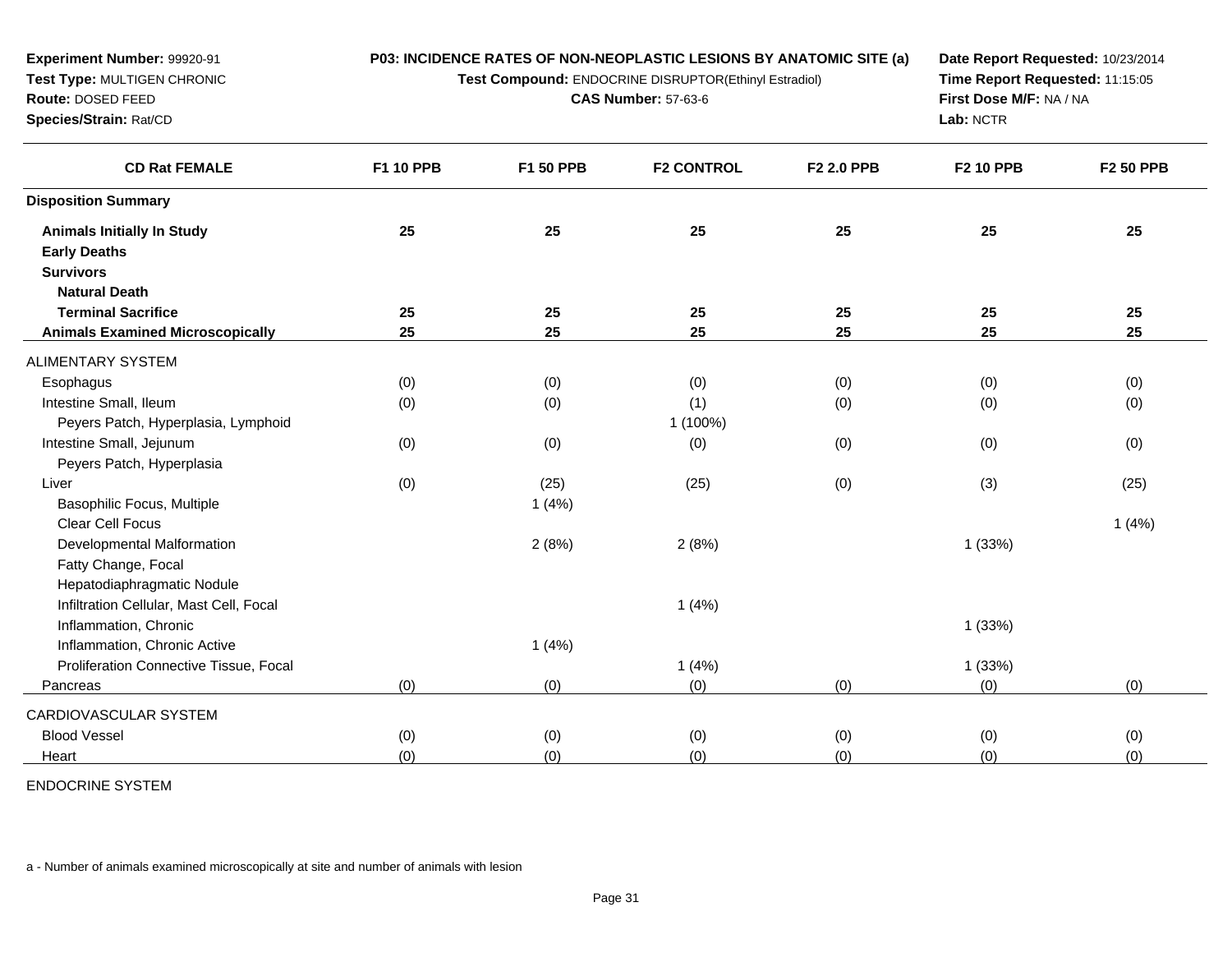**Test Compound:** ENDOCRINE DISRUPTOR(Ethinyl Estradiol)

**CAS Number:** 57-63-6

**Date Report Requested:** 10/23/2014**Time Report Requested:** 11:15:05**First Dose M/F:** NA / NA**Lab:** NCTR

| <b>CD Rat FEMALE</b>                                          | <b>F1 10 PPB</b> | F1 50 PPB  | <b>F2 CONTROL</b> | F2 2.0 PPB | <b>F2 10 PPB</b> | <b>F2 50 PPB</b> |
|---------------------------------------------------------------|------------------|------------|-------------------|------------|------------------|------------------|
| <b>Adrenal Cortex</b>                                         | (0)              | (25)       | (25)              | (0)        | (0)              | (25)             |
| <b>Accessory Adrenal Cortical Nodule</b>                      |                  |            |                   |            |                  |                  |
| Hypertrophy, Focal                                            |                  | 1(4%)      |                   |            |                  |                  |
| Unilateral, Accessory Adrenal Cortical<br>Nodule <sup>®</sup> |                  |            |                   |            |                  |                  |
| Adrenal Medulla                                               | (0)              | (25)       | (25)              | (0)        | (0)              | (25)             |
| <b>Pituitary Gland</b>                                        | (0)              | (25)       | (25)              | (0)        | (0)              | (25)             |
| Cyst                                                          |                  |            |                   |            |                  | 1(4%)            |
| <b>Thyroid Gland</b>                                          | (0)              | (25)       | (25)              | (0)        | (0)              | (25)             |
| Bilateral, Keratin Cyst                                       |                  |            |                   |            |                  |                  |
| <b>Ectopic Thymus</b>                                         |                  |            |                   |            |                  |                  |
| Keratin Cyst                                                  |                  |            |                   |            |                  |                  |
| Ultimobranchial Cyst                                          |                  | 1(4%)      |                   |            |                  | 1(4%)            |
| <b>GENERAL BODY SYSTEM</b>                                    |                  |            |                   |            |                  |                  |
| None                                                          |                  |            |                   |            |                  |                  |
| <b>GENITAL SYSTEM</b>                                         |                  |            |                   |            |                  |                  |
| <b>Clitoral Gland</b>                                         | (0)              | (1)        | (1)               | (2)        | (1)              | (0)              |
| Abscess                                                       |                  |            |                   | 1(50%)     |                  |                  |
| Cyst                                                          |                  | $1(100\%)$ |                   |            |                  |                  |
| <b>Distended</b>                                              |                  |            | 1 (100%)          | 1(50%)     | 1 (100%)         |                  |
| Inflammation, Chronic                                         |                  |            |                   | 1(50%)     |                  |                  |
| Inflammation, Chronic Active                                  |                  |            | 1 (100%)          | 1(50%)     | 1 (100%)         |                  |
| Ovary                                                         | (25)             | (25)       | (25)              | (25)       | (25)             | (25)             |
| Asynchrony                                                    | 1(4%)            |            |                   |            |                  |                  |
| Corpus Luteum, Cyst                                           |                  | 1(4%)      |                   | 1(4%)      |                  |                  |
| Corpus Luteum, Depletion                                      |                  |            |                   |            |                  |                  |
| Cyst                                                          | 1(4%)            | 1(4%)      | 1(4%)             |            | 1(4%)            |                  |
| <b>Diestrus</b>                                               | 6(24%)           | 11 (44%)   | 12 (48%)          | 14 (56%)   | 13 (52%)         | 8 (32%)          |
| <b>Estrus</b>                                                 | 6(24%)           | 3(12%)     | 5 (20%)           | 4 (16%)    | 5(20%)           | 5 (20%)          |
| Follicle, Cyst                                                |                  |            |                   |            |                  |                  |

a - Number of animals examined microscopically at site and number of animals with lesion

**Experiment Number:** 99920-91**Test Type:** MULTIGEN CHRONIC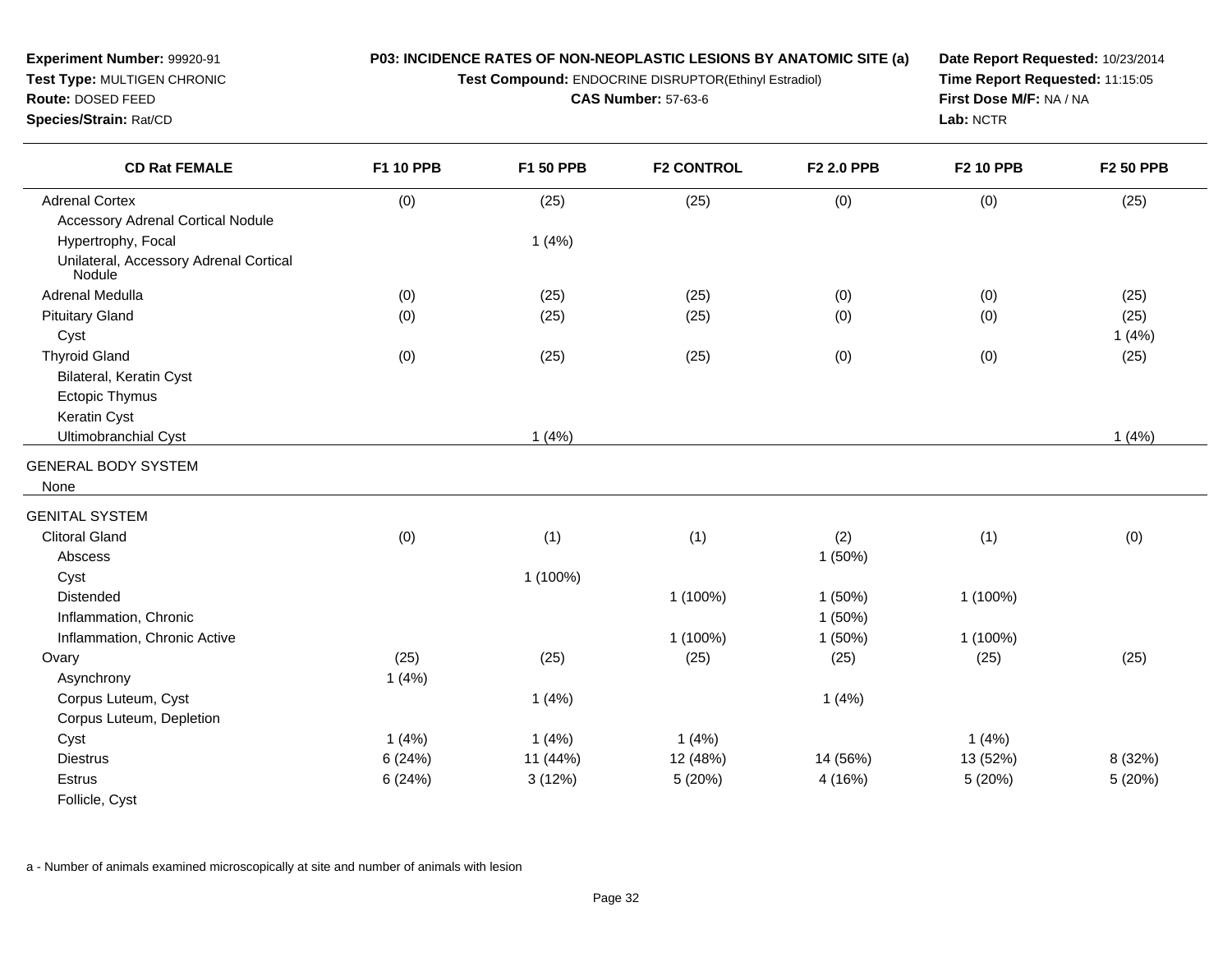**P03: INCIDENCE RATES OF NON-NEOPLASTIC LESIONS BY ANATOMIC SITE (a)Test Compound:** ENDOCRINE DISRUPTOR(Ethinyl Estradiol)

**CAS Number:** 57-63-6

**Experiment Number:** 99920-91**Test Type:** MULTIGEN CHRONIC

**Route:** DOSED FEED

 $\overline{\phantom{a}}$ 

**Species/Strain:** Rat/CD

**Date Report Requested:** 10/23/2014**Time Report Requested:** 11:15:05**First Dose M/F:** NA / NA**Lab:** NCTR

| <b>CD Rat FEMALE</b>        | <b>F1 10 PPB</b> | F1 50 PPB | <b>F2 CONTROL</b> | F2 2.0 PPB | <b>F2 10 PPB</b> | <b>F2 50 PPB</b> |
|-----------------------------|------------------|-----------|-------------------|------------|------------------|------------------|
| Follicle, Cyst, Multiple    |                  |           |                   |            |                  |                  |
| Hyperplasia, Sertoliform    |                  | 3(12%)    |                   |            |                  |                  |
| Metestrus                   | 6(24%)           | 3(12%)    | 2(8%)             | 4 (16%)    | 2(8%)            | 5(20%)           |
| Proestrus                   | 6(24%)           | 8 (32%)   | 6(24%)            | 3(12%)     | 5(20%)           | 7 (28%)          |
| Rete Ovarii, Dilatation     |                  | 1(4%)     |                   |            |                  |                  |
| Oviduct                     | (25)             | (25)      | (25)              | (25)       | (25)             | (25)             |
| Mucosa, Hyperplasia         |                  |           |                   |            |                  |                  |
| Uterus                      | (25)             | (25)      | (25)              | (25)       | (25)             | (25)             |
| Cyst                        | 1(4%)            |           |                   |            |                  |                  |
| <b>Diestrus</b>             | 7 (28%)          | 11 (44%)  | 10 (40%)          | 12 (48%)   | 11 (44%)         | 8 (32%)          |
| Endometrial GI, Dilatation  |                  |           |                   |            |                  |                  |
| Endometrial GI, Hyperplasia |                  |           |                   |            |                  |                  |
| <b>Estrus</b>               | 6(24%)           | 3(12%)    | 4(16%)            | 4 (16%)    | 5(20%)           | 5(20%)           |
| Metestrus                   | 6(24%)           | 3(12%)    | 6(24%)            | 6(24%)     | 4(16%)           | 5(20%)           |
| Proestrus                   | 6(24%)           | 8 (32%)   | 5(20%)            | 3(12%)     | 5(20%)           | 7(28%)           |
| Vagina                      | (25)             | (25)      | (25)              | (25)       | (25)             | (23)             |
| <b>Diestrus</b>             | 5(20%)           | 11 (44%)  | 11 (44%)          | 12 (48%)   | 10 (40%)         | 7 (30%)          |
| Epithelium, Hyperplasia     |                  |           |                   |            |                  |                  |
| Estrus                      | 6(24%)           | 6(24%)    | 6(24%)            | 4 (16%)    | 5(20%)           | 7 (30%)          |
| Metestrus                   | 8 (32%)          | 3(12%)    | 3(12%)            | 6(24%)     | 5 (20%)          | 4 (17%)          |
| Mucocyte, Hyperplasia       |                  |           |                   | 2(8%)      |                  |                  |
| Proestrus                   | 6(24%)           | 5(20%)    | 5(20%)            | 3(12%)     | 5(20%)           | 5(22%)           |
| <b>HEMATOPOIETIC SYSTEM</b> |                  |           |                   |            |                  |                  |
| <b>Bone Marrow</b>          | (0)              | (25)      | (25)              | (0)        | (0)              | (25)             |
| Pigmentation                |                  |           |                   |            |                  |                  |
| Lymph Node                  | (0)              | (0)       | (0)               | (0)        | (0)              | (0)              |
| Lymph Node, Mandibular      | (0)              | (0)       | (0)               | (0)        | (0)              | (0)              |
| Spleen                      | (0)              | (25)      | (25)              | (0)        | (0)              | (25)             |
| Congestion                  |                  |           |                   |            |                  |                  |
| Fibrosis, Focal             |                  |           |                   |            |                  |                  |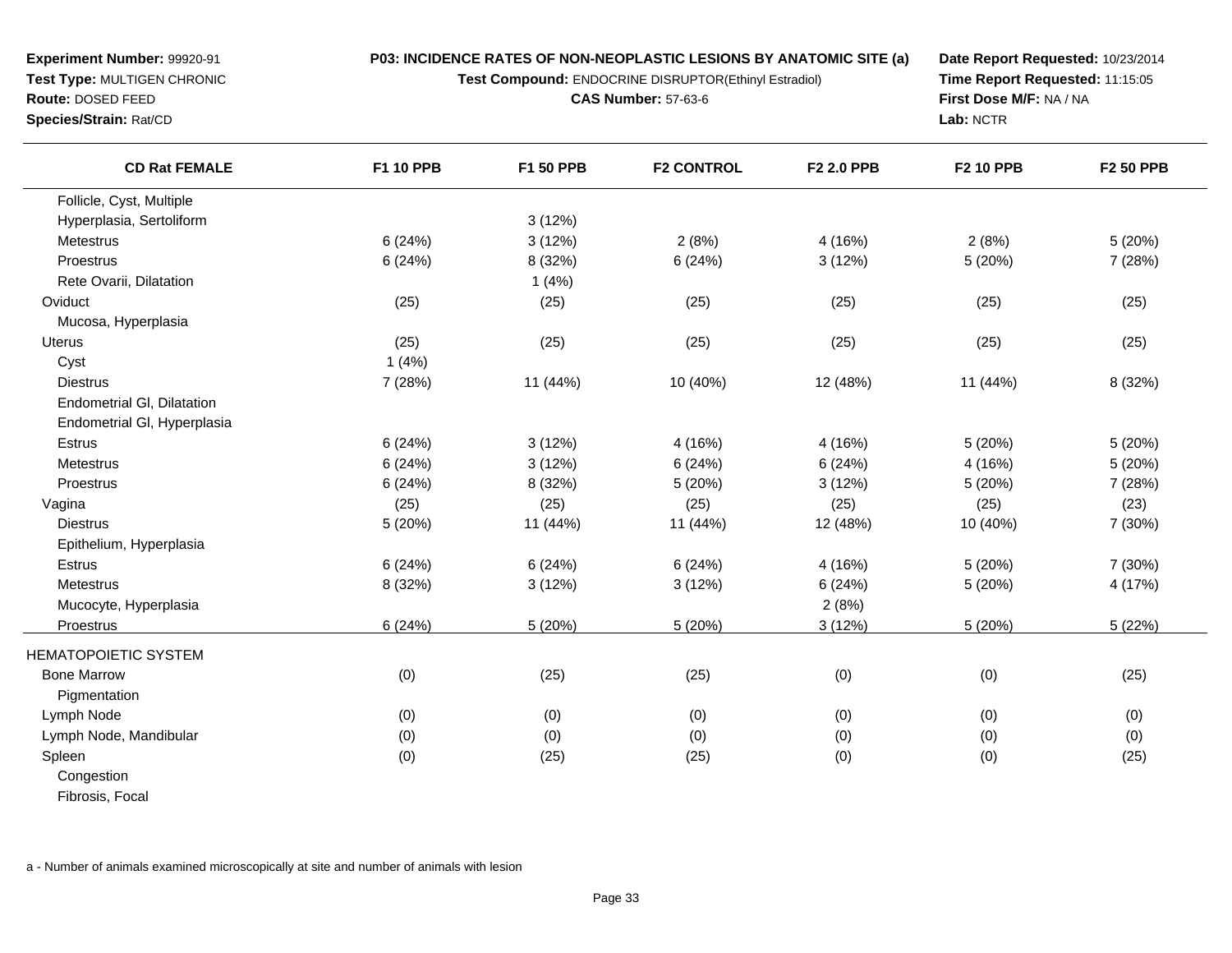**P03: INCIDENCE RATES OF NON-NEOPLASTIC LESIONS BY ANATOMIC SITE (a)Test Compound:** ENDOCRINE DISRUPTOR(Ethinyl Estradiol)

**CAS Number:** 57-63-6

**Experiment Number:** 99920-91**Test Type:** MULTIGEN CHRONIC

**Route:** DOSED FEED

**Species/Strain:** Rat/CD

**Date Report Requested:** 10/23/2014**Time Report Requested:** 11:15:05**First Dose M/F:** NA / NA**Lab:** NCTR

| <b>CD Rat FEMALE</b>          | F1 10 PPB | F1 50 PPB | <b>F2 CONTROL</b> | F2 2.0 PPB | <b>F2 10 PPB</b> | <b>F2 50 PPB</b> |
|-------------------------------|-----------|-----------|-------------------|------------|------------------|------------------|
| Pigmentation                  |           | 2(8%)     | 1(4%)             |            |                  | 1(4%)            |
| Thymus                        | (0)       | (25)      | (25)              | (0)        | (0)              | (25)             |
| <b>INTEGUMENTARY SYSTEM</b>   |           |           |                   |            |                  |                  |
| Mammary Gland                 | (25)      | (25)      | (25)              | (25)       | (25)             | (25)             |
| Alveolus, Hyperplasia         | 5(20%)    | 5(20%)    | 14 (56%)          | 15 (60%)   | 12 (48%)         | 11 (44%)         |
| Lactation                     |           |           |                   |            |                  |                  |
| Lobules, Hyperplasia          |           |           | 7 (28%)           | 10 (40%)   | 13 (52%)         | 13 (52%)         |
| Skin                          | (0)       | (0)       | (0)               | (0)        | (0)              | (0)              |
| Hyperkeratosis, Focal         |           |           |                   |            |                  |                  |
| Inflammation, Chronic, Focal  |           |           |                   |            |                  |                  |
| MUSCULOSKELETAL SYSTEM        |           |           |                   |            |                  |                  |
| Bone                          | (0)       | (25)      | (25)              | (0)        | (0)              | (25)             |
| NERVOUS SYSTEM                |           |           |                   |            |                  |                  |
| <b>Brain</b>                  | (0)       | (0)       | (0)               | (0)        | (0)              | (0)              |
| <b>RESPIRATORY SYSTEM</b>     |           |           |                   |            |                  |                  |
|                               |           |           |                   |            |                  |                  |
| Lung                          | (0)       | (0)       | (0)               | (0)        | (0)              | (0)              |
| Trachea                       | (0)       | (0)       | (0)               | (0)        | (0)              | (0)              |
| SPECIAL SENSES SYSTEM         |           |           |                   |            |                  |                  |
| Eye                           | (1)       | (1)       | (0)               | (0)        | (0)              | (0)              |
| Bilateral, Cataract           |           | 1 (100%)  |                   |            |                  |                  |
| Cornea, Edema                 | 1 (100%)  |           |                   |            |                  |                  |
| <b>URINARY SYSTEM</b>         |           |           |                   |            |                  |                  |
| Kidney                        | (25)      | (25)      | (25)              | (25)       | (25)             | (25)             |
| Arteriole, Nuclear Alteration |           |           |                   |            |                  |                  |
| Cortex, Cyst                  |           | 6(24%)    | 3(12%)            | 1(4%)      | 3(12%)           | 2(8%)            |
| Cyst                          |           |           |                   |            |                  |                  |
| Hydronephrosis                |           |           |                   |            |                  |                  |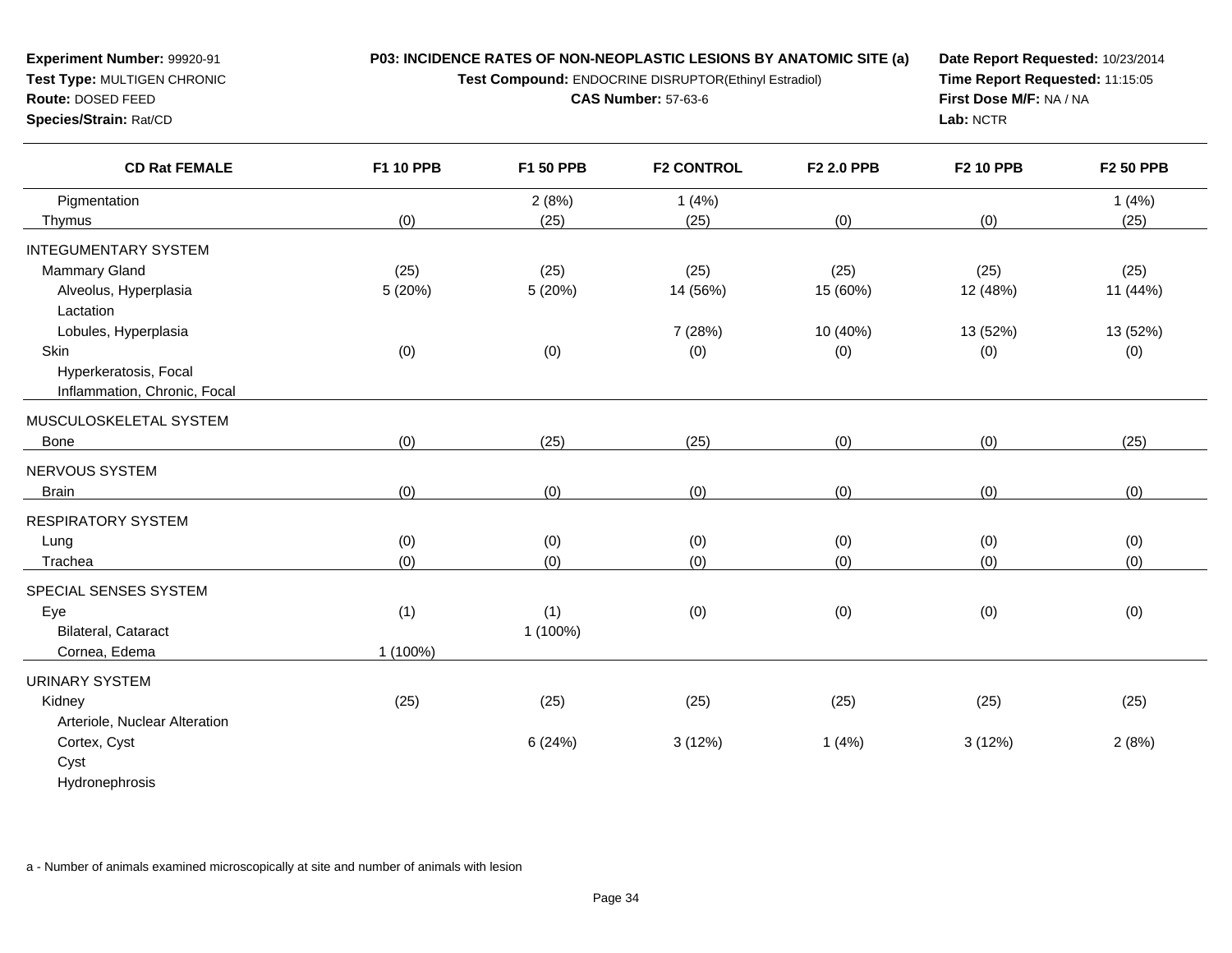| Experiment Number: 99920-91<br>Test Type: MULTIGEN CHRONIC<br><b>Route: DOSED FEED</b><br>Species/Strain: Rat/CD |                  | P03: INCIDENCE RATES OF NON-NEOPLASTIC LESIONS BY ANATOMIC SITE (a)<br>Test Compound: ENDOCRINE DISRUPTOR(Ethinyl Estradiol)<br><b>CAS Number: 57-63-6</b> | Date Report Requested: 10/23/2014<br>Time Report Requested: 11:15:05<br>First Dose M/F: NA / NA<br>Lab: NCTR |                   |                  |                  |
|------------------------------------------------------------------------------------------------------------------|------------------|------------------------------------------------------------------------------------------------------------------------------------------------------------|--------------------------------------------------------------------------------------------------------------|-------------------|------------------|------------------|
| <b>CD Rat FEMALE</b>                                                                                             | <b>F1 10 PPB</b> | <b>F1 50 PPB</b>                                                                                                                                           | <b>F2 CONTROL</b>                                                                                            | <b>F2 2.0 PPB</b> | <b>F2 10 PPB</b> | <b>F2 50 PPB</b> |
| Infarct                                                                                                          |                  |                                                                                                                                                            |                                                                                                              |                   | 2(8%)            |                  |
| Inflammation, Chronic Active                                                                                     |                  |                                                                                                                                                            |                                                                                                              | 1(4%)             |                  | 1 (4%)           |
| Nephropathy                                                                                                      | 1(4%)            |                                                                                                                                                            |                                                                                                              |                   | (4%)             |                  |
| Nephropathy, Focal                                                                                               |                  |                                                                                                                                                            |                                                                                                              |                   |                  |                  |
| Pelvis, Dilatation                                                                                               |                  |                                                                                                                                                            |                                                                                                              |                   |                  |                  |
| Renal Tubule, Degeneration, Focal                                                                                |                  |                                                                                                                                                            |                                                                                                              |                   |                  |                  |
| Renal Tubule, Dilatation, Focal                                                                                  |                  |                                                                                                                                                            |                                                                                                              |                   |                  |                  |
| Renal Tubule, Mineralization                                                                                     | 21 (84%)         | 17 (68%)                                                                                                                                                   | 18 (72%)                                                                                                     | 23 (92%)          | 20 (80%)         | 15 (60%)         |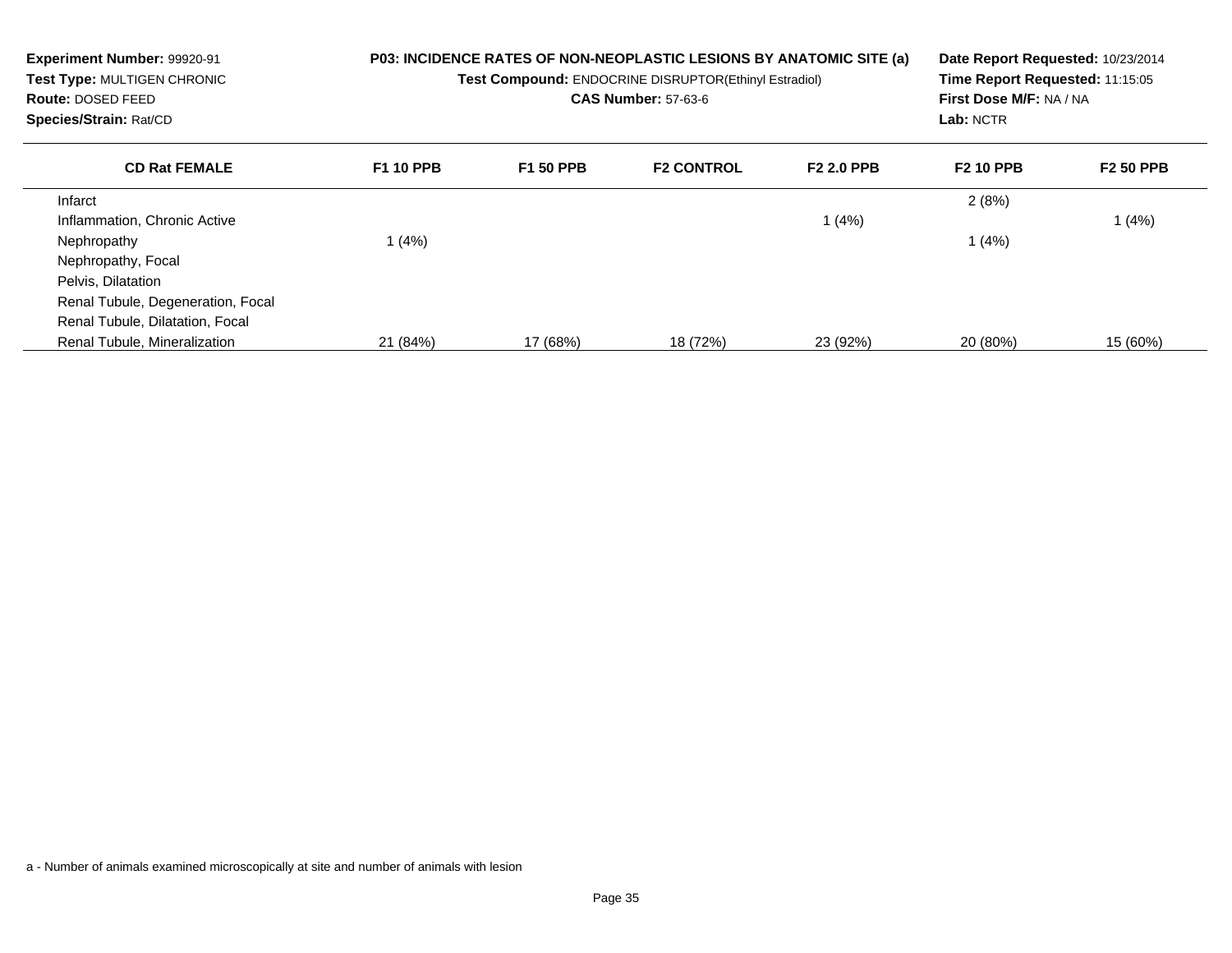| <b>Experiment Number: 99920-91</b><br>Test Type: MULTIGEN CHRONIC<br>Route: DOSED FEED<br>Species/Strain: Rat/CD | P03: INCIDENCE RATES OF NON-NEOPLASTIC LESIONS BY ANATOMIC SITE (a)<br>Test Compound: ENDOCRINE DISRUPTOR(Ethinyl Estradiol) | Date Report Requested: 10/23/2014<br>Time Report Requested: 11:15:05<br>First Dose M/F: NA / NA<br>Lab: NCTR |    |                                   |                   |                        |
|------------------------------------------------------------------------------------------------------------------|------------------------------------------------------------------------------------------------------------------------------|--------------------------------------------------------------------------------------------------------------|----|-----------------------------------|-------------------|------------------------|
| <b>CD Rat FEMALE</b>                                                                                             | <b>F3 CONTROL</b>                                                                                                            | <b>F3/2PPB TO CTRL</b>                                                                                       |    | F3/10PPB TO CTRL F3/50PPB TO CTRL | <b>F4 CONTROL</b> | <b>F4/2PPB TO CTRL</b> |
| <b>Disposition Summary</b>                                                                                       |                                                                                                                              |                                                                                                              |    |                                   |                   |                        |
| <b>Animals Initially In Study</b><br><b>Early Deaths</b>                                                         | 25                                                                                                                           | 25                                                                                                           | 25 | 25                                | 25                | 25                     |

| <b>Survivors</b>                        |       |           |     |       |       |     |
|-----------------------------------------|-------|-----------|-----|-------|-------|-----|
| <b>Natural Death</b>                    |       |           |     |       |       |     |
| <b>Terminal Sacrifice</b>               | 25    | 25        | 25  | 25    | 25    | 25  |
| <b>Animals Examined Microscopically</b> | 25    | 25        | 25  | 25    | 25    | 25  |
| <b>ALIMENTARY SYSTEM</b>                |       |           |     |       |       |     |
| Esophagus                               | (0)   | (0)       | (0) | (0)   | (0)   | (0) |
| Intestine Small, Ileum                  | (0)   | (0)       | (0) | (0)   | (0)   | (0) |
| Peyers Patch, Hyperplasia, Lymphoid     |       |           |     |       |       |     |
| Intestine Small, Jejunum                | (0)   | (1)       | (0) | (0)   | (0)   | (0) |
| Peyers Patch, Hyperplasia               |       | $(100\%)$ |     |       |       |     |
| Liver                                   | (25)  | (0)       | (0) | (25)  | (25)  | (0) |
| Basophilic Focus, Multiple              |       |           |     |       |       |     |
| Clear Cell Focus                        |       |           |     |       |       |     |
| Developmental Malformation              | 1(4%) |           |     |       | 1(4%) |     |
| Fatty Change, Focal                     |       |           |     |       |       |     |
| Hepatodiaphragmatic Nodule              |       |           |     |       |       |     |
| Infiltration Cellular, Mast Cell, Focal |       |           |     |       |       |     |
| Inflammation, Chronic                   |       |           |     |       |       |     |
| Inflammation, Chronic Active            |       |           |     | 2(8%) |       |     |
| Proliferation Connective Tissue, Focal  |       |           |     |       |       |     |
| Pancreas                                | (0)   | (0)       | (0) | (0)   | (0)   | (0) |

CARDIOVASCULAR SYSTEMBlood Vessel $\vert$  (0)

Heartt the contract of  $(0)$ 

ENDOCRINE SYSTEM

a - Number of animals examined microscopically at site and number of animals with lesion

(0) (0) (0) (0) (0) (0)

) (0) (0) (0) (0) (0) (0) (0) (0)

(0)  $(0)$   $(0)$   $(0)$   $(0)$   $(0)$   $(0)$   $(0)$   $(0)$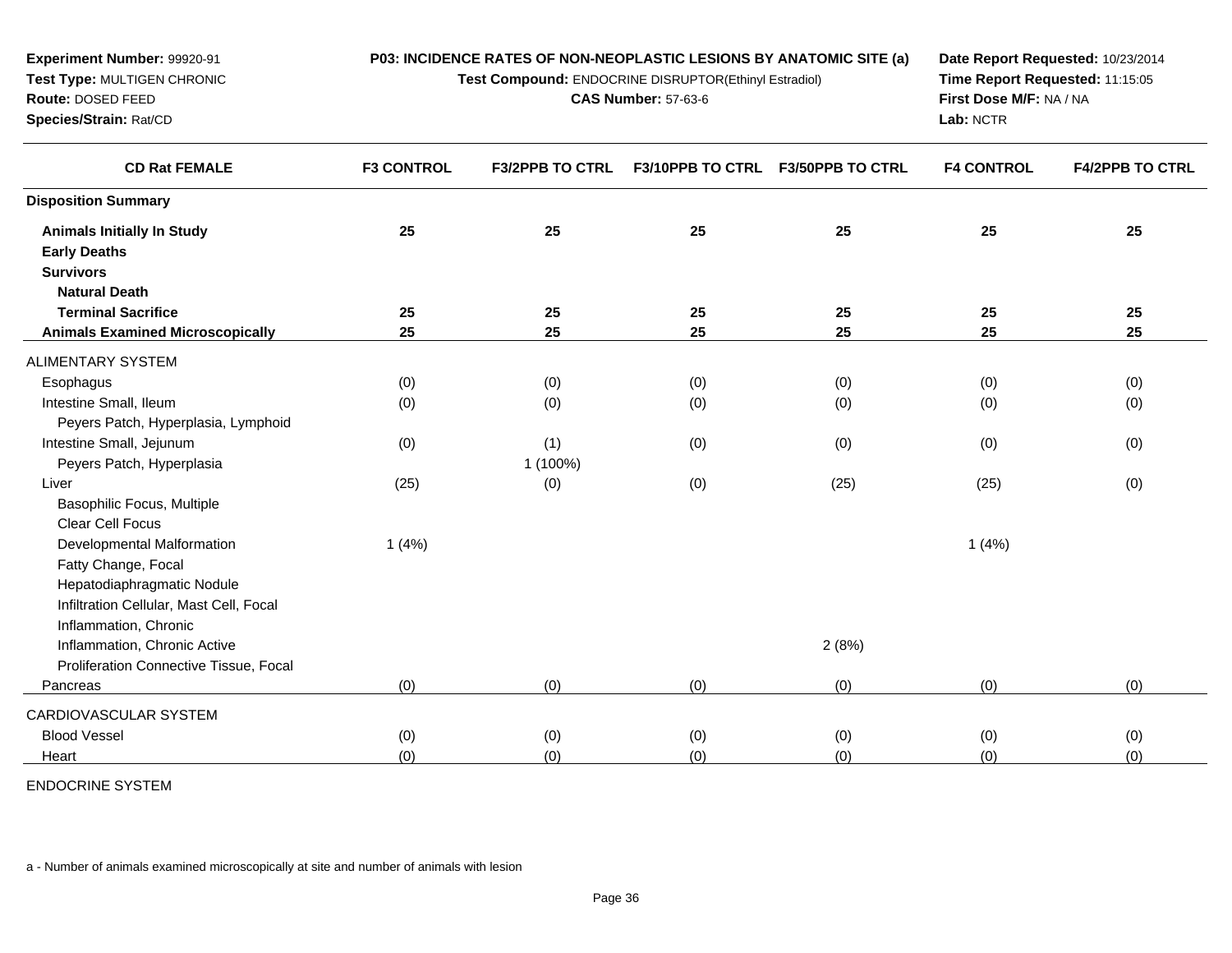**Test Compound:** ENDOCRINE DISRUPTOR(Ethinyl Estradiol)

**CAS Number:** 57-63-6

**Date Report Requested:** 10/23/2014**Time Report Requested:** 11:15:05**First Dose M/F:** NA / NA**Lab:** NCTR

| <b>CD Rat FEMALE</b>                                          | <b>F3 CONTROL</b> | <b>F3/2PPB TO CTRL</b> | F3/10PPB TO CTRL F3/50PPB TO CTRL |         | <b>F4 CONTROL</b> | <b>F4/2PPB TO CTRL</b> |
|---------------------------------------------------------------|-------------------|------------------------|-----------------------------------|---------|-------------------|------------------------|
| <b>Adrenal Cortex</b>                                         | (25)              | (0)                    | (0)                               | (25)    | (25)              | (0)                    |
| <b>Accessory Adrenal Cortical Nodule</b>                      |                   |                        |                                   |         |                   |                        |
| Hypertrophy, Focal                                            |                   |                        |                                   |         |                   |                        |
| Unilateral, Accessory Adrenal Cortical<br>Nodule <sup>®</sup> |                   |                        |                                   |         |                   |                        |
| Adrenal Medulla                                               | (25)              | (0)                    | (0)                               | (25)    | (25)              | (0)                    |
| <b>Pituitary Gland</b>                                        | (25)              | (0)                    | (0)                               | (25)    | (25)              | (0)                    |
| Cyst                                                          | 2(8%)             |                        |                                   |         |                   |                        |
| <b>Thyroid Gland</b>                                          | (25)              | (0)                    | (0)                               | (25)    | (25)              | (0)                    |
| Bilateral, Keratin Cyst                                       |                   |                        |                                   |         | 1(4%)             |                        |
| Ectopic Thymus                                                |                   |                        |                                   |         |                   |                        |
| Keratin Cyst                                                  |                   |                        |                                   | 2(8%)   | 1(4%)             |                        |
| <b>Ultimobranchial Cyst</b>                                   |                   |                        |                                   |         |                   |                        |
| <b>GENERAL BODY SYSTEM</b>                                    |                   |                        |                                   |         |                   |                        |
| None                                                          |                   |                        |                                   |         |                   |                        |
| <b>GENITAL SYSTEM</b>                                         |                   |                        |                                   |         |                   |                        |
| <b>Clitoral Gland</b>                                         | (0)               | (3)                    | (0)                               | (0)     | (3)               | (0)                    |
| Abscess                                                       |                   |                        |                                   |         |                   |                        |
| Cyst                                                          |                   |                        |                                   |         |                   |                        |
| Distended                                                     |                   | 1(33%)                 |                                   |         | 3 (100%)          |                        |
| Inflammation, Chronic                                         |                   |                        |                                   |         |                   |                        |
| Inflammation, Chronic Active                                  |                   | 3 (100%)               |                                   |         | 3 (100%)          |                        |
| Ovary                                                         | (25)              | (25)                   | (24)                              | (25)    | (25)              | (25)                   |
| Asynchrony                                                    |                   |                        |                                   |         |                   |                        |
| Corpus Luteum, Cyst                                           | 1(4%)             |                        |                                   |         |                   |                        |
| Corpus Luteum, Depletion                                      |                   |                        |                                   |         |                   |                        |
| Cyst                                                          | 2(8%)             |                        |                                   |         | 2(8%)             | 1(4%)                  |
| <b>Diestrus</b>                                               | 10 (40%)          | 9(36%)                 | 3(13%)                            | 4 (16%) | 6(24%)            | 7 (28%)                |
| Estrus                                                        | 5(20%)            | 4(16%)                 | 5(21%)                            | 6(24%)  | 7 (28%)           | 11 (44%)               |
| Follicle, Cyst                                                |                   |                        |                                   |         | 1(4%)             |                        |

a - Number of animals examined microscopically at site and number of animals with lesion

**Experiment Number:** 99920-91**Test Type:** MULTIGEN CHRONIC

**Route:** DOSED FEED**Species/Strain:** Rat/CD

 $\overline{\phantom{0}}$ 

 $\overline{\phantom{0}}$ 

 $\overline{\phantom{0}}$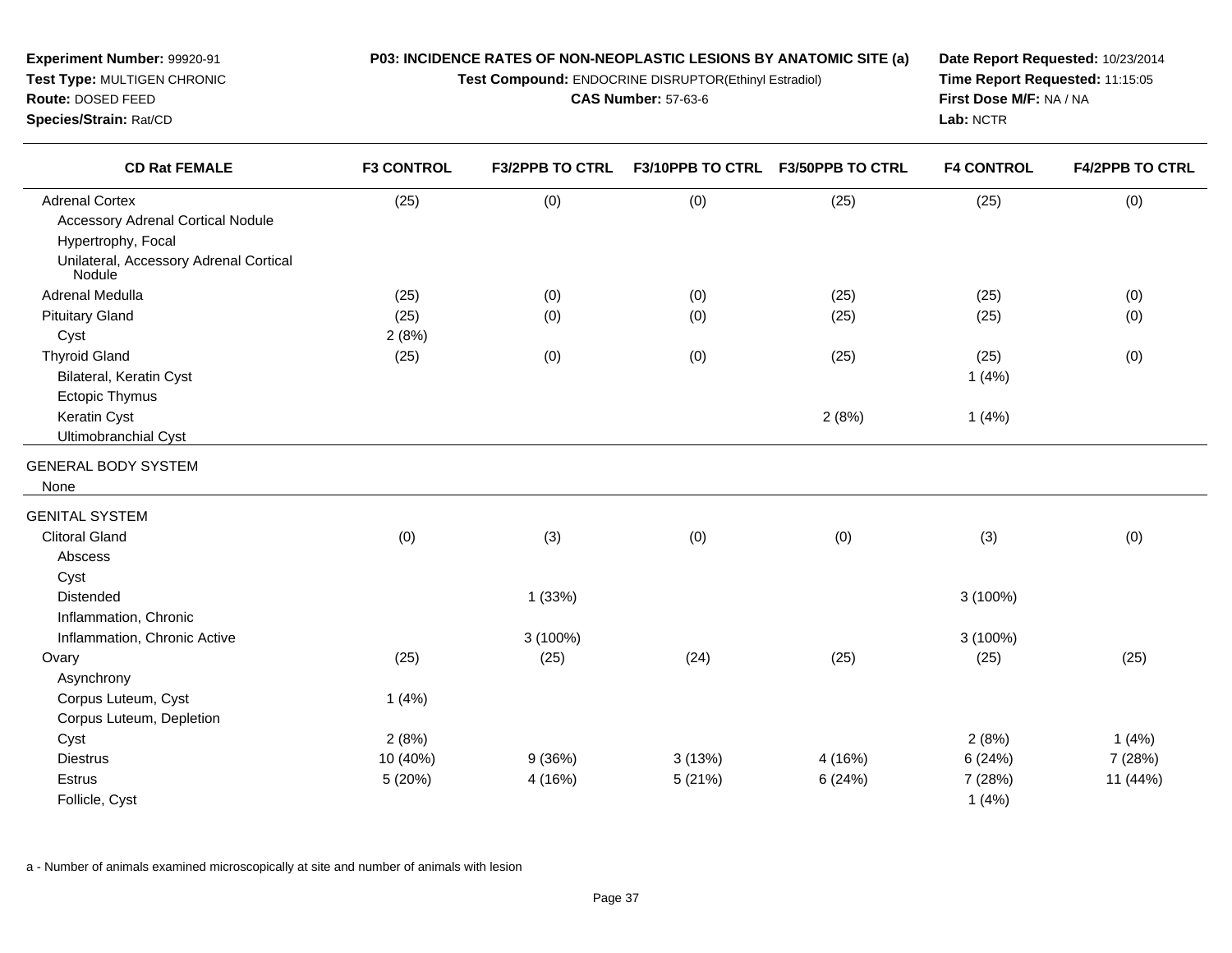**Test Compound:** ENDOCRINE DISRUPTOR(Ethinyl Estradiol)

**CAS Number:** 57-63-6

**Date Report Requested:** 10/23/2014**Time Report Requested:** 11:15:05**First Dose M/F:** NA / NA**Lab:** NCTR

| <b>CD Rat FEMALE</b>        | <b>F3 CONTROL</b> | <b>F3/2PPB TO CTRL</b> | F3/10PPB TO CTRL | <b>F3/50PPB TO CTRL</b> | <b>F4 CONTROL</b> | <b>F4/2PPB TO CTRL</b> |
|-----------------------------|-------------------|------------------------|------------------|-------------------------|-------------------|------------------------|
| Follicle, Cyst, Multiple    |                   |                        |                  |                         |                   |                        |
| Hyperplasia, Sertoliform    |                   |                        | 1(4%)            |                         |                   |                        |
| Metestrus                   | 6(24%)            | 5(20%)                 | 7 (29%)          | 4 (16%)                 | 4 (16%)           | 3(12%)                 |
| Proestrus                   | 4 (16%)           | 7 (28%)                | 9(38%)           | 11 (44%)                | 8 (32%)           | 4 (16%)                |
| Rete Ovarii, Dilatation     |                   |                        |                  |                         |                   |                        |
| Oviduct                     | (25)              | (25)                   | (24)             | (25)                    | (25)              | (25)                   |
| Mucosa, Hyperplasia         |                   |                        |                  |                         |                   |                        |
| <b>Uterus</b>               | (25)              | (25)                   | (25)             | (25)                    | (25)              | (25)                   |
| Cyst                        |                   |                        |                  |                         |                   |                        |
| <b>Diestrus</b>             | 8 (32%)           | 9(36%)                 | 4 (16%)          | 3(12%)                  | 5(20%)            | 6(24%)                 |
| Endometrial GI, Dilatation  |                   |                        |                  |                         |                   |                        |
| Endometrial GI, Hyperplasia |                   |                        |                  |                         |                   |                        |
| Estrus                      | 5 (20%)           | 4 (16%)                | 5(20%)           | 6(24%)                  | 7 (28%)           | 11 (44%)               |
| <b>Metestrus</b>            | 8 (32%)           | 5(20%)                 | 6(24%)           | 5 (20%)                 | 5 (20%)           | 4 (16%)                |
| Proestrus                   | 4 (16%)           | 7 (28%)                | 10 (40%)         | 11 (44%)                | 8 (32%)           | 4 (16%)                |
| Vagina                      | (25)              | (25)                   | (25)             | (25)                    | (25)              | (25)                   |
| <b>Diestrus</b>             | 10 (40%)          | 8 (32%)                | 3(12%)           | 4 (16%)                 | 5 (20%)           | 6(24%)                 |
| Epithelium, Hyperplasia     |                   |                        |                  |                         |                   |                        |
| <b>Estrus</b>               | 4 (16%)           | 4 (16%)                | 7 (28%)          | 5(20%)                  | 8 (32%)           | 7(28%)                 |
| Metestrus                   | 8 (32%)           | 6(24%)                 | 7 (28%)          | 5 (20%)                 | 5 (20%)           | 8 (32%)                |
| Mucocyte, Hyperplasia       |                   | 1(4%)                  |                  |                         |                   |                        |
| Proestrus                   | 3(12%)            | 7 (28%)                | 8 (32%)          | 11 (44%)                | 7 (28%)           | 4 (16%)                |
| <b>HEMATOPOIETIC SYSTEM</b> |                   |                        |                  |                         |                   |                        |
| <b>Bone Marrow</b>          | (25)              | (0)                    | (0)              | (25)                    | (25)              | (0)                    |
| Pigmentation                | 1(4%)             |                        |                  |                         |                   |                        |
| Lymph Node                  | (0)               | (0)                    | (0)              | (0)                     | (0)               | (0)                    |
| Lymph Node, Mandibular      | (0)               | (0)                    | (0)              | (0)                     | (0)               | (0)                    |
| Spleen                      | (25)              | (0)                    | (0)              | (25)                    | (25)              | (0)                    |
| Congestion                  | 1(4%)             |                        |                  |                         |                   |                        |
| Fibrosis, Focal             |                   |                        |                  |                         |                   |                        |

a - Number of animals examined microscopically at site and number of animals with lesion

**Experiment Number:** 99920-91**Test Type:** MULTIGEN CHRONIC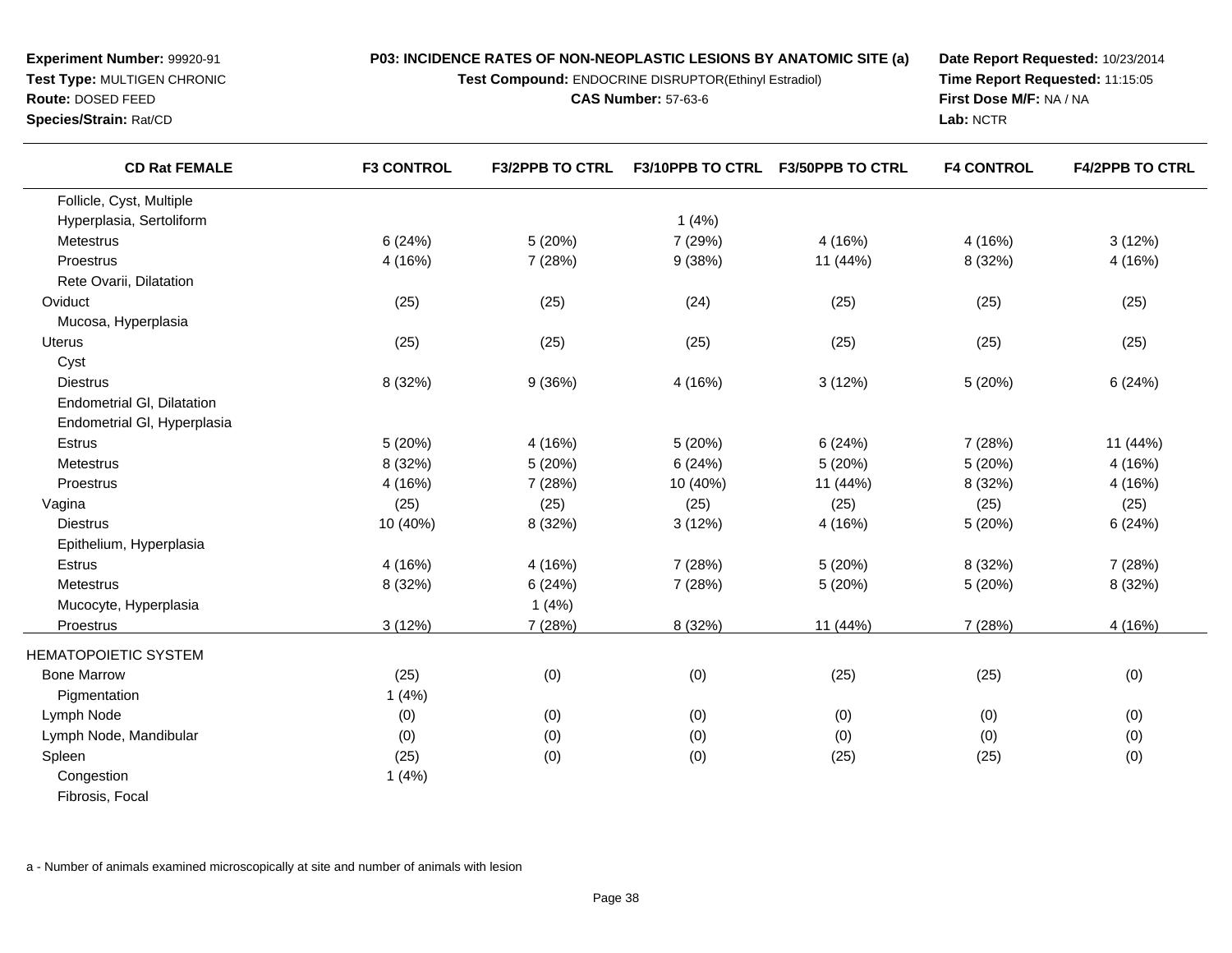**Test Compound:** ENDOCRINE DISRUPTOR(Ethinyl Estradiol)

**CAS Number:** 57-63-6

**Date Report Requested:** 10/23/2014**Time Report Requested:** 11:15:05**First Dose M/F:** NA / NA**Lab:** NCTR

| <b>CD Rat FEMALE</b>          | <b>F3 CONTROL</b> | <b>F3/2PPB TO CTRL</b> | <b>F3/10PPB TO CTRL</b> | <b>F3/50PPB TO CTRL</b> | <b>F4 CONTROL</b> | <b>F4/2PPB TO CTRL</b> |
|-------------------------------|-------------------|------------------------|-------------------------|-------------------------|-------------------|------------------------|
| Pigmentation                  | 4 (16%)           |                        |                         | 1(4%)                   |                   |                        |
| Thymus                        | (25)              | (0)                    | (0)                     | (25)                    | (25)              | (0)                    |
| <b>INTEGUMENTARY SYSTEM</b>   |                   |                        |                         |                         |                   |                        |
| <b>Mammary Gland</b>          | (25)              | (25)                   | (25)                    | (25)                    | (25)              | (25)                   |
| Alveolus, Hyperplasia         | 9(36%)            | 4 (16%)                | 11 (44%)                | 9(36%)                  | 11 (44%)          | 14 (56%)               |
| Lactation                     | 2(8%)             | 1(4%)                  | 1(4%)                   |                         |                   |                        |
| Lobules, Hyperplasia          | 7 (28%)           | 4 (16%)                | 6(24%)                  | 8 (32%)                 | 4 (16%)           | 10 (40%)               |
| Skin                          | (0)               | (0)                    | (0)                     | (1)                     | (0)               | (0)                    |
| Hyperkeratosis, Focal         |                   |                        |                         |                         |                   |                        |
| Inflammation, Chronic, Focal  |                   |                        |                         | 1 (100%)                |                   |                        |
| MUSCULOSKELETAL SYSTEM        |                   |                        |                         |                         |                   |                        |
| Bone                          | (25)              | (0)                    | (0)                     | (25)                    | (25)              | (0)                    |
| NERVOUS SYSTEM                |                   |                        |                         |                         |                   |                        |
| <b>Brain</b>                  | (0)               | (0)                    | (0)                     | (0)                     | (0)               | (0)                    |
| <b>RESPIRATORY SYSTEM</b>     |                   |                        |                         |                         |                   |                        |
| Lung                          | (0)               | (0)                    | (0)                     | (0)                     | (0)               | (0)                    |
| Trachea                       | (0)               | (0)                    | (0)                     | (0)                     | (0)               | (0)                    |
| SPECIAL SENSES SYSTEM         |                   |                        |                         |                         |                   |                        |
| Eye                           | (0)               | (0)                    | (0)                     | (0)                     | (0)               | (0)                    |
| Bilateral, Cataract           |                   |                        |                         |                         |                   |                        |
| Cornea, Edema                 |                   |                        |                         |                         |                   |                        |
| <b>URINARY SYSTEM</b>         |                   |                        |                         |                         |                   |                        |
| Kidney                        | (25)              | (25)                   | (25)                    | (25)                    | (25)              | (25)                   |
| Arteriole, Nuclear Alteration |                   |                        |                         |                         |                   |                        |
| Cortex, Cyst                  | 3(12%)            | 1(4%)                  | 3(12%)                  | 3(12%)                  | 2(8%)             |                        |
| Cyst                          |                   |                        |                         |                         |                   |                        |
| Hydronephrosis                |                   |                        | 1(4%)                   |                         |                   |                        |

a - Number of animals examined microscopically at site and number of animals with lesion

**Experiment Number:** 99920-91**Test Type:** MULTIGEN CHRONIC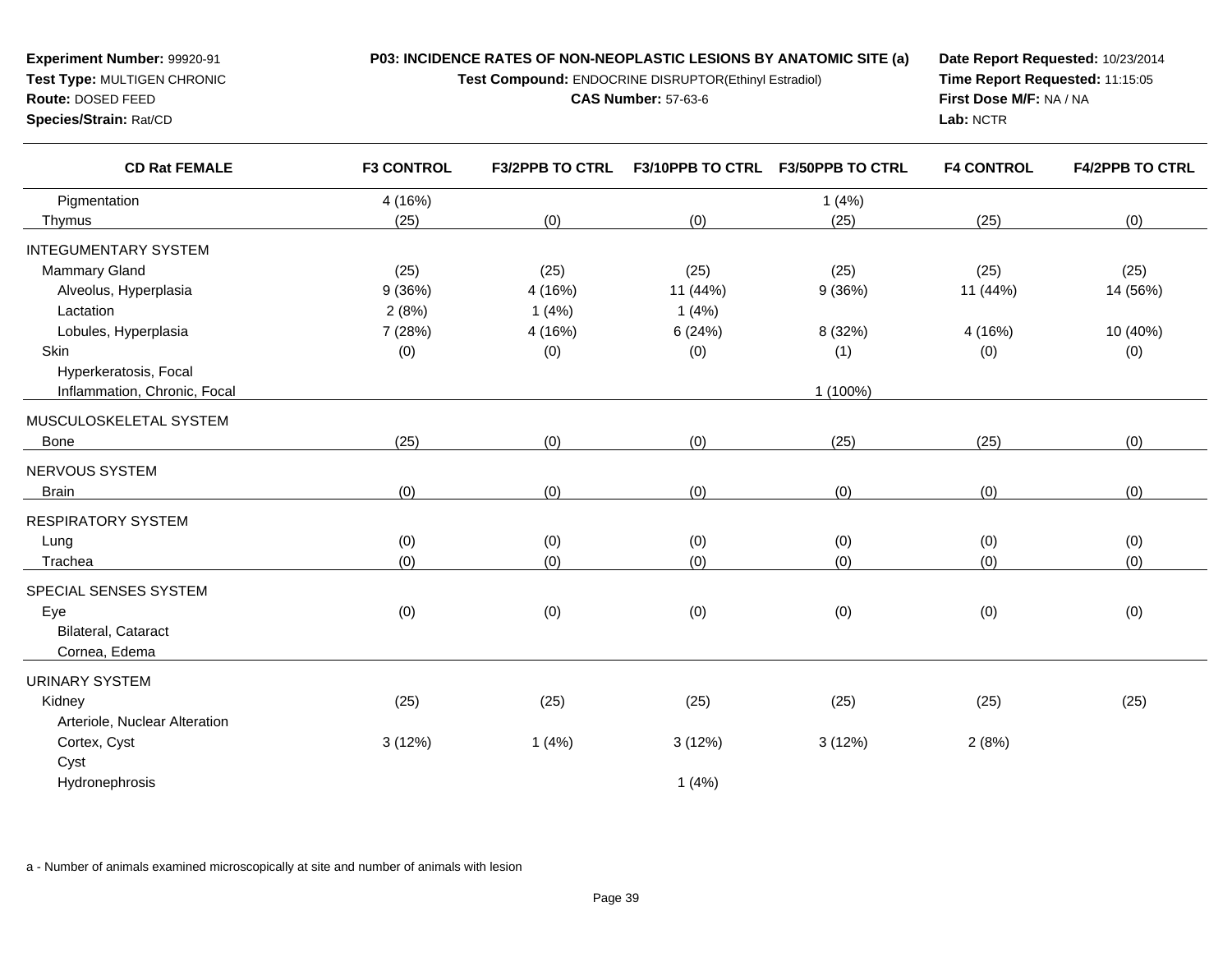| Experiment Number: 99920-91<br>Test Type: MULTIGEN CHRONIC<br><b>Route: DOSED FEED</b><br>Species/Strain: Rat/CD | P03: INCIDENCE RATES OF NON-NEOPLASTIC LESIONS BY ANATOMIC SITE (a)<br>Test Compound: ENDOCRINE DISRUPTOR(Ethinyl Estradiol)<br><b>CAS Number: 57-63-6</b> |                        |                         | Time Report Requested: 11:15:05<br>First Dose M/F: NA / NA<br>Lab: NCTR | Date Report Requested: 10/23/2014 |                        |
|------------------------------------------------------------------------------------------------------------------|------------------------------------------------------------------------------------------------------------------------------------------------------------|------------------------|-------------------------|-------------------------------------------------------------------------|-----------------------------------|------------------------|
| <b>CD Rat FEMALE</b>                                                                                             | <b>F3 CONTROL</b>                                                                                                                                          | <b>F3/2PPB TO CTRL</b> | <b>F3/10PPB TO CTRL</b> | <b>F3/50PPB TO CTRL</b>                                                 | <b>F4 CONTROL</b>                 | <b>F4/2PPB TO CTRL</b> |
| Infarct                                                                                                          |                                                                                                                                                            |                        | 2(8%)                   |                                                                         |                                   |                        |
| Inflammation, Chronic Active                                                                                     |                                                                                                                                                            |                        |                         |                                                                         |                                   |                        |
| Nephropathy                                                                                                      |                                                                                                                                                            |                        |                         |                                                                         |                                   | (4%)                   |
| Nephropathy, Focal                                                                                               |                                                                                                                                                            |                        |                         | 1 $(4%)$                                                                |                                   |                        |
| Pelvis, Dilatation                                                                                               |                                                                                                                                                            |                        |                         |                                                                         |                                   |                        |
| Renal Tubule, Degeneration, Focal                                                                                |                                                                                                                                                            |                        |                         |                                                                         |                                   |                        |
| Renal Tubule, Dilatation, Focal                                                                                  |                                                                                                                                                            |                        |                         |                                                                         |                                   |                        |
| Renal Tubule, Mineralization                                                                                     | 19 (76%)                                                                                                                                                   | 19 (76%)               | 18 (72%)                | 14 (56%)                                                                | 24 (96%)                          | 19 (76%)               |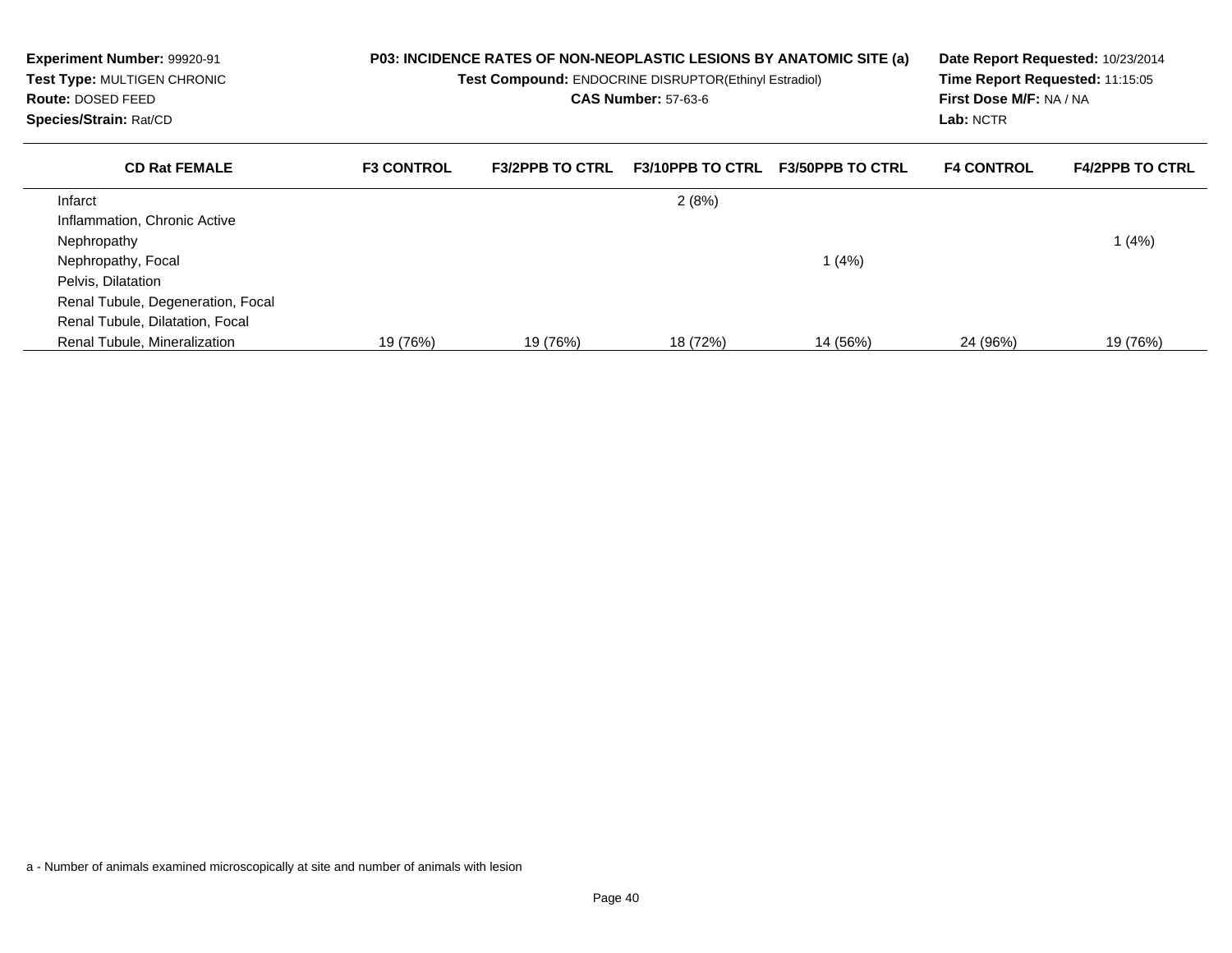**Experiment Number:** 99920-91 **Test Type:** MULTIGEN CHRONIC**Route:** DOSED FEED

#### **Species/Strain:** Rat/CD

# **P03: INCIDENCE RATES OF NON-NEOPLASTIC LESIONS BY ANATOMIC SITE (a)**

**Test Compound:** ENDOCRINE DISRUPTOR(Ethinyl Estradiol)

**CAS Number:** 57-63-6

**Date Report Requested:** 10/23/2014**Time Report Requested:** 11:15:05**First Dose M/F:** NA / NA**Lab:** NCTR

| <b>CD Rat FEMALE</b>                    | <b>F4/10PPB TO CTR</b> | <b>F4/50PPB TO CTRL</b> |
|-----------------------------------------|------------------------|-------------------------|
| <b>Disposition Summary</b>              |                        |                         |
| <b>Animals Initially In Study</b>       | 26                     | 25                      |
| <b>Early Deaths</b>                     |                        |                         |
| <b>Survivors</b>                        |                        |                         |
| <b>Natural Death</b>                    | 1                      |                         |
| <b>Terminal Sacrifice</b>               | 25                     | 25                      |
| <b>Animals Examined Microscopically</b> | 26                     | 25                      |
| <b>ALIMENTARY SYSTEM</b>                |                        |                         |
| Esophagus                               | (1)                    | (0)                     |
| Intestine Small, Ileum                  | (0)                    | (0)                     |
| Peyers Patch, Hyperplasia, Lymphoid     |                        |                         |
| Intestine Small, Jejunum                | (0)                    | (0)                     |
| Peyers Patch, Hyperplasia               |                        |                         |
| Liver                                   | (1)                    | (25)                    |
| Basophilic Focus, Multiple              |                        |                         |
| <b>Clear Cell Focus</b>                 |                        |                         |
| Developmental Malformation              |                        |                         |
| Fatty Change, Focal                     |                        |                         |
| Hepatodiaphragmatic Nodule              |                        |                         |
| Infiltration Cellular, Mast Cell, Focal |                        |                         |
| Inflammation, Chronic                   |                        |                         |
| Inflammation, Chronic Active            |                        |                         |
| Proliferation Connective Tissue, Focal  |                        |                         |
| Pancreas                                | (1)                    | (0)                     |
| CARDIOVASCULAR SYSTEM                   |                        |                         |
| <b>Blood Vessel</b>                     | (1)                    | (0)                     |
| Heart                                   | (1)                    | (0)                     |

ENDOCRINE SYSTEM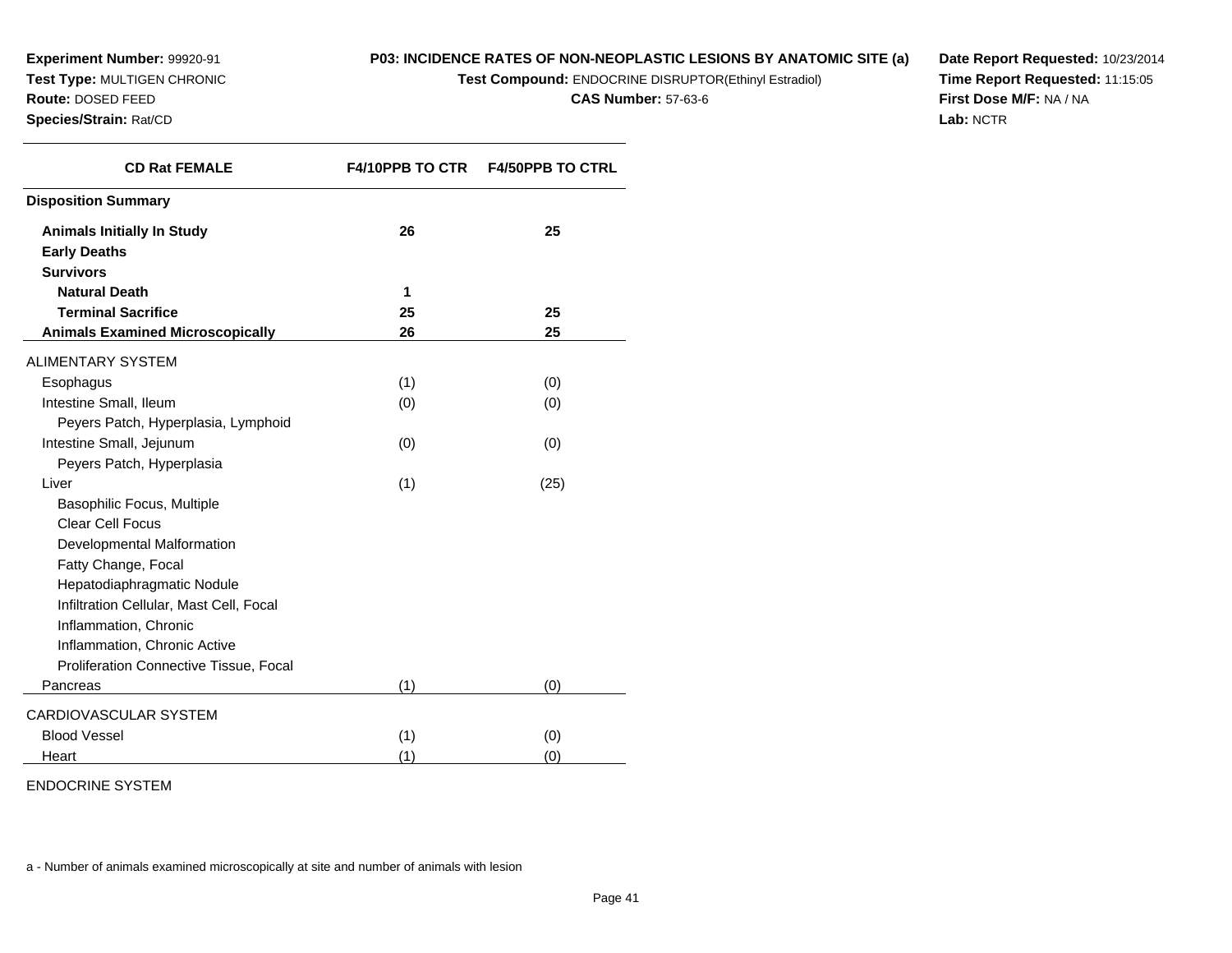**Experiment Number:** 99920-91**Test Type:** MULTIGEN CHRONIC

#### **Route:** DOSED FEED

**Species/Strain:** Rat/CD

# **P03: INCIDENCE RATES OF NON-NEOPLASTIC LESIONS BY ANATOMIC SITE (a)**

**Test Compound:** ENDOCRINE DISRUPTOR(Ethinyl Estradiol)

**CAS Number:** 57-63-6

**Date Report Requested:** 10/23/2014**Time Report Requested:** 11:15:06**First Dose M/F:** NA / NA**Lab:** NCTR

| <b>CD Rat FEMALE</b>                             | <b>F4/10PPB TO CTR</b> | <b>F4/50PPB TO CTRL</b> |
|--------------------------------------------------|------------------------|-------------------------|
| <b>Adrenal Cortex</b>                            | (2)                    | (25)                    |
| <b>Accessory Adrenal Cortical Nodule</b>         |                        |                         |
| Hypertrophy, Focal                               |                        |                         |
| Unilateral, Accessory Adrenal Cortical<br>Nodule |                        |                         |
| Adrenal Medulla                                  | (2)                    | (25)                    |
| <b>Pituitary Gland</b>                           | (1)                    | (25)                    |
| Cyst                                             |                        |                         |
| <b>Thyroid Gland</b>                             | (1)                    | (25)                    |
| Bilateral, Keratin Cyst                          |                        |                         |
| Ectopic Thymus                                   |                        |                         |
| Keratin Cyst                                     |                        | 1(4%)                   |
| <b>Ultimobranchial Cyst</b>                      |                        |                         |
| <b>GENERAL BODY SYSTEM</b>                       |                        |                         |
| None                                             |                        |                         |
| <b>GENITAL SYSTEM</b>                            |                        |                         |
| <b>Clitoral Gland</b>                            | (0)                    | (0)                     |
| Abscess                                          |                        |                         |
| Cyst                                             |                        |                         |
| <b>Distended</b>                                 |                        |                         |
| Inflammation, Chronic                            |                        |                         |
| Inflammation, Chronic Active                     |                        |                         |
| Ovary                                            | (26)                   | (25)                    |
| Asynchrony                                       |                        |                         |
| Corpus Luteum, Cyst                              |                        | 1(4%)                   |
| Corpus Luteum, Depletion                         |                        |                         |
| Cyst                                             |                        |                         |
| <b>Diestrus</b>                                  | 9(35%)                 | 8 (32%)                 |
| <b>Estrus</b>                                    | 2(8%)                  | 2(8%)                   |
| Follicle, Cyst                                   |                        | 1(4%)                   |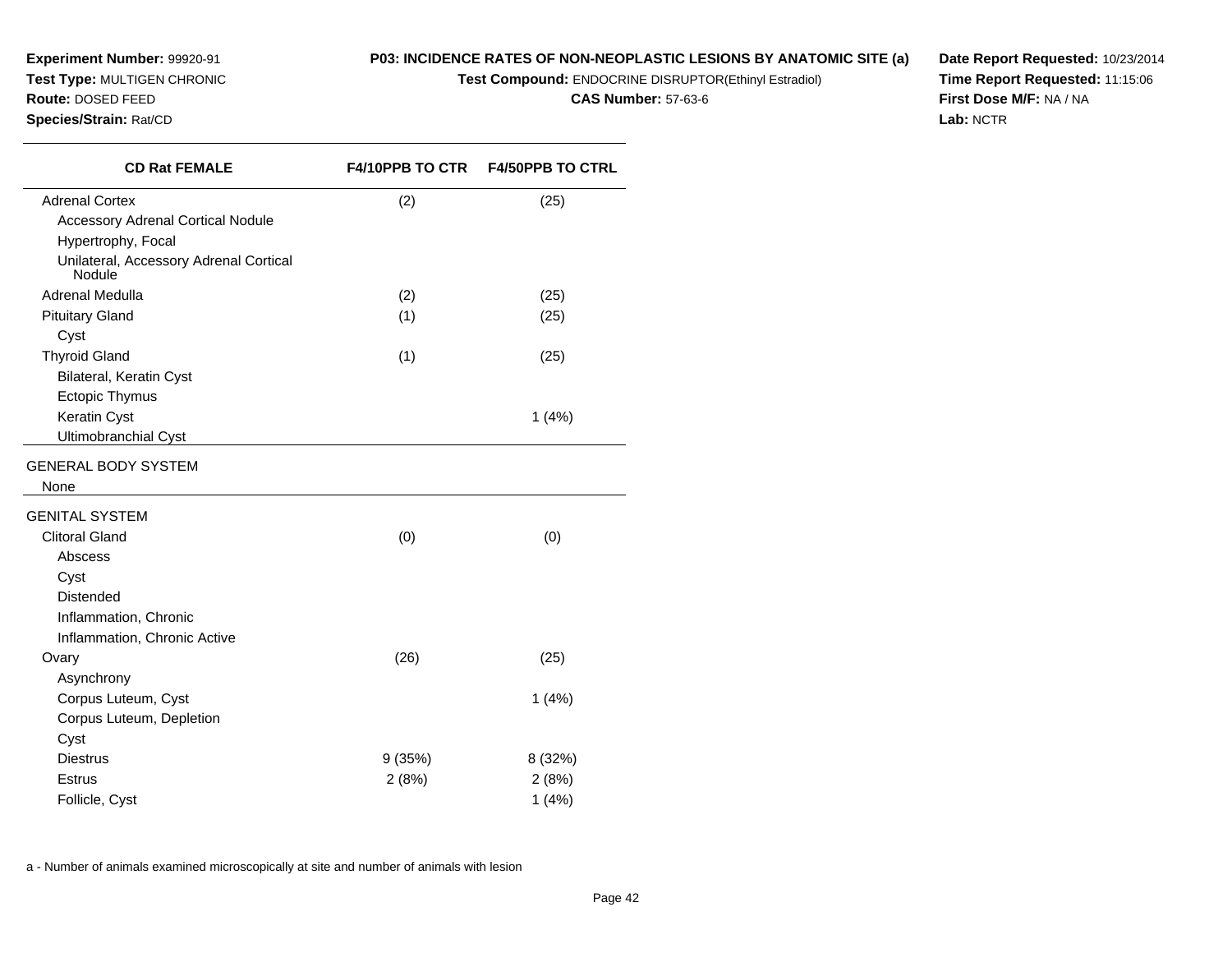# **P03: INCIDENCE RATES OF NON-NEOPLASTIC LESIONS BY ANATOMIC SITE (a)**

**Test Compound:** ENDOCRINE DISRUPTOR(Ethinyl Estradiol)

**CAS Number:** 57-63-6

**Date Report Requested:** 10/23/2014**Time Report Requested:** 11:15:06**First Dose M/F:** NA / NA**Lab:** NCTR

|          | <b>F4/50PPB TO CTRL</b>                                       |
|----------|---------------------------------------------------------------|
|          |                                                               |
|          |                                                               |
| 3(12%)   | 6(24%)                                                        |
| 12 (46%) | 9(36%)                                                        |
|          |                                                               |
| (26)     | (25)                                                          |
|          |                                                               |
| (26)     | (25)                                                          |
|          |                                                               |
| 7(27%)   | 7(28%)                                                        |
|          |                                                               |
|          |                                                               |
| 2(8%)    | 2(8%)                                                         |
|          | 7(28%)                                                        |
| 12 (46%) | 9(36%)                                                        |
| (26)     | (25)                                                          |
| 7(27%)   | 7 (28%)                                                       |
|          |                                                               |
| 4 (15%)  | 5(20%)                                                        |
| 5 (19%)  | 5(20%)                                                        |
|          |                                                               |
| 10 (38%) | 8 (32%)                                                       |
|          |                                                               |
|          | (25)                                                          |
|          |                                                               |
|          | (0)                                                           |
|          | (0)                                                           |
|          | (25)                                                          |
|          |                                                               |
|          |                                                               |
|          | <b>F4/10PPB TO CTR</b><br>5 (19%)<br>(1)<br>(1)<br>(1)<br>(2) |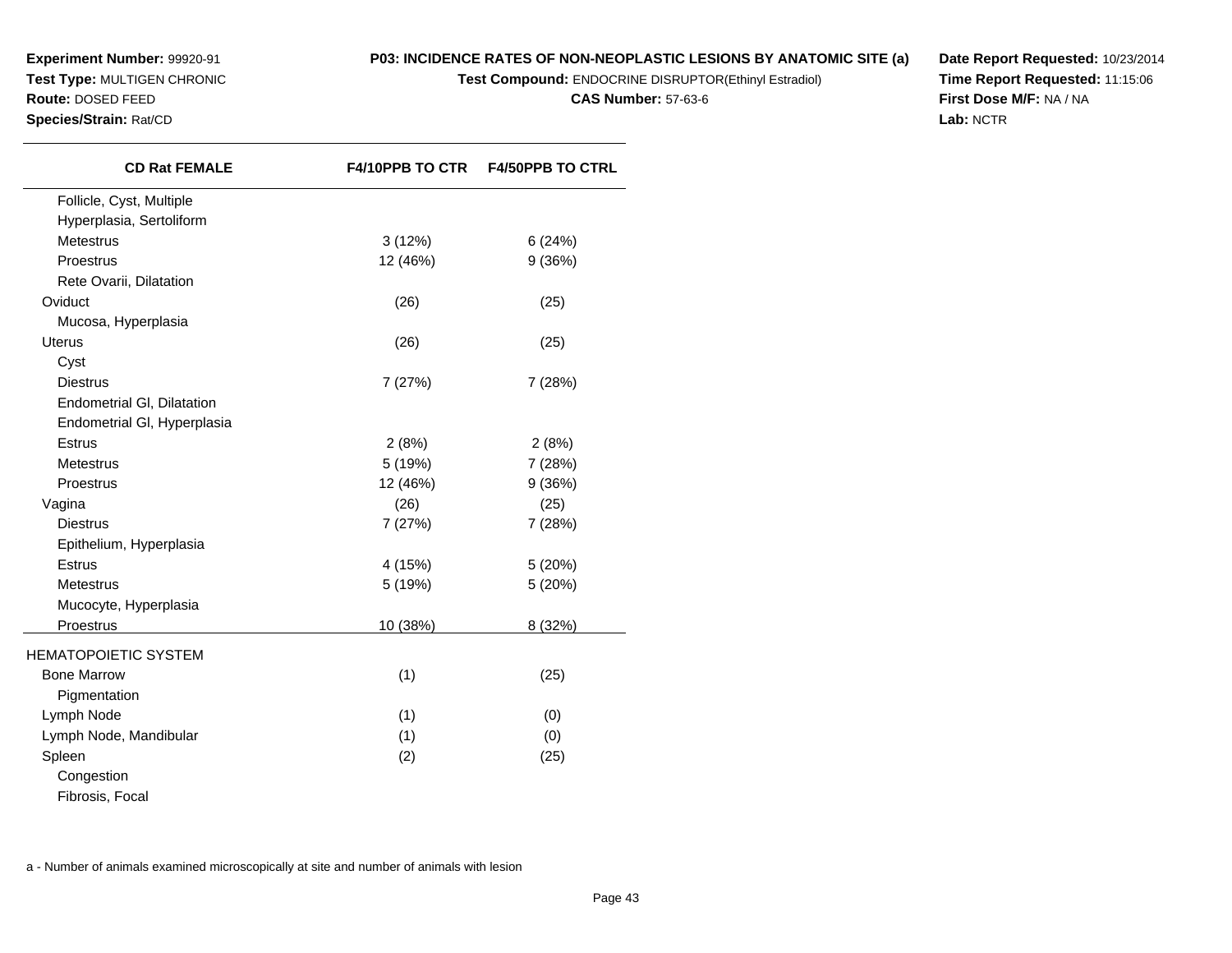# **P03: INCIDENCE RATES OF NON-NEOPLASTIC LESIONS BY ANATOMIC SITE (a)**

**Test Compound:** ENDOCRINE DISRUPTOR(Ethinyl Estradiol)

**CAS Number:** 57-63-6

**Date Report Requested:** 10/23/2014**Time Report Requested:** 11:15:06**First Dose M/F:** NA / NA**Lab:** NCTR

| <b>CD Rat FEMALE</b>                                                        | <b>F4/10PPB TO CTR</b> | <b>F4/50PPB TO CTRL</b> |
|-----------------------------------------------------------------------------|------------------------|-------------------------|
| Pigmentation                                                                |                        |                         |
| Thymus                                                                      | (1)                    | (25)                    |
| <b>INTEGUMENTARY SYSTEM</b>                                                 |                        |                         |
| <b>Mammary Gland</b>                                                        | (26)                   | (25)                    |
| Alveolus, Hyperplasia                                                       | 7 (27%)                | 9(36%)                  |
| Lactation                                                                   |                        |                         |
| Lobules, Hyperplasia                                                        | 2(8%)                  | 4 (16%)                 |
| Skin                                                                        | (1)                    | (0)                     |
| Hyperkeratosis, Focal                                                       |                        |                         |
| Inflammation, Chronic, Focal                                                |                        |                         |
| MUSCULOSKELETAL SYSTEM                                                      |                        |                         |
| Bone<br><u> 1986 - Johann Stone, mars eta biztanleria (</u>                 | (1)                    | (25)                    |
| NERVOUS SYSTEM                                                              |                        |                         |
| <b>Brain</b><br><u> 1989 - Johann Barbara, martxa al III-lea (h. 1974).</u> | (1)                    | (0)                     |
| <b>RESPIRATORY SYSTEM</b>                                                   |                        |                         |
| Lung                                                                        | (1)                    | (0)                     |
| Trachea                                                                     | (1)                    | (0)                     |
| SPECIAL SENSES SYSTEM                                                       |                        |                         |
|                                                                             | (0)                    |                         |
| Eye<br>Bilateral, Cataract                                                  |                        | (0)                     |
| Cornea, Edema                                                               |                        |                         |
|                                                                             |                        |                         |
| <b>URINARY SYSTEM</b>                                                       |                        |                         |
| Kidney                                                                      | (26)                   | (25)                    |
| Arteriole, Nuclear Alteration                                               |                        |                         |
| Cortex, Cyst                                                                |                        | 2(8%)                   |
| Cyst                                                                        | 1(4%)                  |                         |
| Hydronephrosis                                                              |                        |                         |